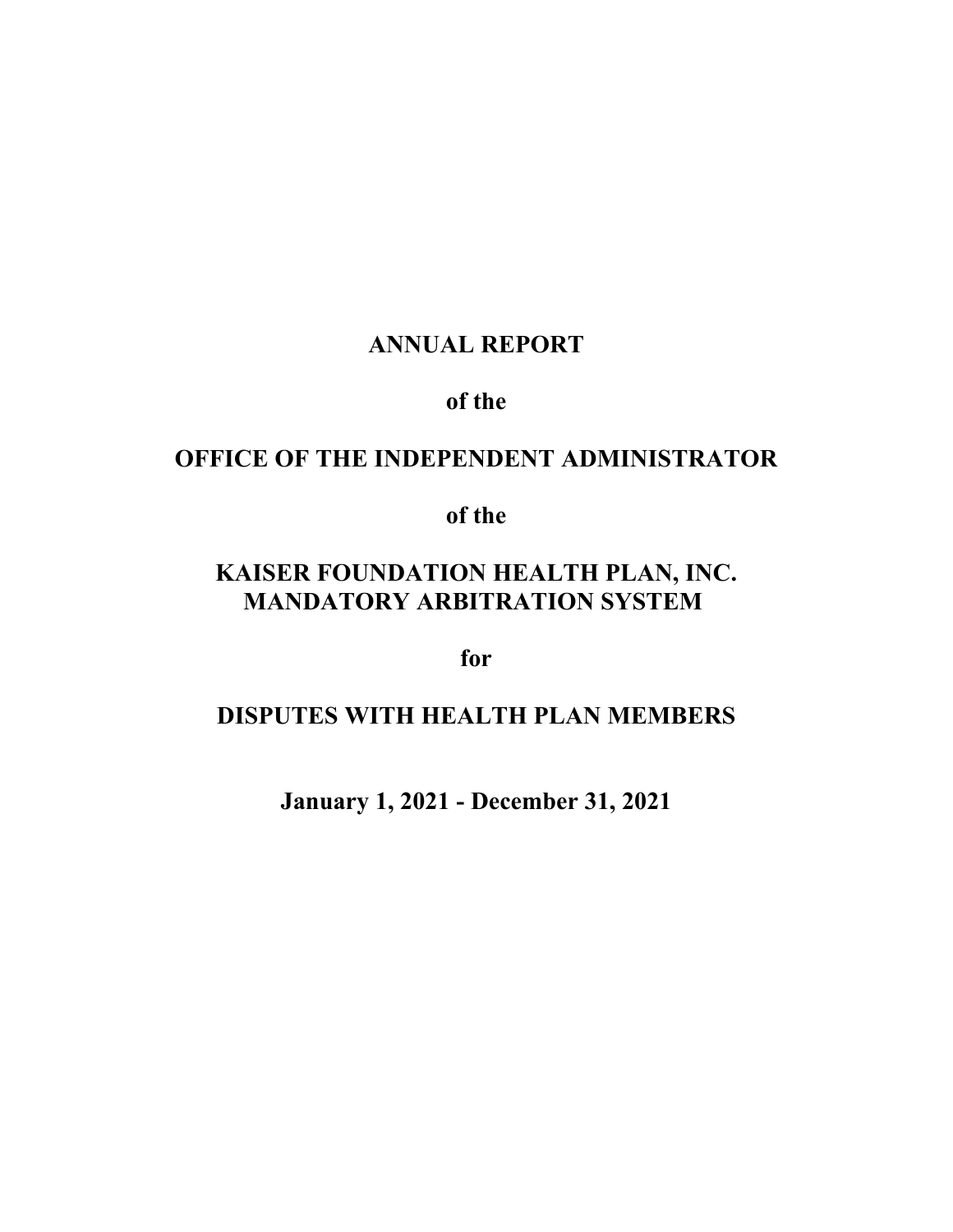# **Table of Contents**

|      |                 | Page                                                                                                                                    |  |  |  |  |
|------|-----------------|-----------------------------------------------------------------------------------------------------------------------------------------|--|--|--|--|
|      |                 |                                                                                                                                         |  |  |  |  |
| I.   |                 |                                                                                                                                         |  |  |  |  |
|      | A.              |                                                                                                                                         |  |  |  |  |
|      | <b>B.</b>       |                                                                                                                                         |  |  |  |  |
| II.  |                 |                                                                                                                                         |  |  |  |  |
|      | A.              |                                                                                                                                         |  |  |  |  |
|      | <b>B.</b>       |                                                                                                                                         |  |  |  |  |
|      | $\mathcal{C}$ . | AOB and OIA Committed to Improve Diversity of the OIA Panel                                                                             |  |  |  |  |
|      | D.              |                                                                                                                                         |  |  |  |  |
|      | E.              |                                                                                                                                         |  |  |  |  |
|      | F.              | AOB Expresses Concern with Pro Per Dissatisfaction with Arbitration Process 6                                                           |  |  |  |  |
| III. |                 |                                                                                                                                         |  |  |  |  |
|      | A.              |                                                                                                                                         |  |  |  |  |
|      | <b>B.</b>       |                                                                                                                                         |  |  |  |  |
|      | $C$ .           |                                                                                                                                         |  |  |  |  |
|      |                 | 1.                                                                                                                                      |  |  |  |  |
|      |                 | 2.                                                                                                                                      |  |  |  |  |
|      |                 | 3.                                                                                                                                      |  |  |  |  |
|      |                 | The Number Who Have Served After Making a Large Award  9<br>4.                                                                          |  |  |  |  |
|      |                 | 5.<br>Comparison of Cases Closed by Neutral Arbitrators Selected Ten<br>or More Times with Cases Closed by Other Neutral Arbitrators 10 |  |  |  |  |
| IV.  |                 | DEMANDS FOR ARBITRATION SUBMITTED BY KAISER TO THE OIA 11                                                                               |  |  |  |  |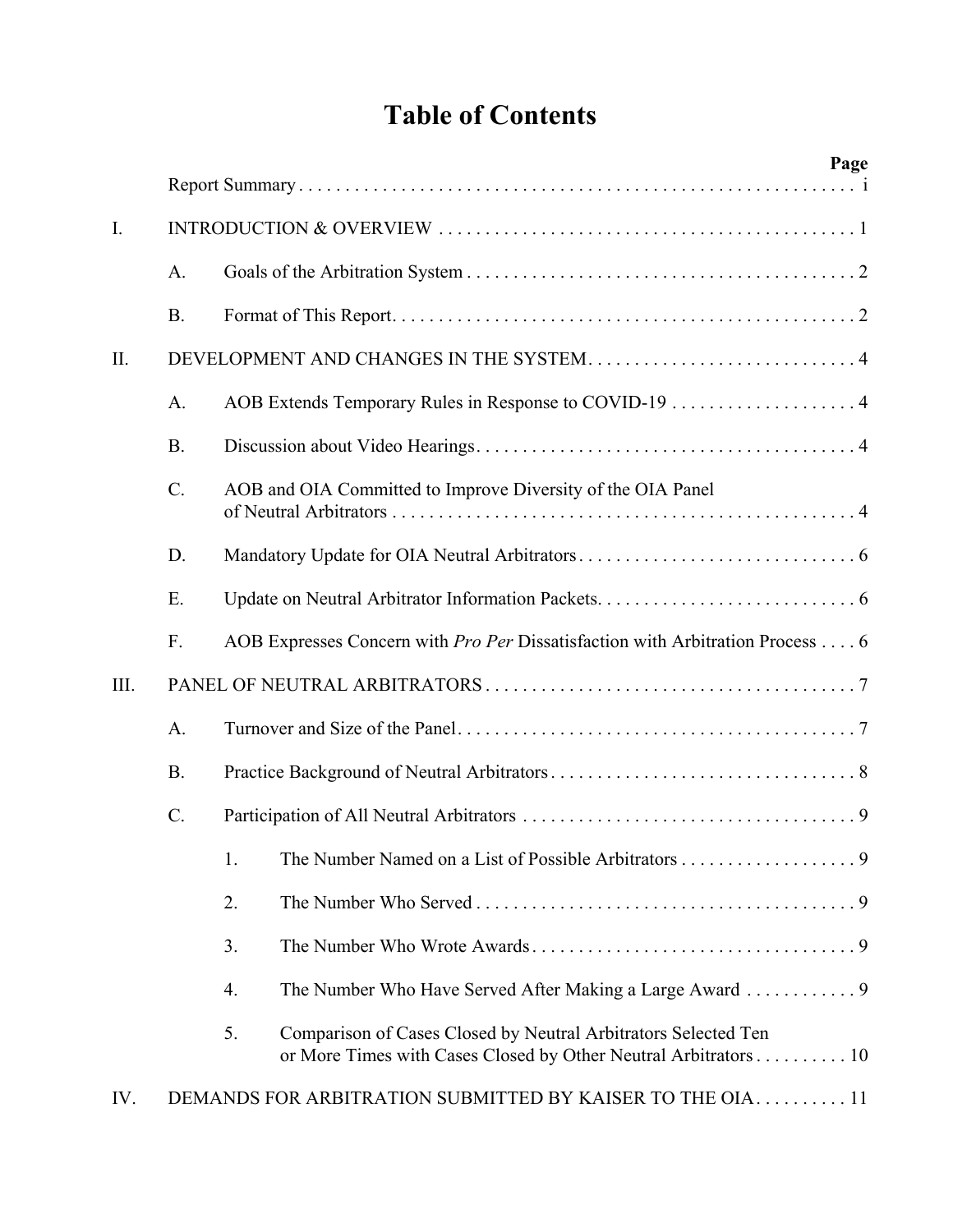|      | A.        |                                                              |
|------|-----------|--------------------------------------------------------------|
|      | <b>B.</b> | Length of Time Kaiser Takes to Submit Demands to the OIA. 12 |
|      | $C$ .     |                                                              |
| V.   |           |                                                              |
|      | A.        |                                                              |
|      | <b>B.</b> |                                                              |
|      | C.        |                                                              |
|      | D.        |                                                              |
|      | E.        |                                                              |
|      |           | 1.                                                           |
|      |           | 2.                                                           |
|      |           | 3.                                                           |
|      |           | 4.                                                           |
|      |           | 5.                                                           |
|      | F.        |                                                              |
| VI.  |           |                                                              |
|      | A.        |                                                              |
|      | <b>B.</b> |                                                              |
|      | $C$ .     |                                                              |
|      | D.        |                                                              |
|      | E.        |                                                              |
| VII. |           |                                                              |
|      | A.        |                                                              |
|      |           | 1.                                                           |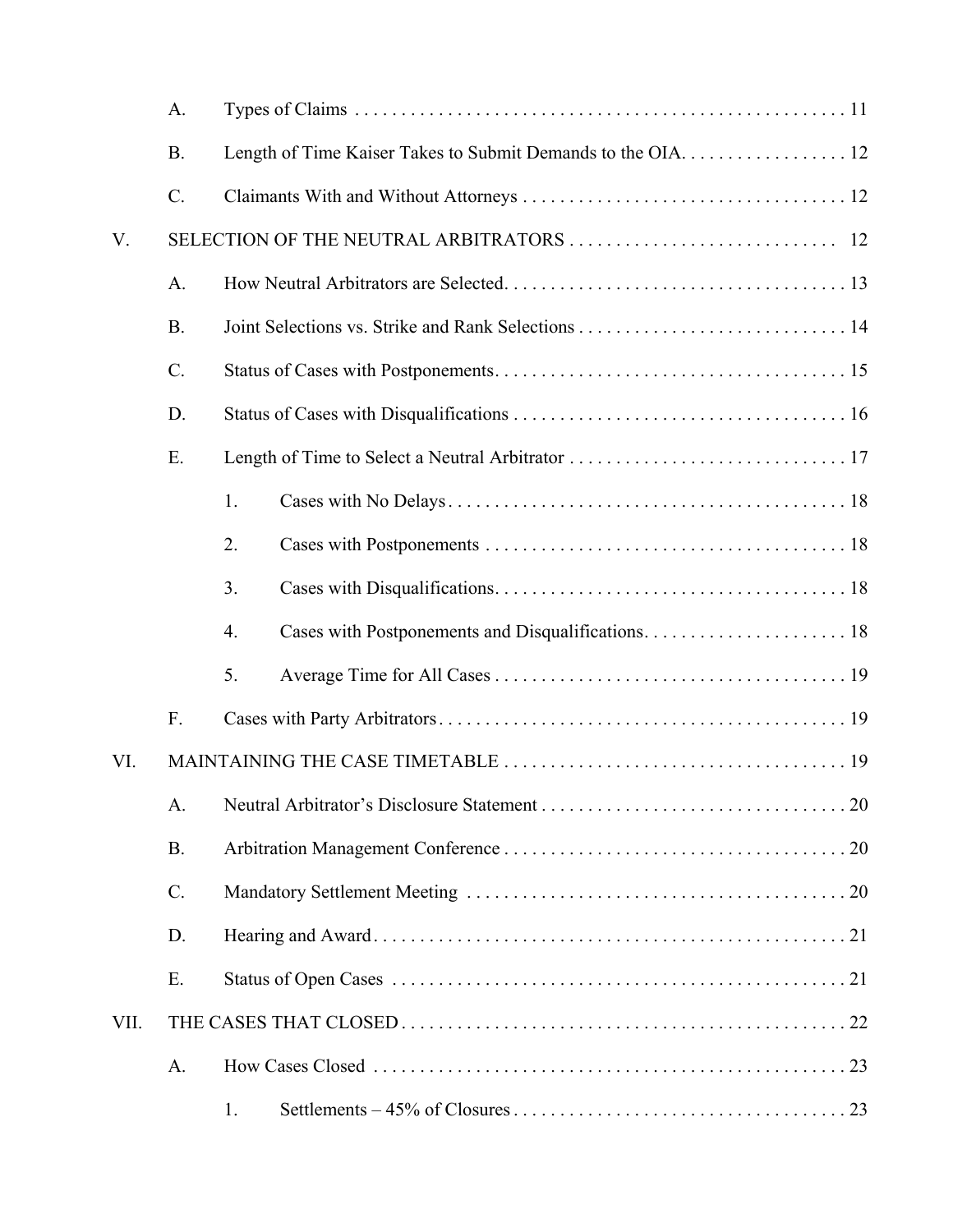|       |           | 2.               |                                                                 |
|-------|-----------|------------------|-----------------------------------------------------------------|
|       |           | 3.               |                                                                 |
|       |           | 4.               |                                                                 |
|       |           | 5.               |                                                                 |
|       |           | 6.               |                                                                 |
|       |           |                  | a.                                                              |
|       |           |                  | b.                                                              |
|       |           |                  | c.                                                              |
|       |           | 7.               |                                                                 |
|       | <b>B.</b> |                  |                                                                 |
|       |           | 1.               |                                                                 |
|       |           | 2.               |                                                                 |
|       |           | 3.               |                                                                 |
|       |           | $\overline{4}$ . |                                                                 |
|       |           | 5.               |                                                                 |
| VIII. |           |                  |                                                                 |
|       | A.        |                  |                                                                 |
|       | <b>B.</b> |                  |                                                                 |
|       |           | 1.               |                                                                 |
|       |           | 2.               | How to Waive Both the Arbitration Filing Fee and the Neutral    |
|       |           | 3.               | How to Waive Only the Neutral Arbitrators' Fees and Expenses 30 |
|       | C.        |                  | Number of Cases in Which Claimants Have Waived Their Fees 30    |
|       |           | 1.               |                                                                 |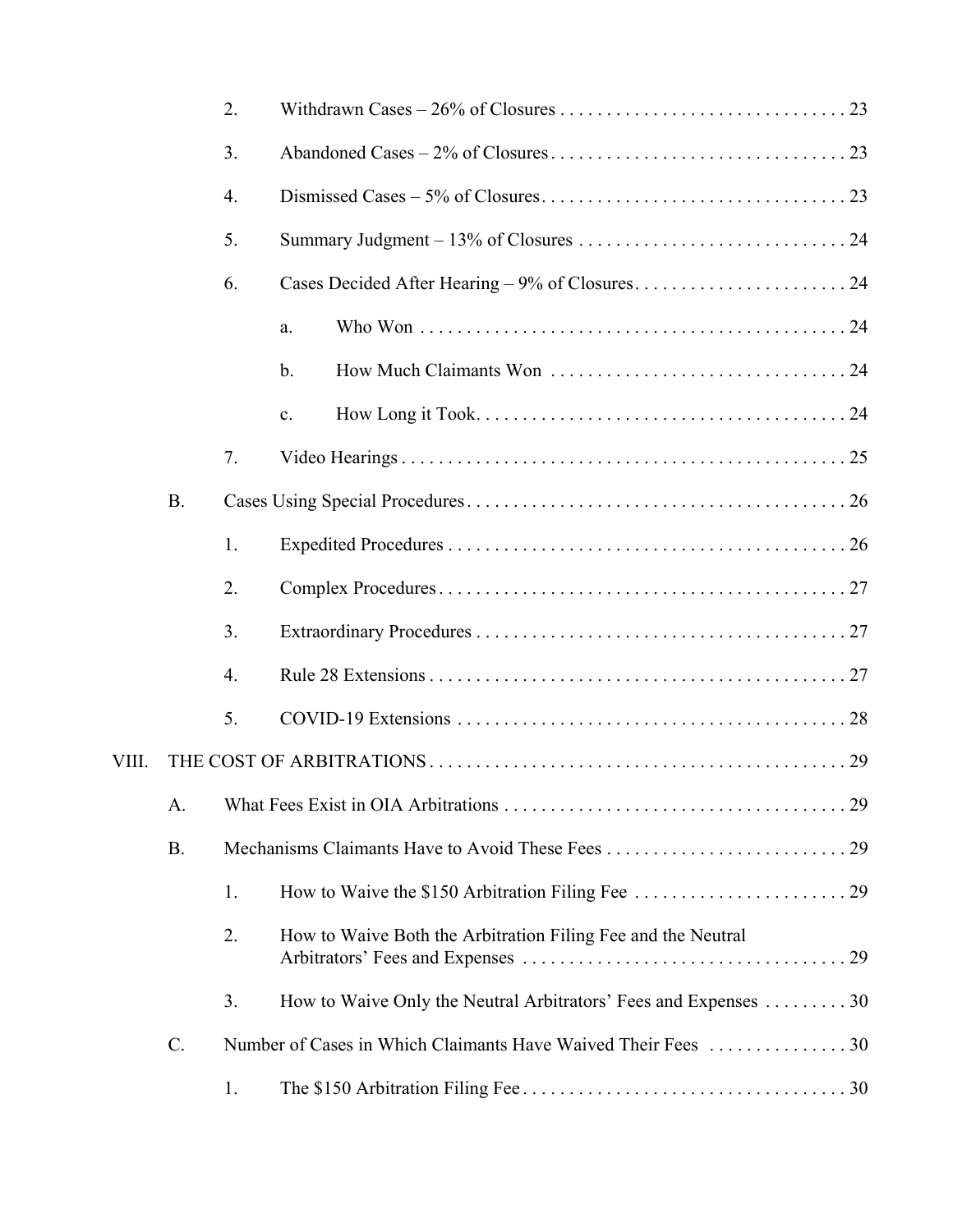|      |             | 2. | The \$150 Arbitration Filing Fee and the Neutral Arbitrators'                |
|------|-------------|----|------------------------------------------------------------------------------|
|      |             | 3. |                                                                              |
|      | D.          |    |                                                                              |
| IX.  |             |    |                                                                              |
| X.   |             |    | EVALUATIONS OF NEUTRAL ARBITRATORS AND THE OIA SYSTEM32                      |
|      | A.          |    |                                                                              |
|      | <b>B.</b>   |    |                                                                              |
|      | $C$ .       |    | The Parties Evaluate the OIA System and Ease of Obtaining Medical Records 36 |
| XI.  |             |    | THE ROLE OF THE ARBITRATION OVERSIGHT BOARD 38                               |
|      | A.          |    |                                                                              |
|      | <b>B.</b>   |    |                                                                              |
| XII. |             |    | TRENDS AND DATA OVER THE YEARS OF OPERATION OF THE OIA  40                   |
|      | A.          |    |                                                                              |
|      | <b>B.</b>   |    |                                                                              |
|      | $C_{\cdot}$ |    |                                                                              |
|      | D.          |    |                                                                              |
|      | E.          |    |                                                                              |
|      | F.          |    |                                                                              |
|      | G.          |    |                                                                              |
|      | H.          |    |                                                                              |
|      | I.          |    | Parties' Use of Options During Selection of Neutral Arbitrator  44           |
|      | J.          |    |                                                                              |
|      | K.          |    |                                                                              |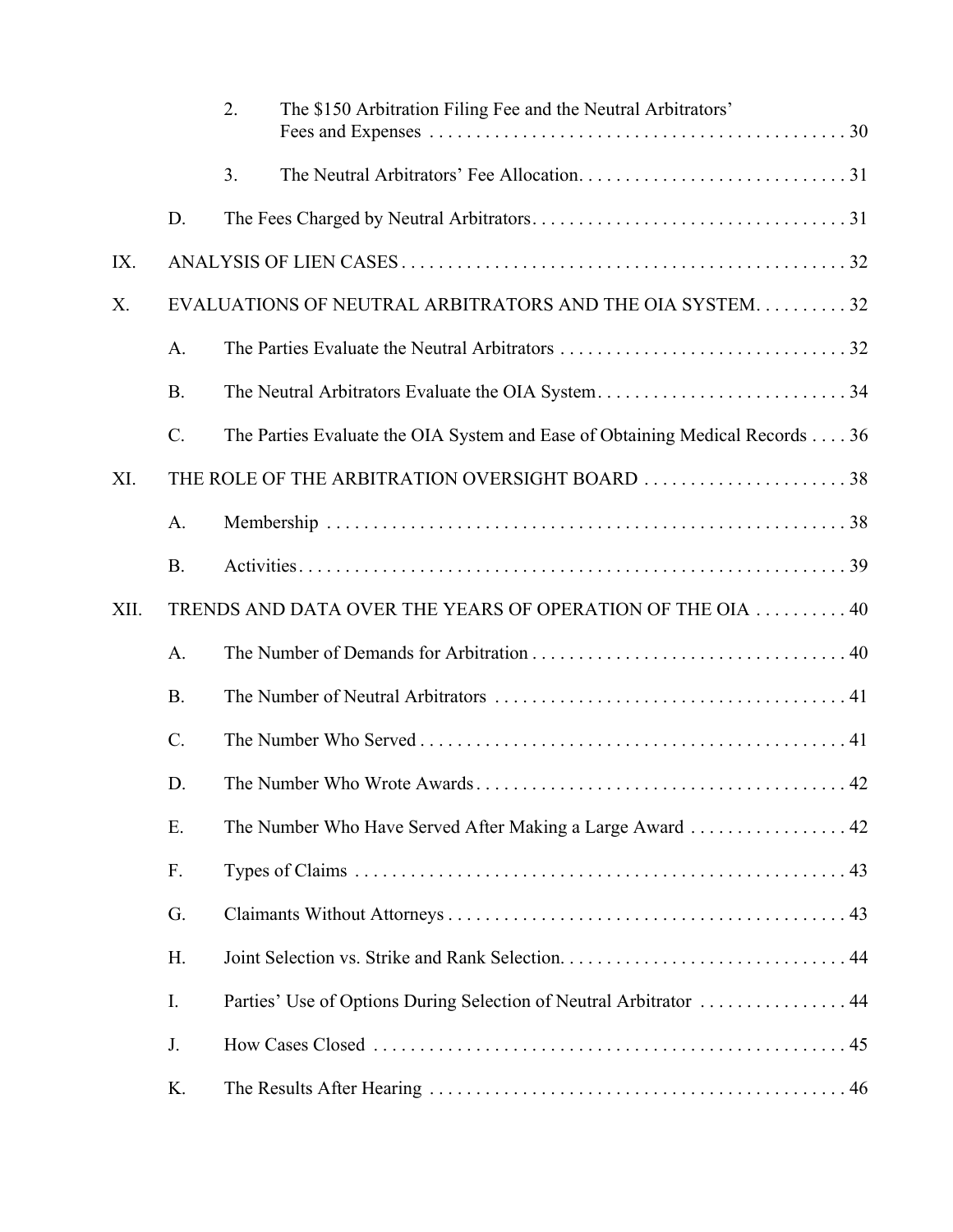# **Exhibits**

| Exhibit A: |                                                                                                                                                    |
|------------|----------------------------------------------------------------------------------------------------------------------------------------------------|
| Exhibit B: | Rules for Kaiser Permanente Member Arbitrations Administered by the<br>Office of the Independent Administrator, Amended as of January 1, 2020. E-4 |
| Exhibit C: |                                                                                                                                                    |
| Exhibit D: | Qualifications for Neutral Arbitrators and Neutral Arbitrator                                                                                      |
| Exhibit E: |                                                                                                                                                    |
| Exhibit F: |                                                                                                                                                    |
| Exhibit G: |                                                                                                                                                    |
| Exhibit H: |                                                                                                                                                    |
| Exhibit I: |                                                                                                                                                    |
| Exhibit J: | Party or Attorney Evaluation of Arbitration System  E-65                                                                                           |
| Exhibit K: | Kaiser Arbitration Oversight Board Comments on the Annual Report E-67                                                                              |

# **Charts And Tables**

| Table 1 |                                                                                                                                      |
|---------|--------------------------------------------------------------------------------------------------------------------------------------|
| Table 2 |                                                                                                                                      |
| Table 3 |                                                                                                                                      |
| Table 4 | Comparison of Cases Closed with Neutral Arbitrators Selected Ten<br>or More Times vs. Cases Closed with Other Neutral Arbitrators 10 |
| Chart 1 |                                                                                                                                      |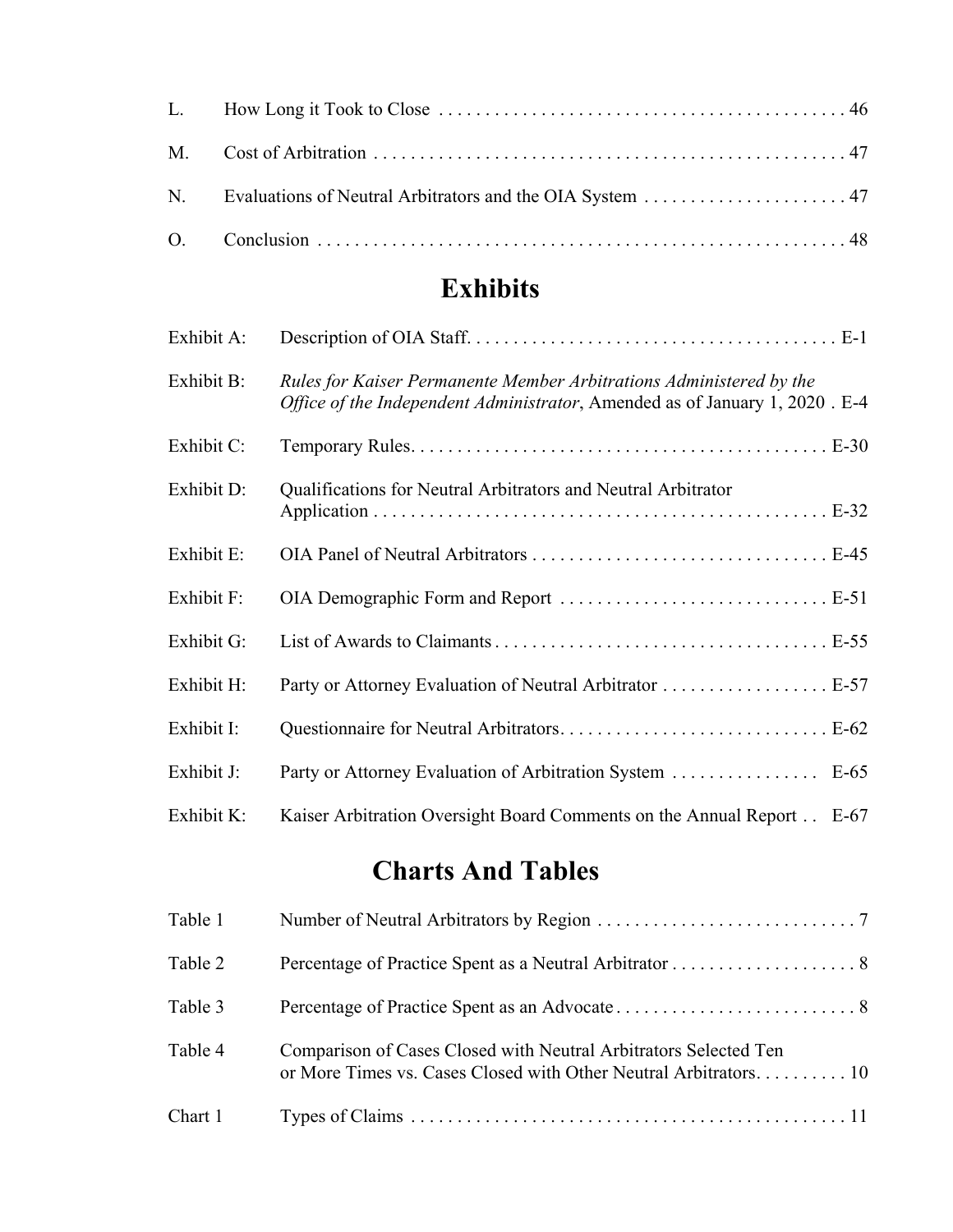| Chart 2  |                                                                                                                           |
|----------|---------------------------------------------------------------------------------------------------------------------------|
| Chart 3  |                                                                                                                           |
| Chart 4  |                                                                                                                           |
| Chart 5  |                                                                                                                           |
| Chart 6  |                                                                                                                           |
| Chart 7  |                                                                                                                           |
| Chart 8  |                                                                                                                           |
| Chart 9  |                                                                                                                           |
| Chart 10 |                                                                                                                           |
| Table 5  |                                                                                                                           |
| Chart 11 | Parties Would Recommend Their Arbitrator to Another Person 33                                                             |
| Table 6  | Neutral Arbitrators' Opinions Regarding the OIA System 34                                                                 |
| Chart 12 |                                                                                                                           |
| Table 7  |                                                                                                                           |
| Chart 13 |                                                                                                                           |
| Table 8  |                                                                                                                           |
| Chart 14 | Year to Year Comparison of Number of Demands Received                                                                     |
| Chart 15 | Subsequent Service of NAs Who Made Large Awards  43                                                                       |
| Table 9  | Year to Year Comparison of No Delay vs. Delays: Percentage<br>and Average Number of Days to Select Neutral Arbitrators 45 |
| Table 10 |                                                                                                                           |
| Table 11 | Year to Year Comparison of Average Number of Days to Close,                                                               |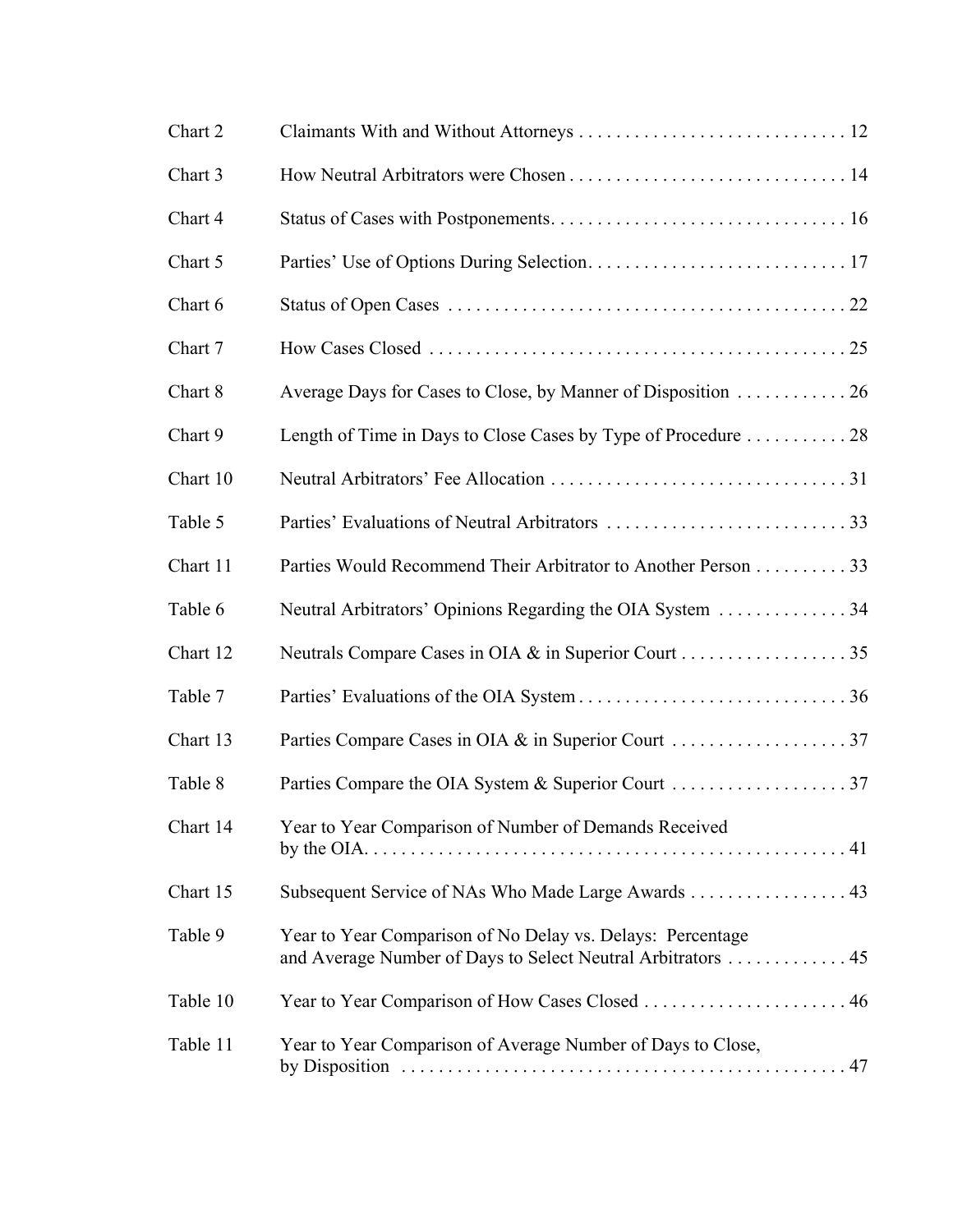# **REPORT SUMMARY**

This is the annual report for the Office of the Independent Administrator (OIA) for 2021. The OIA administers the arbitration system between Kaiser Foundation Health Plan, Inc., or its affiliates (Kaiser) and its members.<sup>1</sup> From the data and analyses in this report, readers may gauge how well the OIA system meets its goals of providing a fair, timely, and low cost arbitration process that protects the privacy of the parties.

# **Status of Arbitration Demands**

The total number of demands for arbitration decreased for the second year in a row. Most of the claims were for medical malpractice. The percentage of claimants proceeding without attorneys, in *pro per*, decreased.

- **1. Number of Demands for Arbitration.** The OIA received 473 demands, 17 less than last year. No lien cases were received. See pages 11, 32, and  $40 - 41$ .
- **2. Types of Claims.** Ninety-five percent (95%) of the cases involved allegations of medical malpractice. Less than one percent  $(1\%)$  presented benefit and coverage allegations. The remaining cases were based on allegations of premises liability and other torts. See page 11.
- **3. Twenty-six Percent (26%) of Claimants Did Not Have Attorneys.** Claimants in 124 cases, or 26%, were not represented by counsel, a 7% decrease from last year. See pages 12 and 43.

# **How Cases Closed**

In the majority of cases, the parties resolved their claims. In cases that went to hearing, all were decided by a single neutral arbitrator. No case proceeded with party arbitrators.

- **4. Almost Three-Quarters (73%) of Cases Closed by the Parties' Action.** The parties settled 45% of cases. Thirty-seven cases settled at the Mandatory Settlement Meeting (MSM). Of the cases that settled at the MSM, two claimants were in *pro per*. Claimants withdrew 26% of cases and abandoned 2% by failing to pay the filing fee or get the fee waived. See pages  $22 - 23$  and  $45 - 46$ .
- **5. More than One-Quarter (27%) Closed by Decision of the Neutral Arbitrator.**  Nine percent (9%) of cases closed after an arbitration hearing, 13% were closed through summary judgment, and 5% were dismissed by neutral arbitrators. See pages  $23 - 24$  and  $45 - 46$ .

<sup>&</sup>lt;sup>1</sup>Kaiser has arbitrated disputes with its California members since 1971. In the 1997 *Engalla* case, the California courts criticized Kaiser's arbitration system, saying that it fostered too much delay in the handling of members' demands and should not be self-administered. The OIA has administered the system since 1999.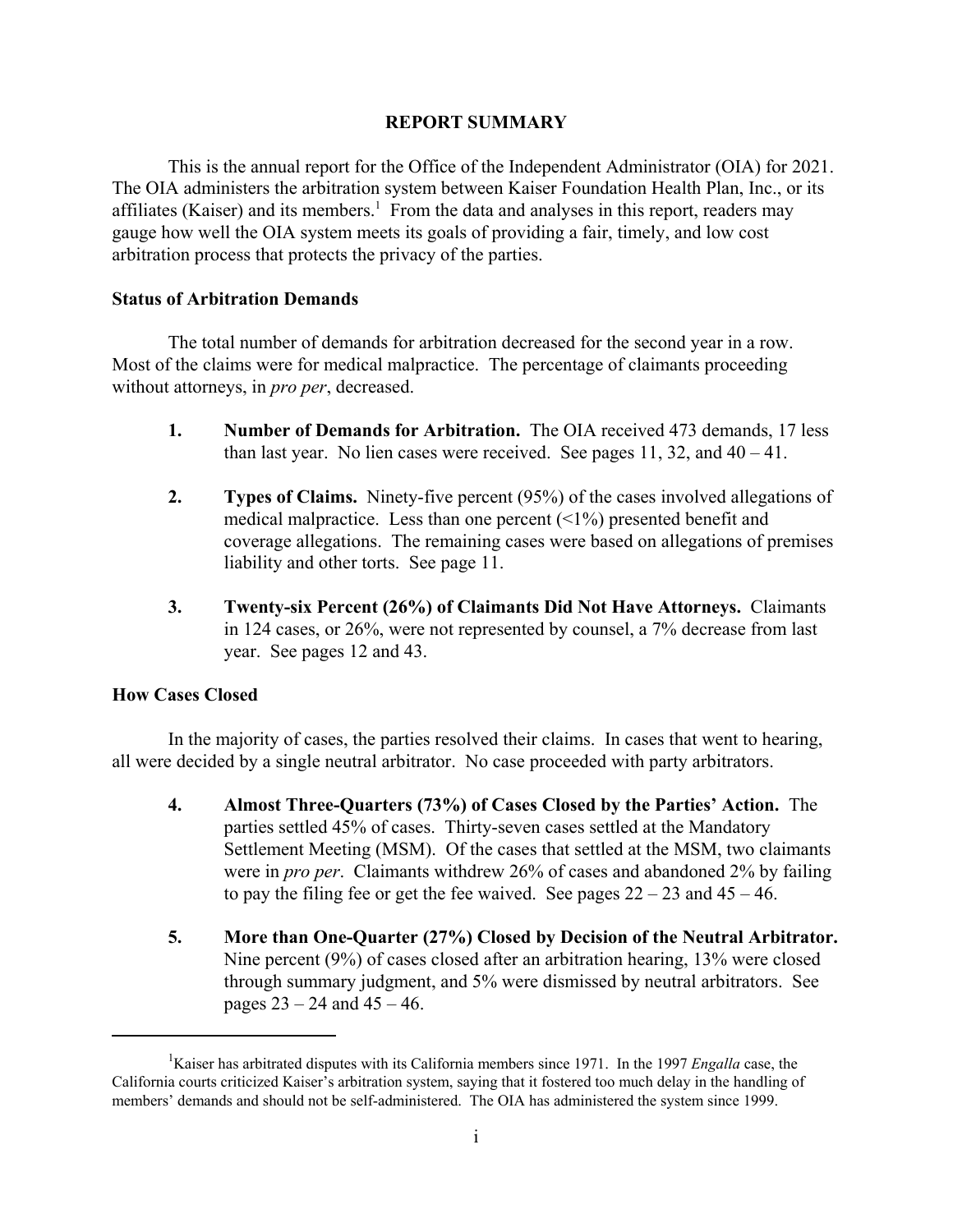- **6. Almost Half (48%) of Claimants Received Some Compensation.** Claimants receive compensation either when their cases settle (45%) or when they are successful after a hearing  $(3\%)$ . See pages 23, 24, and  $45 - 46$ .
- **7. Nine Percent (9%) of Cases Went to Hearing.** Claimants prevailed in 34% of these cases. The average award was \$556,144, and the range was from \$19,500 to \$1,741,016. See pages 24, 46, and Exhibit G.
- **8. All Cases Were Heard by a Single Neutral Arbitrator.** All of the hearings involved a single neutral arbitrator. See page 19.

# **Meeting Deadlines**

The *Rules* allow the parties to delay the neutral arbitrator selection process and extend the arbitration completion date. Even with such delays, the process is expeditious.

- **9. Over Half (58%) of Neutral Arbitrator Selections Proceeded Without any Delay.** The *Rules* give parties the option to postpone the deadline to select a neutral arbitrator, but over half (58%) of the neutrals were selected without the parties exercising this option. This year, the claimants made all but twelve of the requests for a 90-day postponement. California law gives parties the opportunity to timely disqualify neutral arbitrators. In three percent (3%) of the cases, parties disqualified the neutral arbitrator. In two percent (2%) of the cases, parties exercised both the postponement and disqualification options. Claimants disqualified 22 neutral arbitrators and Kaiser disqualified 12. See pages  $15 - 16$ and 18.
- **10. Average Length of Time to Select a Neutral Arbitrator is 58 Days.** The time to select a neutral arbitrator in cases with no delay was 23 days. The time to select a neutral with a 90 day postponement was 107 days. In cases with only a disqualification, it was 54 days. In cases with both a postponement and disqualification it was 149 days. The overall average length of time to select a neutral arbitrator for all cases was 58 days, 14 days less than last year. See pages  $17 - 19$  and  $44 - 45$ .
- **11. On Average, Cases Closed in Fourteen Months.** Cases closed, on average, in 418 days, 62 days more than last year.<sup>2</sup> No case closed beyond the deadline required by the *Rules*. Seventy-four percent (74%) of the cases closed within 18 months (the deadline for "regular" cases) and 54% closed in a year or less. See pages 22, 26, and 46 – 47.

 $2^2$ Many neutral arbitrators extended deadlines, some multiple times in a given case, because of the COVID-19 pandemic. See Section VII.B.5.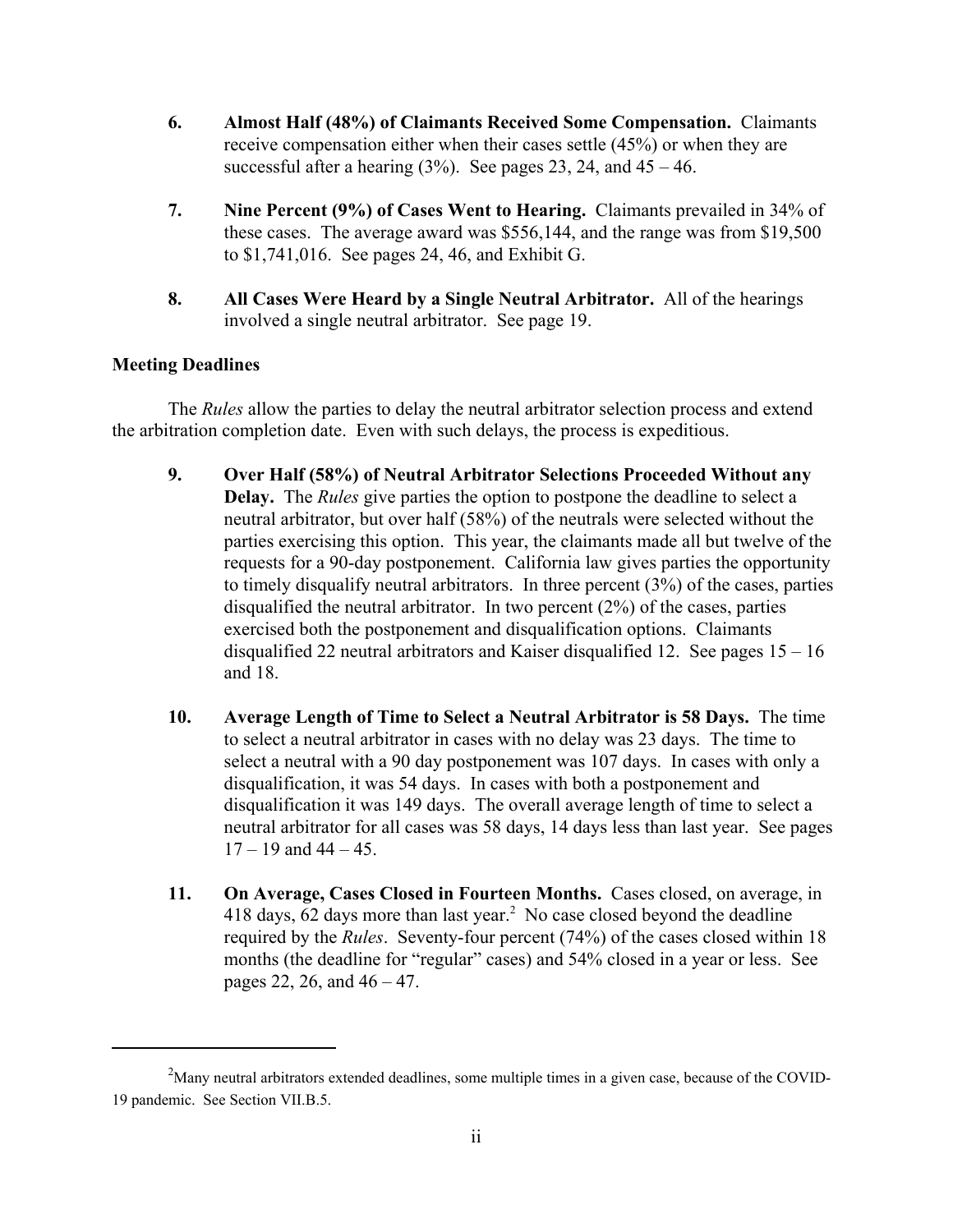**12. On Average, Cases With Hearings Were Completed in a Little More than Two Years.** Cases that were decided by a neutral arbitrator making an award after a hearing closed on average in 784 days (26 months). This average includes cases that were designated complex, extraordinary, or that received a Rule 28 extension because they needed extra time. "Regular cases" closed in 431 days (a little over 14 months). See pages 24, 26, and 47.

# **Panel of Neutral Arbitrators**

More than half (60%) of the OIA panel spend all of their time acting as neutral arbitrators. More than half (62%) of the neutral arbitrators served on a case. The two methods of selecting a neutral arbitrator – strike and rank or joint selection – allow parties to select anyone they collectively want. The majority of neutral arbitrators jointly selected by the parties were from the OIA panel.

- **13. The Neutral Arbitrator Panel.** The OIA has 164 neutral arbitrators on its panel, 18 fewer than last year. Forty-five percent (45%) of them, or 73, are retired judges. See page 7.
- **14. Neutral Arbitrator Backgrounds.** The applications completed by the members of the OIA panel show that 98 arbitrators, or 60%, spend all of their time acting as neutral arbitrators. The remaining members divide their time by representing plaintiffs and defendants, though not necessarily in medical malpractice litigation. Ninety-three percent (93%) of the neutral arbitrators report having medical malpractice experience. See page 8.
- **15. More Than Half (62%) of Arbitrators Served on a Case.** Sixty-two percent (62%) of the neutral arbitrators on the OIA panel served on a case. Arbitrators averaged two assignments each. Thirty-five neutrals, including arbitrators not on the OIA panel, decided the 50 awards made. Twenty-nine arbitrators (83%) wrote a single award. See pages 9 and  $41 - 42$ .
- **16. Majority of Neutral Arbitrators Selected by the Parties were Members of the OIA Panel (94%).** Eighty percent (80%) of neutral arbitrators were selected through the strike and rank process. Fourteen percent (14%) of the arbitrators jointly selected were members of the OIA panel. The other 6% of the jointly selected arbitrators were not members of the OIA panel. See page 14.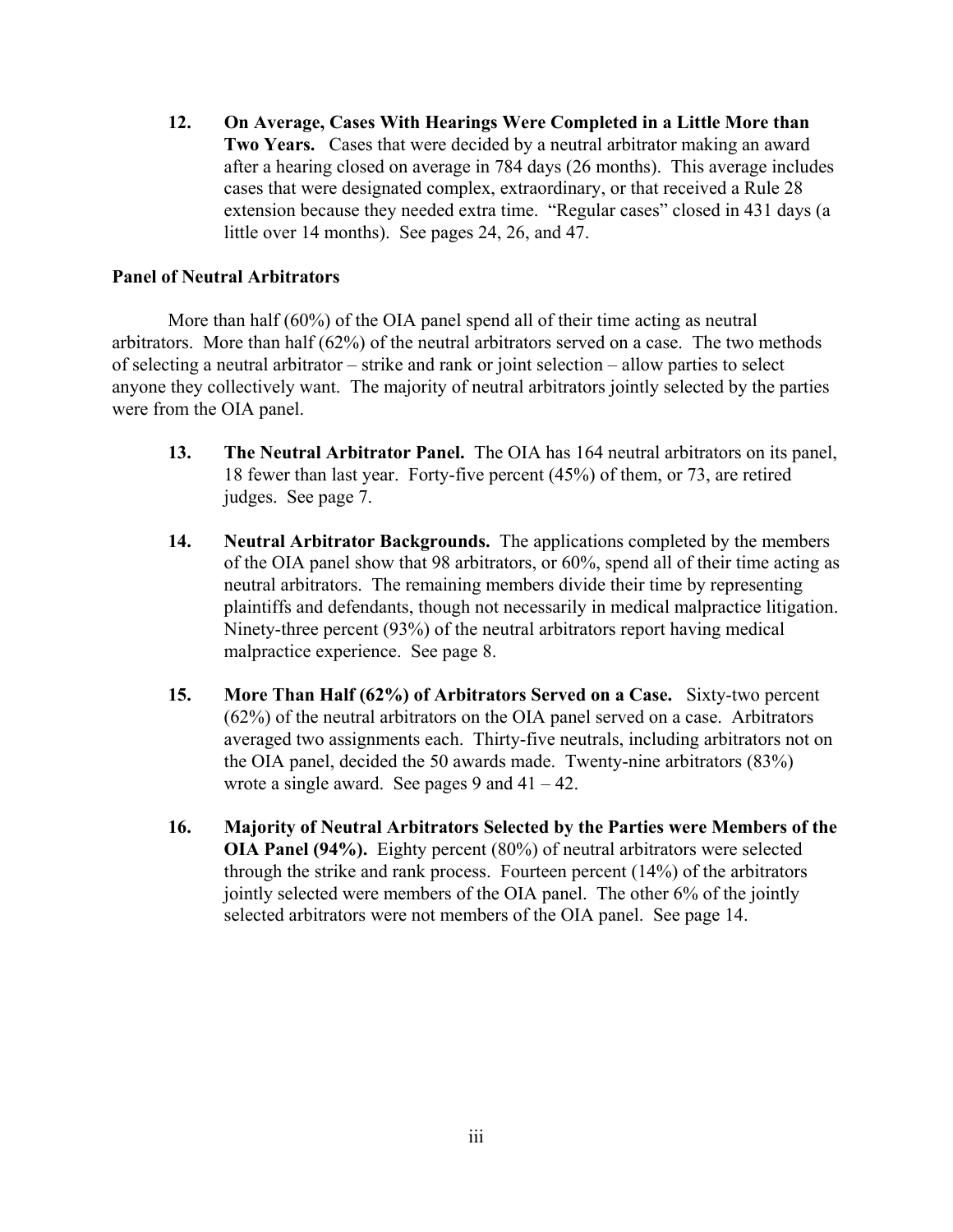# **Neutral Arbitrator Fees**

While the OIA arbitration filing fee is less than the comparable court filing fee, claimants in arbitration can be faced with neutral arbitrator fees, which do not exist in court.

- **17. Kaiser Paid the Neutral Arbitrators' Fees in 91% of Closed Cases that had Fees.** Claimants can choose to have Kaiser pay the entire cost of the neutral arbitrator. Kaiser paid the neutral arbitrators' fees in 91% of closed cases that had fees. See page 31.
- **18. Cost of Arbitrators.** Hourly rates charged by neutral arbitrators range from \$150/hour to \$1,200/hour, with an average of \$585/hour. For the 483 cases that closed, and for which the OIA has information, the average fee charged by neutral arbitrators was \$8,950. In some cases, neutral arbitrators reported that they charged no fees. Excluding cases where no fees were charged, the average was \$9,418. The average fee in cases decided after a hearing was \$39,732. See pages  $31 - 32.$

# **Evaluations**

When cases conclude, the OIA sends questionnaires to the parties or their attorneys asking them about the OIA system, and if the cases closed by neutral arbitrator actions, an evaluation of the neutral arbitrators. Of those responding, the parties gave their neutral arbitrators and the OIA system positive evaluations. When cases close by neutral arbitrator actions, the OIA also sends the neutral arbitrators a questionnaire about the OIA system. Neutral arbitrators gave positive evaluations of the OIA system.

- **19. Positive Evaluations of Neutral Arbitrators by Parties.** Most parties who responded to the OIA evaluation expressed satisfaction with the neutral arbitrators and would recommend them to others, with an average of 4.2 on a 5 point scale. *Pro pers* view neutral arbitrators less favorably. See pages 32 – 33.
- **20. Positive Evaluations of the OIA by Neutral Arbitrators.** Ninety-nine percent (99%) of the neutral arbitrators reported that the OIA experience was the same as or better than the court system and 1% said it was worse. See pages 34 – 35.
- **21. Positive Evaluations of the OIA by Parties.** Eighty-eight percent (88%) of the responding parties and attorneys reported that the OIA system was the same as or better than the court system and  $12\%$  said it was worse. See pages  $36 - 38$ .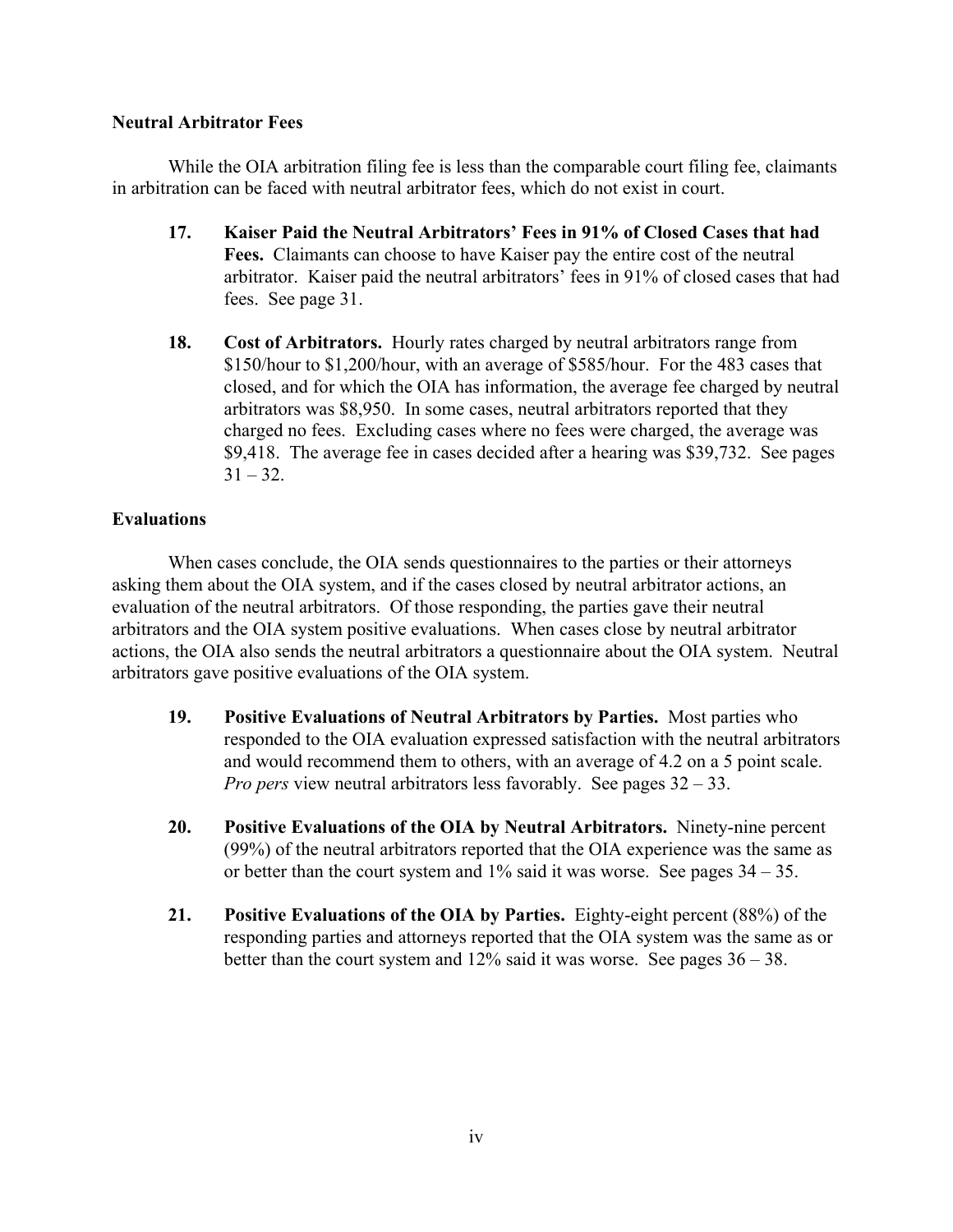# **Development and Changes in the System**

The OIA and the Arbitration Oversight Board (AOB) continuously strive to improve the arbitration system.

- **22. AOB Extends Temporary Rules**. In response to COVID-19, Temporary Rules 4 and 9 were extended. All other temporary rules have been lifted. See pages 4, 39, and Exhibit C.
- **23. Video Hearings.** In response to inquiries by the AOB, the OIA provided information about hearings held by video, in addition to hearings held by a combination of in-person and video. See pages 4 and 25.
- **24. AOB and OIA Commitment to Diversity.** The AOB and the OIA continue discussions on OIA efforts to improve the diversity of the panel of neutral arbitrators. See pages  $4 - 6$  and  $39 - 40$ .
- **25. Mandatory Update for OIA Neutral Arbitrators.** Neutral arbitrators were required to update their applications. Those neutrals who did not provide the update were removed from the panel. See pages 6 and 7.
- **26. Update on Neutral Arbitrator Information Packets**. The OIA website has been updated with photos of neutral arbitrators. In addition, the OIA added search by name and filter by regions functions on its website. See page 6.
- **27. AOB Expresses Concern with** *Pro Per* **Dissatisfaction.** The AOB and OIA had several discussions regarding the dissatisfaction experienced by *pro pers* and have scheduled a presentation by a neutral arbitrator who accepts *pro per* cases to better understand the challenges facing *pro pers*. See pages 6 – 7 and 40.

# **Conclusion**

The goal of the OIA is to provide a fair, timely, and low cost arbitration process that protects the privacy of the parties. To summarize:

- **EXECUTE:** Neutral arbitrators are selected expeditiously, and the cases close faster than in court.
- **EXECUTE:** Parties can, and do, disqualify neutral arbitrators they do not like.
- $\blacksquare$  The filing fee is lower than in court, and parties can, and do, shift the costs of the neutral arbitrators to Kaiser.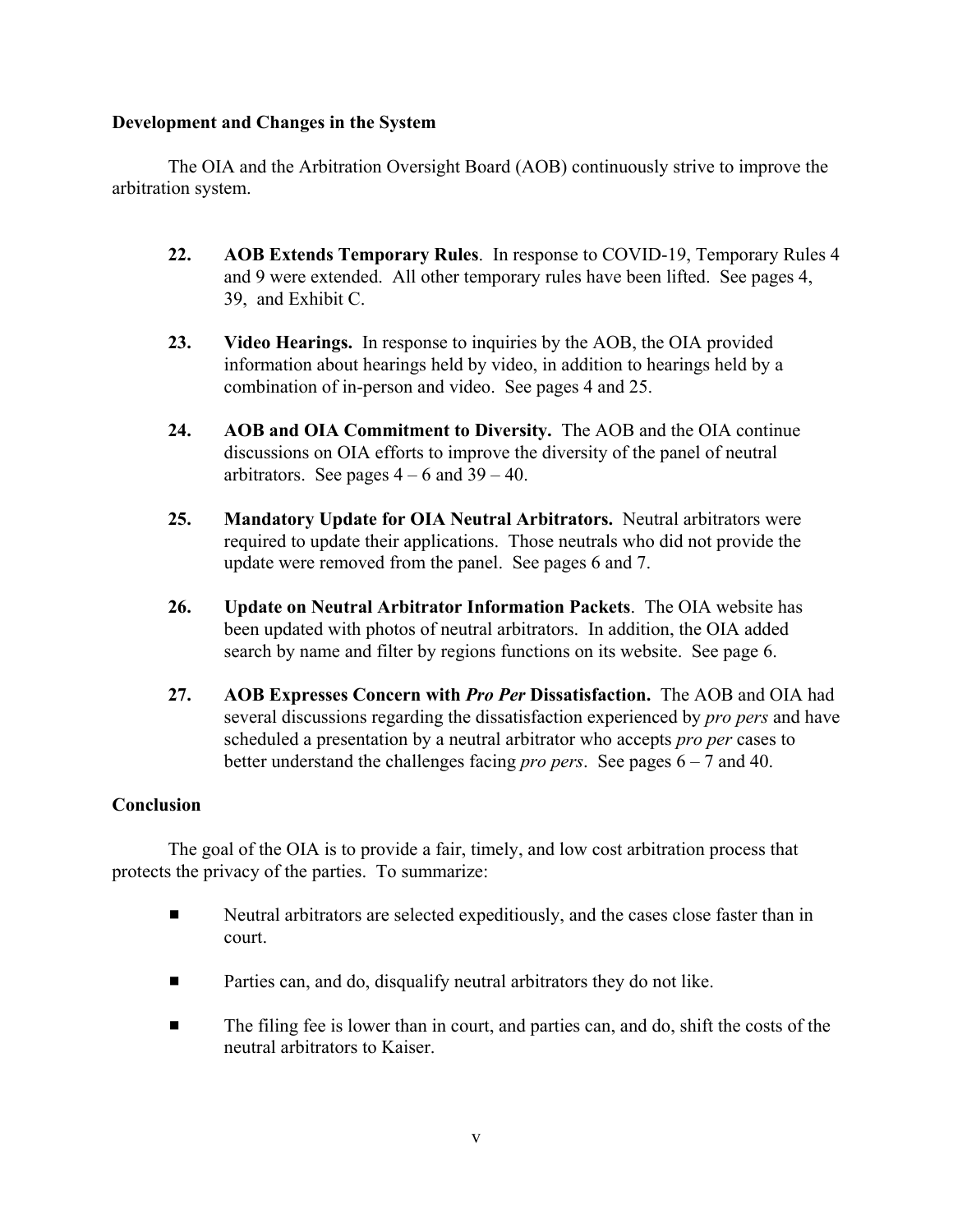- OIA arbitrations are confidential, and the OIA does not publish the names of individual claimants or respondents involved in them.
- **EXECUTE:** Neutral arbitrators on the OIA panel have plaintiff, defendant, and judicial backgrounds. The cases are distributed among them.
- **EXECUTE:** Neutral arbitrators and the OIA system receive mostly positive evaluations.
- **The OIA provides information on its website about its cases in compliance with** California law. In addition, the OIA maintains a table that is no longer required about all its cases since January 1, 2003.
- **The OIA publishes annual reports since 1999 which are all available on the OIA** website.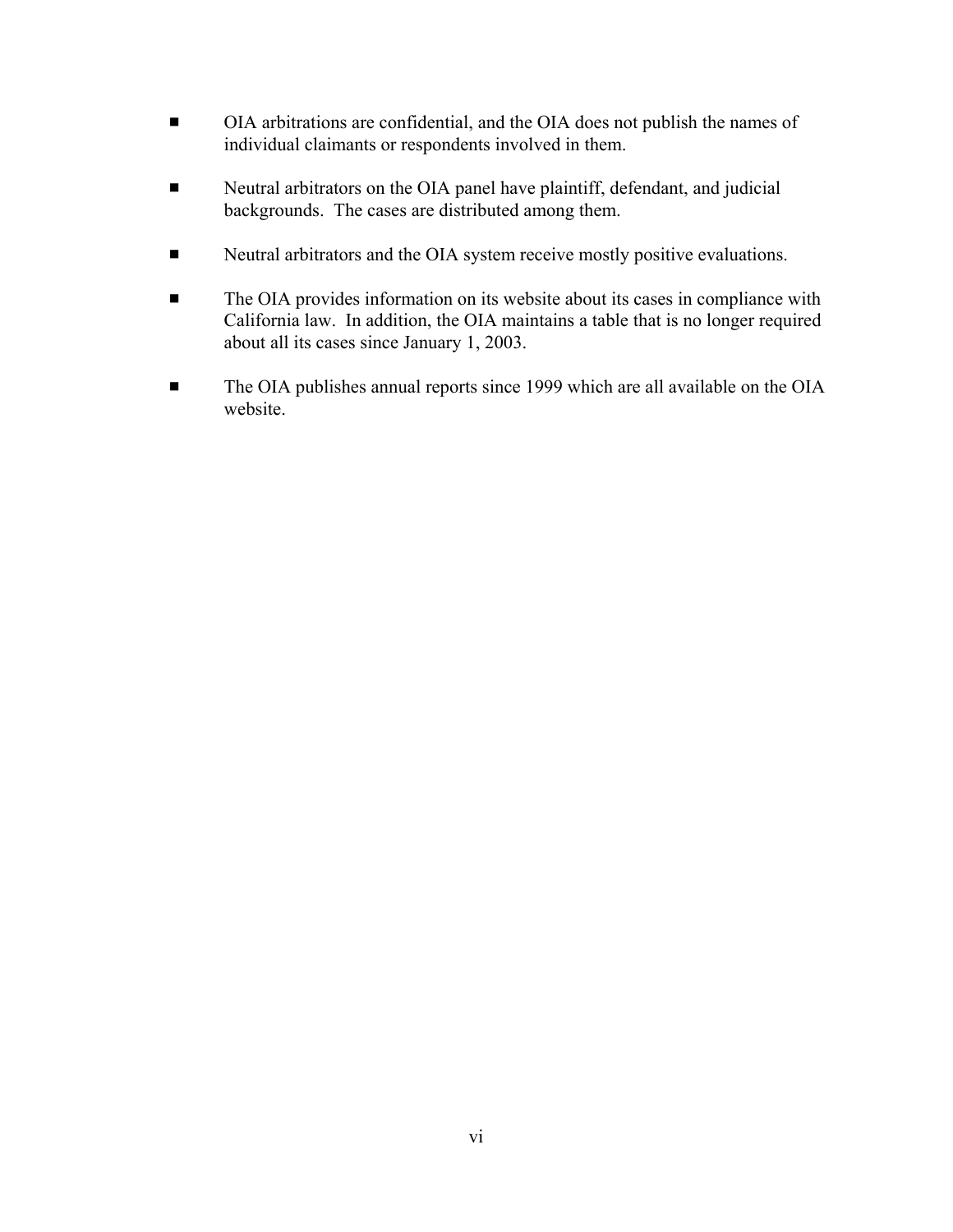## **I. INTRODUCTION & OVERVIEW**

The Office of the Independent Administrator (OIA) issues this report for  $2021<sup>1</sup>$  It describes the arbitration system that handles claims brought by members of Kaiser Foundation Health Plan, Inc. (KFHP) against KFHP or its affiliates, collectively Kaiser.<sup>2</sup> Marcella A. Bell, an attorney, is the Independent Administrator. Under her contract with the Arbitration Oversight Board, the OIA maintains a panel of neutral arbitrators to hear Kaiser cases and independently administers the arbitration system between Kaiser and its members. The contract also requires that Ms. Bell write an annual report. This report describes the goals of the system, the actions being taken to achieve them, and the degree to which they are being met. While this report mainly focuses on what happened in the arbitration system during 2021, the final section compares this year with earlier years.

The Arbitration Oversight Board (AOB), an unincorporated association registered with the California Secretary of State, provides ongoing oversight of the OIA and the independently administered system. Its activities are discussed in Section XI.

The arbitrations are administered pursuant to the *Rules for Kaiser Permanente Member Arbitrations Administered by the Office of the Independent Administrator Amended as of January 1, 2020 (Rules)*. The *Rules* consist of 54 rules in a 21 page booklet and are available in English, Spanish, and Chinese.<sup>3</sup> Some important features include:

Procedures for selecting a neutral arbitrator;<sup>4</sup>

Deadlines requiring that most cases be resolved within 18 months;<sup>5</sup>

<sup>5</sup>Exhibit B, Rule 24.

<sup>&</sup>lt;sup>1</sup>This report, along with the prior annual reports, the *Rules*, various forms, and other information, including OIA disclosures, are available on the OIA website, www.oia-kaiserarb.com. The OIA can be reached by calling 213-637-9847, faxing 213-637-8658, or e-mailing oia@oia-kaiserarb.com. A description of the OIA's staff is attached as Exhibit A.

 ${}^{2}$ Kaiser is a California nonprofit health care service plan that arranges for health care services and other benefits for its enrolled members. Since 1971, it has required that its members use binding arbitration. Kaiser arranges for medical benefits by contracting with The Permanente Medical Group, Inc. (Northern California) and Southern California Permanente Medical Group. Hospital services are provided by contract with Kaiser Foundation Hospitals, a nonprofit corporation. Almost all of the demands for arbitration received by the OIA are based on allegations against these affiliates.

<sup>3</sup> The *Rules* are attached as Exhibit B.

<sup>&</sup>lt;sup>4</sup>Exhibit B, Rules 16 and 18.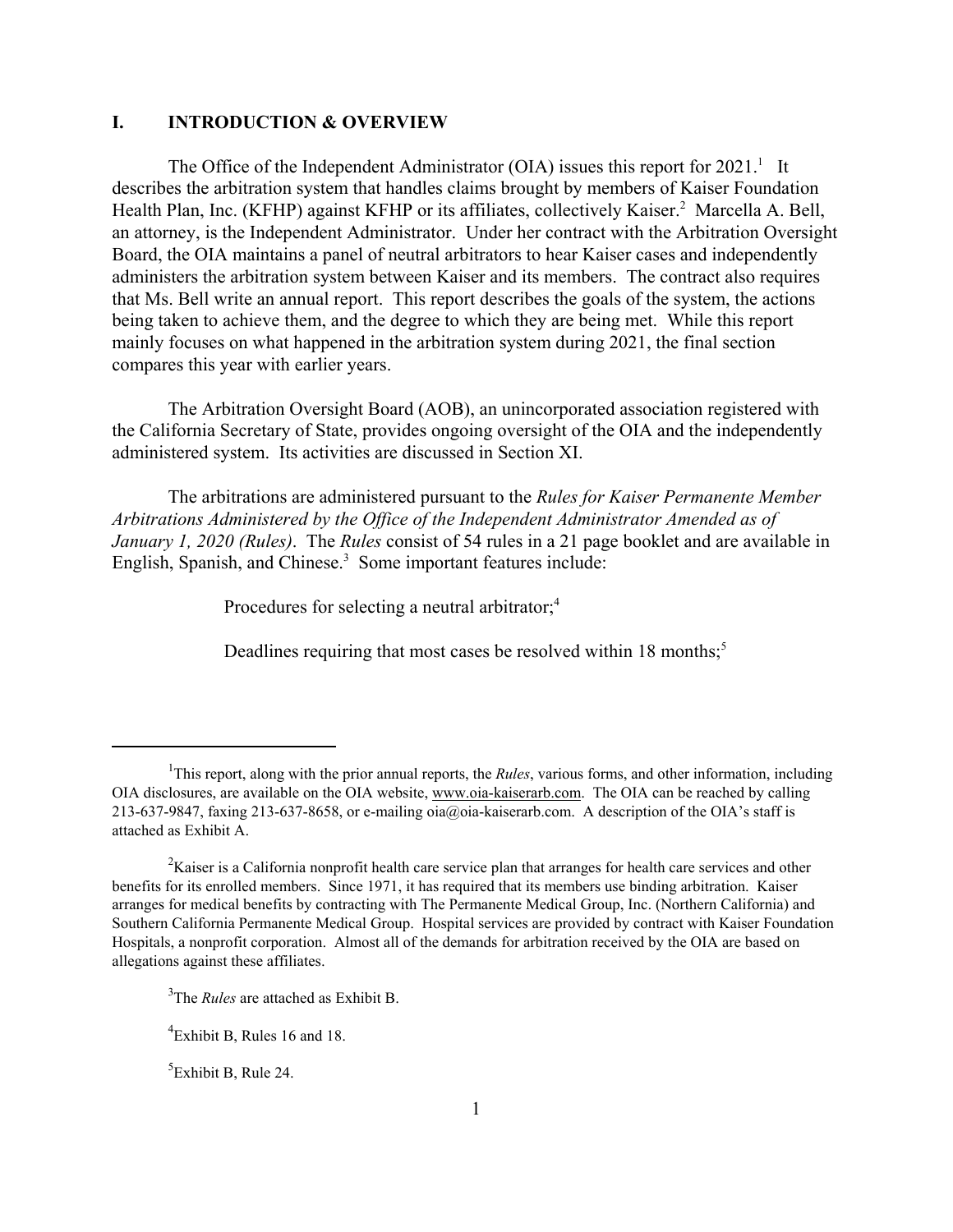Procedures to adjust these deadlines when required;<sup>6</sup> and

Procedures under which claimants may choose to have Kaiser pay all the fees and expenses of the neutral arbitrator.<sup>7</sup>

The 18-month timeline that the *Rules* establish for most cases is displayed on the next page. Details about each step in the process are discussed in the body of this report.

#### **A. Goals of the Arbitration System**

The system administered by the OIA is expected to provide a fair, timely, and low cost arbitration process that respects the privacy of the parties. These goals are set out in Rule 1. The data in this report are collected and published to allow the AOB and the public to determine how well the arbitration system meets these goals. $8$ 

#### **B. Format of This Report**

Section II discusses developments and changes in the system. Sections III and IV look at the OIA's panel of neutral arbitrators, and the number and types of cases the OIA received. The parties' selection of neutral arbitrators is discussed in Section V. Section VI summarizes the methods for monitoring compliance of open cases, and Section VII analyzes how cases are closed and the length of time to close. Section VIII discusses the cost of arbitration. Section IX presents the analyses for lien cases.<sup>9</sup> The parties' evaluations of neutral arbitrators and the parties' and neutral arbitrators' evaluations of the OIA system are summarized in Section X. Section XI describes the AOB's membership and activities. Finally, Section XII compares the operation of the system over time.

 $^{9}$ Lien cases are brought by Kaiser against its members to recover costs of medical care provided to a member who received a third party recovery. No lien cases were received this year.

<sup>6</sup> Exhibit B, Rules 24, 28 and 33.

 $7$ Exhibit B, Rules 14 and 15.

 ${}^{8}$ The OIA was created in response to the recommendation of a Blue Ribbon Panel (BRP) and began operating March 28, 1999. Ms. Bell has served as the Independent Administrator since March 29, 2015. The OIA met all of the recommendations that pertain to it since its first operating year. A full copy of the BRP report and the current status of each recommendation is available on the OIA website.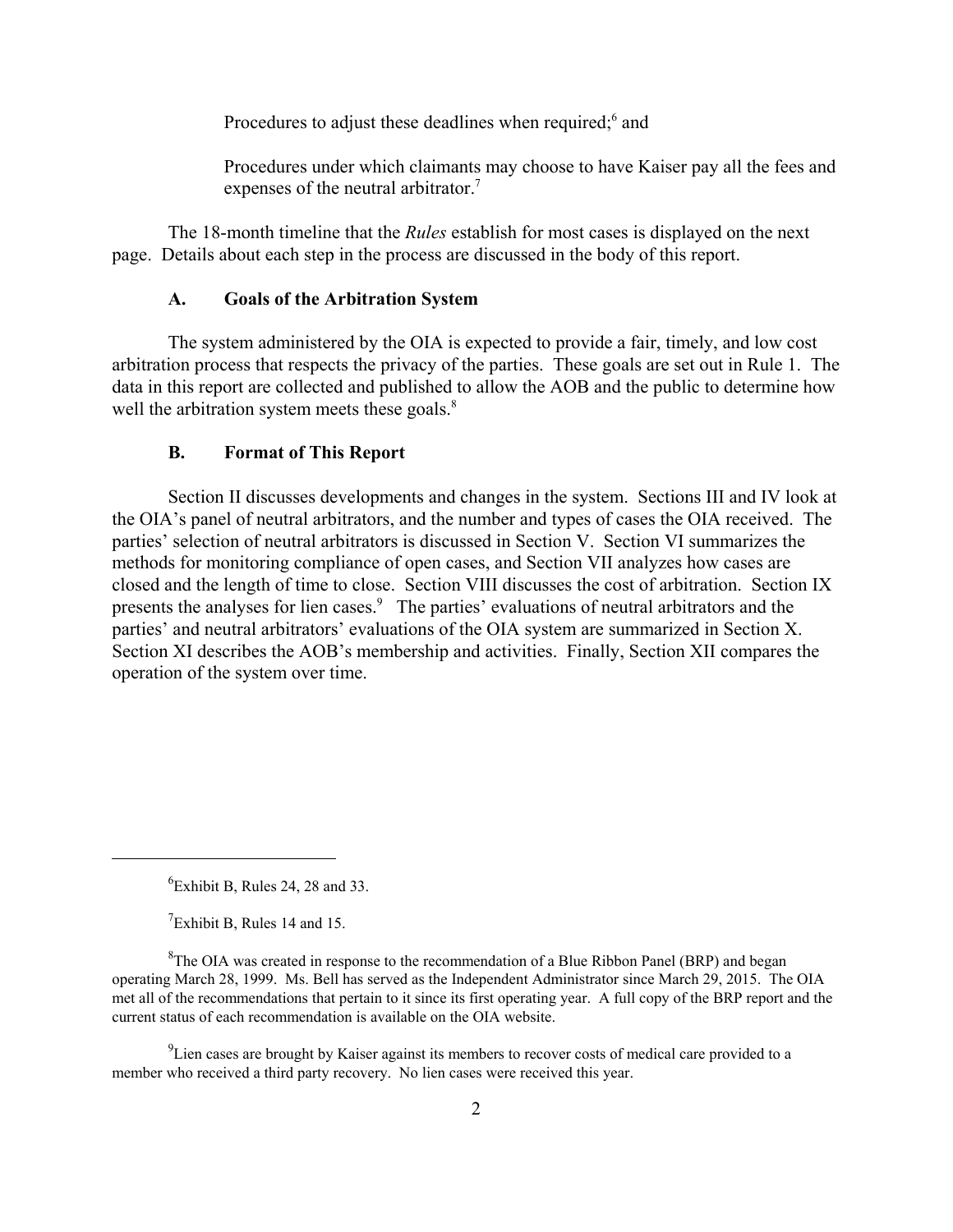# **Timeline for Arbitrations Using Regular Procedures**



 $\overline{C}$ Unless Rule 24(b), 24(c), or 28 applies.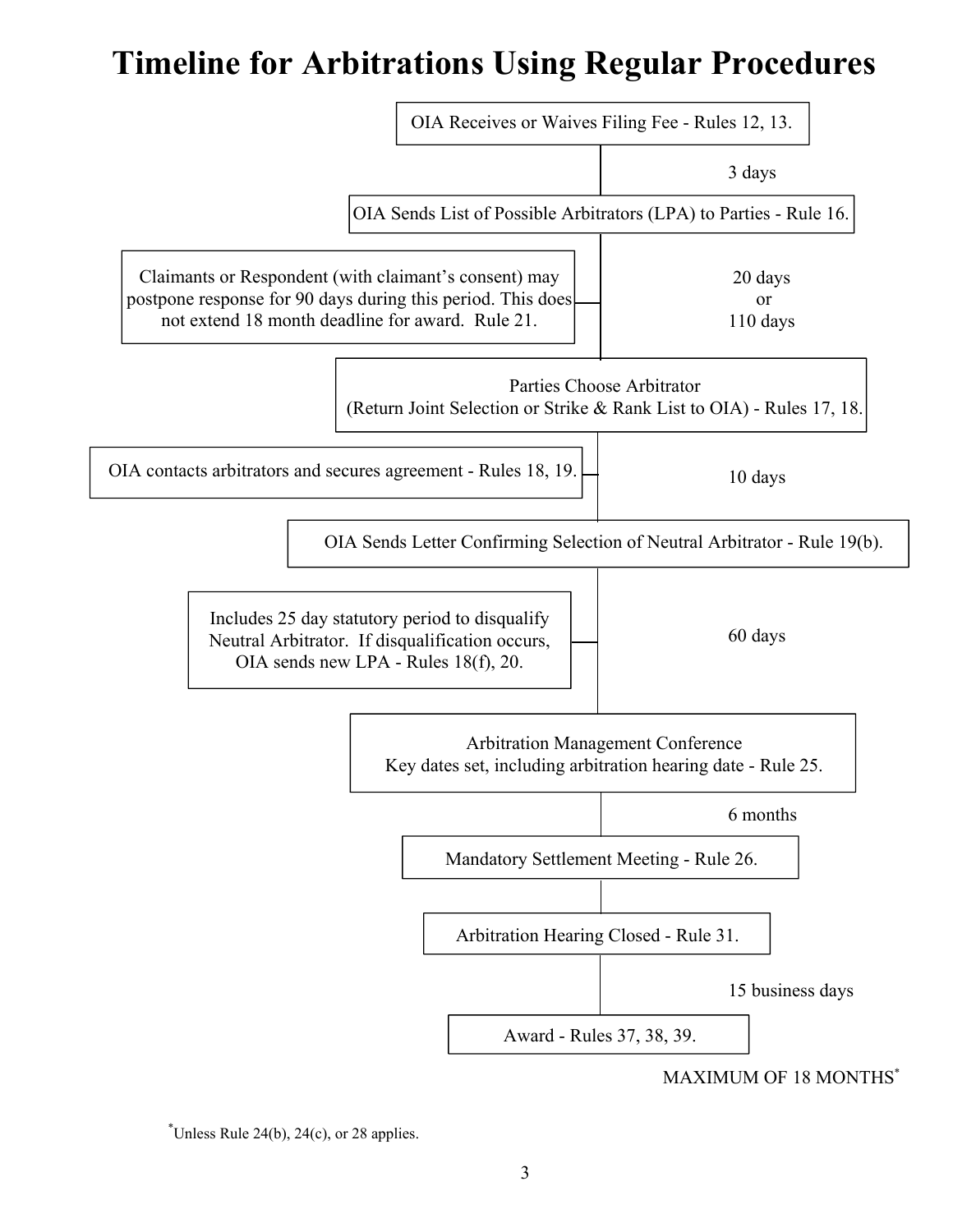#### **II. DEVELOPMENT AND CHANGES IN THE SYSTEM**

### **A. AOB Extends Temporary Rules in Response to COVID-19**<sup>10</sup>

On March 20, 2020, the OIA, in concurrence with the Chair of the AOB, enacted 11 temporary rules to address COVID-19 concerns.<sup>11</sup> All but two of the temporary rules have been lifted over the course of the last year. Temporary Rules 4 and 9 remain in effect.

Temporary Rule 4 provides neutral arbitrators with the authority to serve decisions and/or orders electronically, rather than by mail. (Rule 39.)

Temporary Rule 9 provides claimants with the ability to send their demands for arbitration to the OIA electronically. The OIA forwards these demands for arbitration to Kaiser on behalf of claimants. (Rule 8.)

#### **B. Discussion about Video Hearings**

The AOB was interested in the number of cases where hearings were held by video.<sup>12</sup> Pursuant to California Code of Civil Procedure §1281.96(a)(9), the OIA is required to post on its website whether the hearing was conducted in-person, by telephone or video, or only by documents submission. The first case reported a hearing held by video was a motion for summary judgment on July 24, 2020.<sup>13</sup> This year, neutral arbitrators in 43 cases reported hearings held by video, or a combination of hearings held in-person and by video.<sup>14</sup>

# **C. AOB and OIA Committed to Improve Diversity of the OIA Panel of Neutral Arbitrators**

The AOB and the OIA continue discussions on OIA efforts to improve the diversity of the panel of neutral arbitrators. The OIA continues its participation in virtual events focused on diversity, access, and inclusion, and continues discussions with neutral arbitrators about how to provide outreach to diverse arbitrators and encourage participation.

 $10^{\circ}$ COVID-19 is the abbreviation for coronavirus disease 2019, a highly contagious respiratory disease responsible for a global pandemic.

 $11$ See Exhibit C for a list of the temporary rules.

 $12$ Neutral arbitrators reported using Zoom, Webex, and other remote platforms to conduct hearings.

 $13$ This was the first report even though the statute had been in effect since January 1, 2015. This is likely in response to the COVID-19 "safer at home" public health orders issued in March 2020.

 $14$ See Section VII.A.7. for discussion of hearings held by video this year.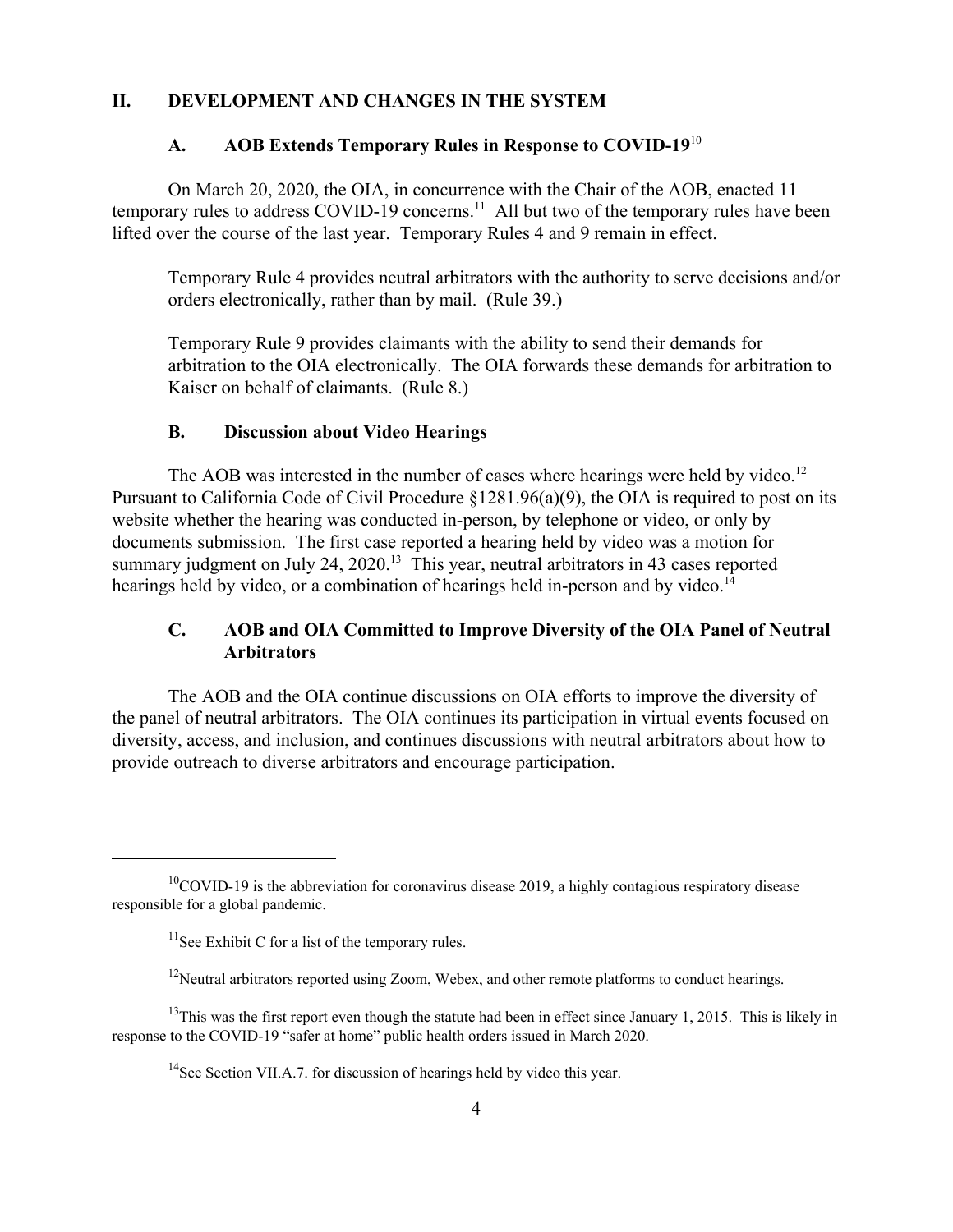Also, in a meeting arranged by AOB Board Member Tony Rodriguez with Tamara Morgan, Senior Counsel and Strategic Leader of Equity Inclusion and Diversity at Kaiser, suggestions were made with regard to the OIA qualifications and the application for neutral arbitrators.<sup>15</sup> After a thorough discussion, the OIA amended qualification 3.(b). Among other requirements, neutral arbitrators shall have had at least three civil trials or arbitrations within the past five years in which they have served as either (i) the lead attorney or have equivalent experience for one of the parties. (Emphasis added.) By including "equivalent experience," the OIA can broaden the approach to inclusivity, without diminishing the importance of the qualification.

Ms. Morgan also noted that the OIA qualifications require neutral arbitrators to have participated in at least three civil trials or arbitrations in the past five years. However, the neutral arbitrator application requests that the applicant submit five civil trials or arbitrations. The neutral arbitrator application has now been amended so that it is consistent with the qualifications providing for three of the applicant's most recent cases. The application was also updated to permit the applicant to specify gender identity.

Additionally, the OIA has compiled a list of programs specifically designed for arbitrator training for those applicants who may not have participated in three civil trials or arbitrations. This provides quick access to applicants who may need to satisfy an additional qualification before applying.

At the AOB's request, the OIA identified neutral arbitrators who may be able to provide guidance on how to encourage attorneys and retired judges from diverse backgrounds to apply for inclusion on the OIA panel. OIA neutral arbitrators have also directly contacted the OIA and provided suggestions for how the OIA may enhance diversity. The OIA has also contacted minority bar association leaders across the state to provide information about the OIA and its recruitment effort.

The OIA has also sought guidance and input from the California State Bar's Office of Access and Inclusion which suggested the OIA add a "diversity rider" on its website where parties making selections for neutral arbitrator may view it.<sup>16</sup> The parties are now strongly encouraged to rank highly a fair representation of diverse neutral arbitrators on the List of Possible Arbitrators.

The Office of Access and Inclusion also suggested that the OIA focus its recruitment effort on retired judicial candidates rather than practicing attorneys. AOB Board Member Carlos Camacho offered to provide names of retired judicial candidates from several counties. Once the

<sup>&</sup>lt;sup>15</sup>See Exhibit D for OIA qualifications and application for neutral arbitrators.

<sup>&</sup>lt;sup>16</sup>Section V. discusses the neutral arbitrator selection process.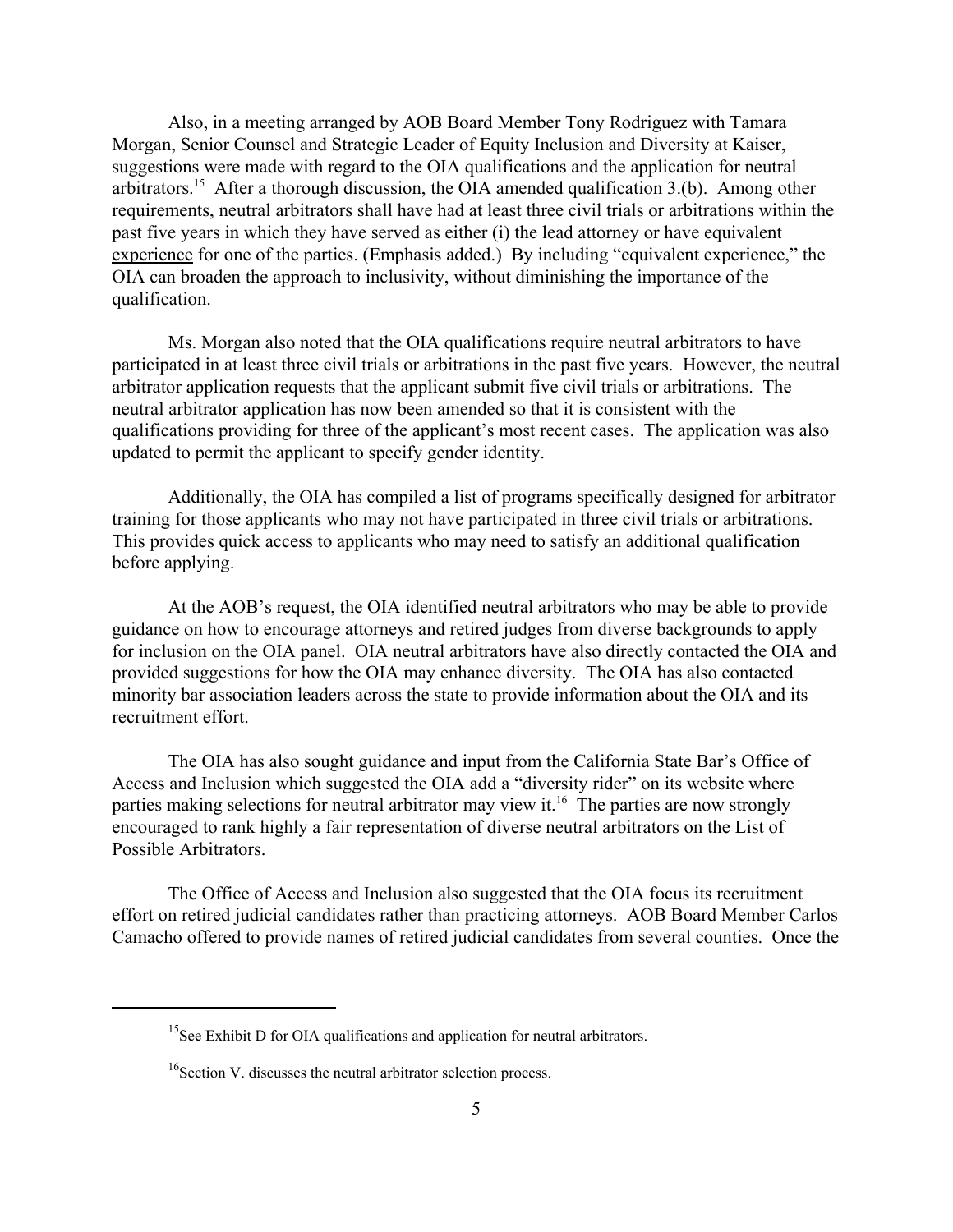names are provided, the OIA will contact these candidates and provide them with information about how to apply to become a member of the OIA panel of neutral arbitrators.

#### **D. Mandatory Update for OIA Neutral Arbitrators**

Neutral arbitrators are required to update their applications every two years.<sup>17</sup> The update has nine sections and requires neutrals to, among other items, provide most recent case information, pending and closed cases, and whether they are Kaiser members. These updates allow parties access to more recent case information. This year, the OIA required neutral arbitrators who have been on the panel for 15 years or more to submit an updated new application. In addition, the OIA asked all neutral arbitrators to submit a profile photo or professional head shot, which have been posted on the OIA website.

#### **E. Update on Neutral Arbitrator Information Packets**

In 2020, the OIA began providing parties with password-protected online access to the information packets for OIA neutral arbitrators.18 The packets include the neutral arbitrator's application, fee schedule, and any application updates. If a neutral arbitrator has served in prior OIA cases, it will include any evaluations submitted by parties within the last five years. Additionally, if a neutral arbitrator has issued an award or decision within the last five years, the redacted award or decision is also included.19

This year, the OIA added profile photos of neutral arbitrators to accompany the information packets. The OIA website now also allows parties the ability to search by name and filter by region and panel. $^{20}$ 

# **F. AOB Expresses Concern with** *Pro Per* **Dissatisfaction with Arbitration Process**

The AOB and OIA had several discussions regarding the dissatisfaction with the arbitration process experienced by *pro pers*. The AOB understands the complexity of medical malpractice claims, and that attorney representation is strongly encouraged, but looked to the OIA for suggestions on how to improve *pro pers'* satisfaction. The OIA suggested that the AOB

 $17$ See Section III.A. for the number of neutral arbitrators who failed to return the mandatory update.

<sup>&</sup>lt;sup>18</sup>Although online access has been well received by the parties, the OIA accommodates parties who request to receive the information by U.S. mail.

<sup>&</sup>lt;sup>19</sup>The information packets are for informational use only and are provided to assist the parties in the neutral arbitrator selection process. They are not neutral arbitrators' statutory disclosures. Neutral arbitrators are required to provide the parties with their statutory disclosures within ten days of their selection. See California Code of Civil Procedure §1281.9. See also Section V. for a description of the neutral arbitrator selection process.

 $^{20}$ Section III.A. discusses how members of the OIA panel are distributed into geographical regions.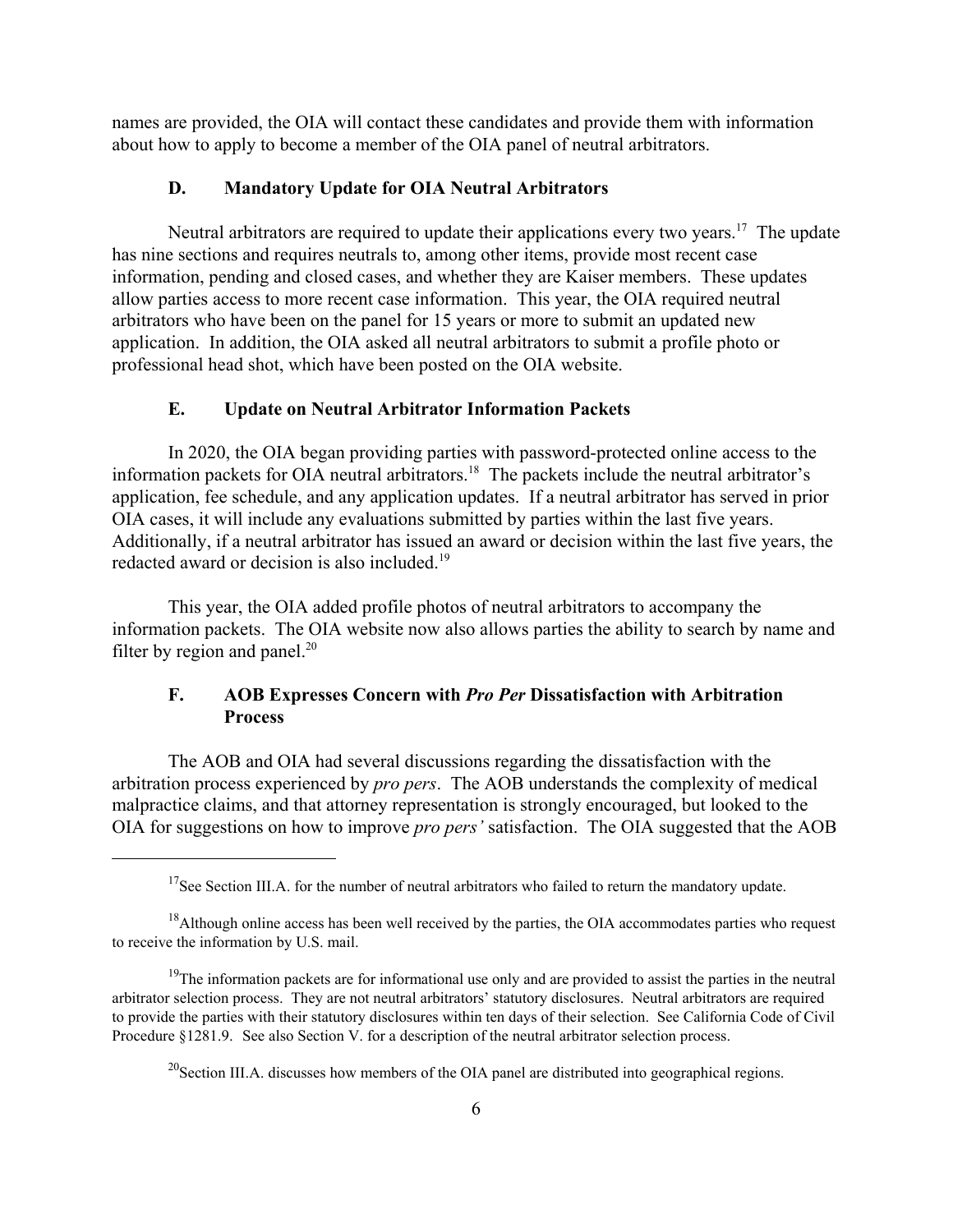may benefit from the experience of a neutral arbitrator who accepts *pro per* cases and can identify a skill set or frame of mind needed to enable a better experience. This meeting was held in March, 2022.

# **III. PANEL OF NEUTRAL ARBITRATORS**

#### **A. Turnover and Size of the Panel**

At the end of the year, there were 164 people on the OIA's panel of neutral arbitrators. Of those, 73 were former judges, or 45%.

Members of the OIA panel are distributed into three geographic panels: Northern California, Southern California, and San Diego. See Table 1. Members who agree to travel without charge may be listed on more than one panel. Exhibit E contains the names of the members of each panel.

| Total Number of Arbitrators on the OIA Panel: 164                                                                                                                   |    |  |  |  |
|---------------------------------------------------------------------------------------------------------------------------------------------------------------------|----|--|--|--|
| <b>Northern California Total:</b>                                                                                                                                   | 85 |  |  |  |
| <b>Southern California Total:</b>                                                                                                                                   | 92 |  |  |  |
| <b>San Diego Total:</b>                                                                                                                                             | 45 |  |  |  |
| The three regions total 222 because 39 arbitrators are on more than<br>one panel; 19 on all three panels, 1 on No. Cal & So. Cal, and 19 on<br>So. Cal & San Diego. |    |  |  |  |

**Table 1 - Number of Neutral Arbitrators by Region**

During the year, 23 arbitrators voluntarily left the panel<sup>21</sup> and 12 additional arbitrators were removed. Two were removed because they no longer met the qualifications required for neutral arbitrators,<sup>22</sup> seven for failing to update their applications,<sup>23</sup> and three for failing to comply with the mandated Ethics Standards for Neutral Arbitrators in Contractual Arbitration. Nineteen neutral arbitrators joined the panel, and two applicants were rejected. $24$ 

 $21$  For the neutrals who provided reasons, the most common reason given for resigning was retirement.

 $^{22}$ See Exhibit D for the qualifications for neutral arbitrators.

 $^{23}$ Neutral arbitrators are required to update their applications every two years.

<sup>&</sup>lt;sup>24</sup>If the OIA rejects an application, we inform the applicant of the qualification(s) he or she failed to meet.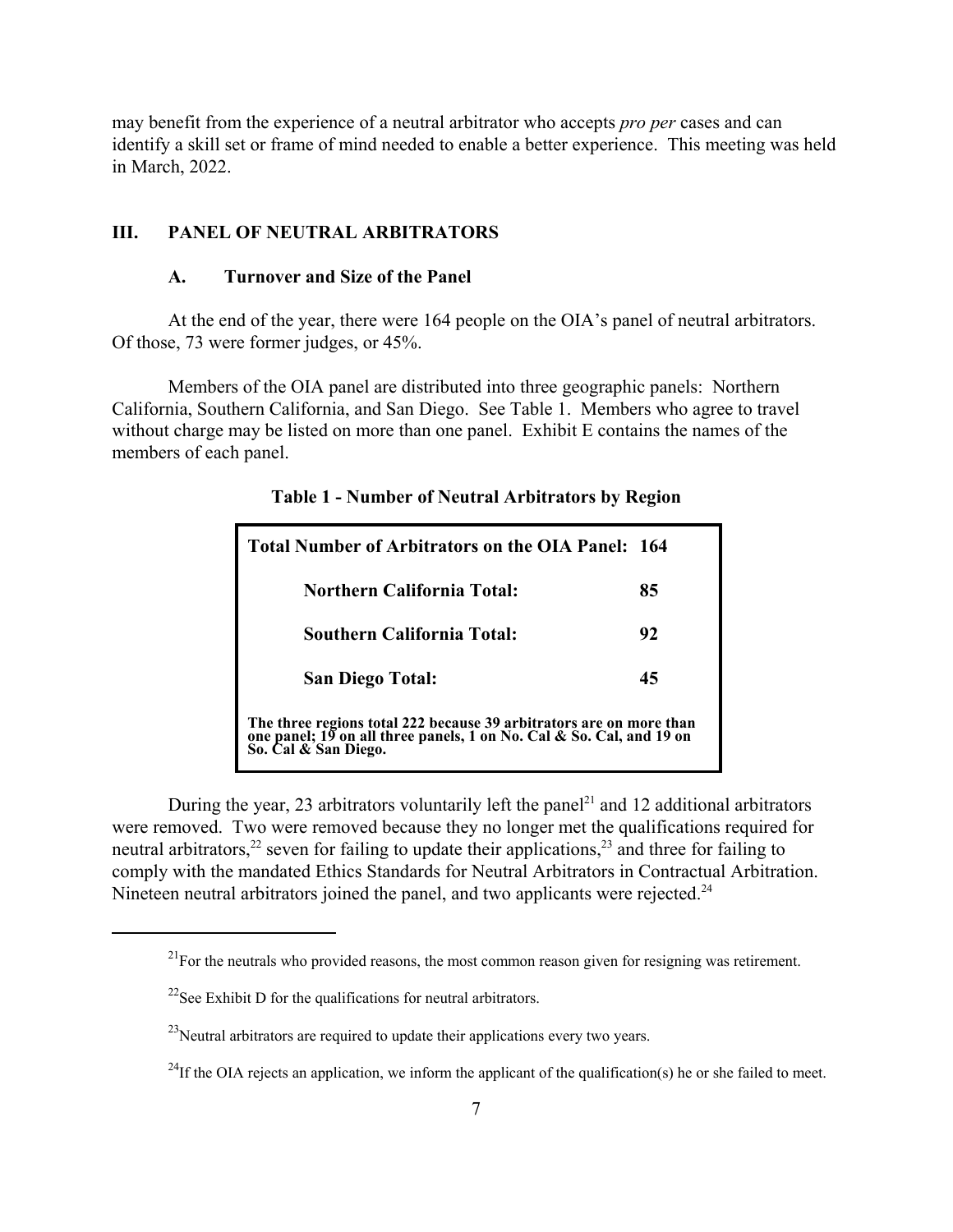#### **B. Practice Background of Neutral Arbitrators**

The neutral arbitrator application requires applicants to estimate the percentage of their practice spent in various professional endeavors. On average, OIA neutral arbitrators spend their time as follows: 74% of the time acting as a neutral arbitrator, 6% as a claimant (or plaintiff) attorney, 7% as a respondent (or defense) attorney, 12% in other forms of employment (including non-litigation legal work, teaching, mediating, etc.) and 1% acting as a respondent's party arbitrator, a claimant's party arbitrator, or an expert.

More than half (60%) of the panel, 98 members, report that they spend 100% of their practice acting as neutral arbitrators. The full distribution is shown in Table 2.

**Table 2 - Percentage of Practice Spent as a Neutral Arbitrator** 

| <b>Percent of Time</b> | 0% | $1 - 25%$ | $26 - 50\%$ | $1\,51-75\%$ | $76 - 99\%$ | 100% |
|------------------------|----|-----------|-------------|--------------|-------------|------|
| <b>Number of NAs</b>   |    |           | 10          |              |             | 98   |

On average, the members of the OIA panel spend 12% of their time as litigators. See Table 3 for the full distribution.

| <b>Percent of Practice</b> | <b>Number of NAs Reporting</b><br><b>Claimant Counsel Practice</b> | <b>Number of NAs Reporting</b><br><b>Respondent Counsel Practice</b> |
|----------------------------|--------------------------------------------------------------------|----------------------------------------------------------------------|
| $0\%$                      | 140                                                                | 140                                                                  |
| $1 - 25\%$                 |                                                                    |                                                                      |
| $26 - 50\%$                | 8                                                                  | 10                                                                   |
| $51 - 75\%$                |                                                                    |                                                                      |
| $76 - 100\%$               |                                                                    |                                                                      |

**Table 3 - Percentage of Practice Spent as an Advocate**

Finally, while the qualifications do not require that members of the OIA panel have medical malpractice experience, 93% of them do. At the time they filled out or updated their applications, 152 reported that they had medical malpractice experience, while 12 did not. Of the 12 who reported no medical malpractice experience, 9 of them have since served as a neutral arbitrator in an OIA case and may now have acquired medical malpractice experience.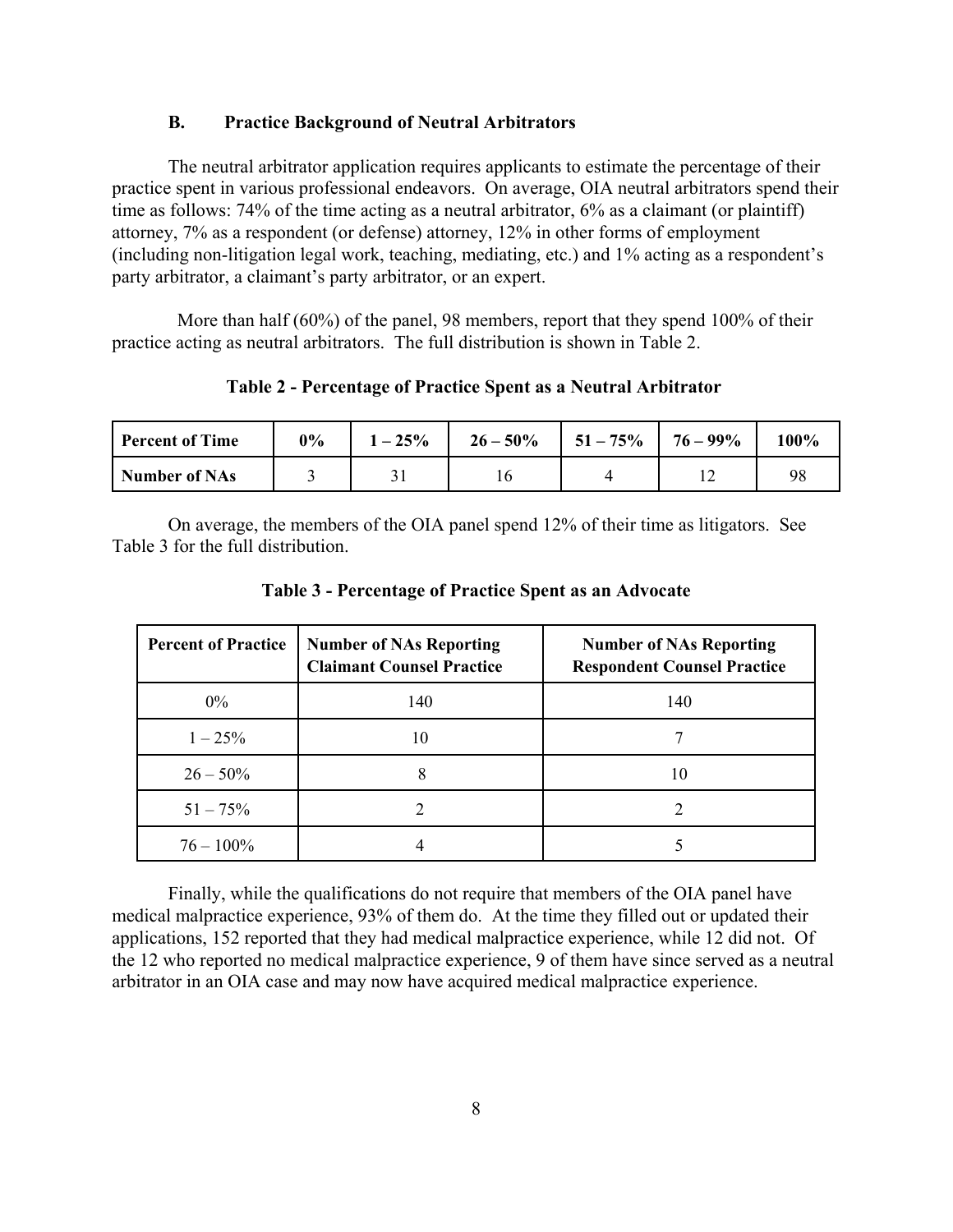# **C.** Participation of All Neutral Arbitrators<sup>25</sup>

The first four parts of this section consider the number of neutral arbitrators named on the List of Possible Arbitrators; the number who served; the number who wrote awards; and the number who have served after making a large award. The final section compares cases closed by neutral arbitrators selected ten or more times with cases closed by other neutral arbitrators.

#### **1. The Number Named on a List of Possible Arbitrators**

All OIA neutral arbitrators were named on at least one List of Possible Arbitrators (LPA) sent to the parties.<sup>26</sup> The average number of times Northern California arbitrators appeared on a LPA was 30. The range of appearances was  $1 - 47$  times. In Southern California, the average number of appearances was 26. The range was  $2 - 35$ . In San Diego, the average number of appearances was 8. The range was  $1 - 14$ .

#### **2. The Number Who Served**

This year, 115 different neutral arbitrators were selected to serve in 433 cases. The majority (102) were members of the OIA panel. Thus, 62% of the OIA panel were selected to serve in a case. The number of times a neutral on the OIA panel was selected ranges from 0 – 19. The average number of appointments for members of the panel was two.

# **3. The Number Who Wrote Awards**

Thirty-five neutral arbitrators wrote 50 awards. Twenty-nine neutrals (83%) wrote a single award, while three wrote two each, and two wrote three each. One neutral wrote nine awards, three in favor of claimants and six in favor of Kaiser.

#### **4. The Number Who Have Served After Making a Large Award**

Concerns have been raised as to whether Kaiser will allow neutral arbitrators who have made large awards to serve in subsequent arbitrations, since its attorneys could strike them from LPAs or disqualify them if selected. Therefore, annual reports describe what has happened to neutral arbitrators after making an award of \$500,000 or more.

<sup>&</sup>lt;sup>25</sup>This section includes statistics for all neutral arbitrators selected, including those neutrals who are not members of the OIA panel.

 $^{26}$ In addition to chance, the number of times a neutral arbitrator is listed is affected by how long in a given year the arbitrator has been on the panel, the number of members on each panel, and the number of demands for arbitration submitted in the geographical area for that panel. The number of times an arbitrator is selected also depends on whether the individual will hear cases when the claimant has no attorney (*pro per* cases). Twenty-seven percent (27%) of the panel will not hear *pro per* cases.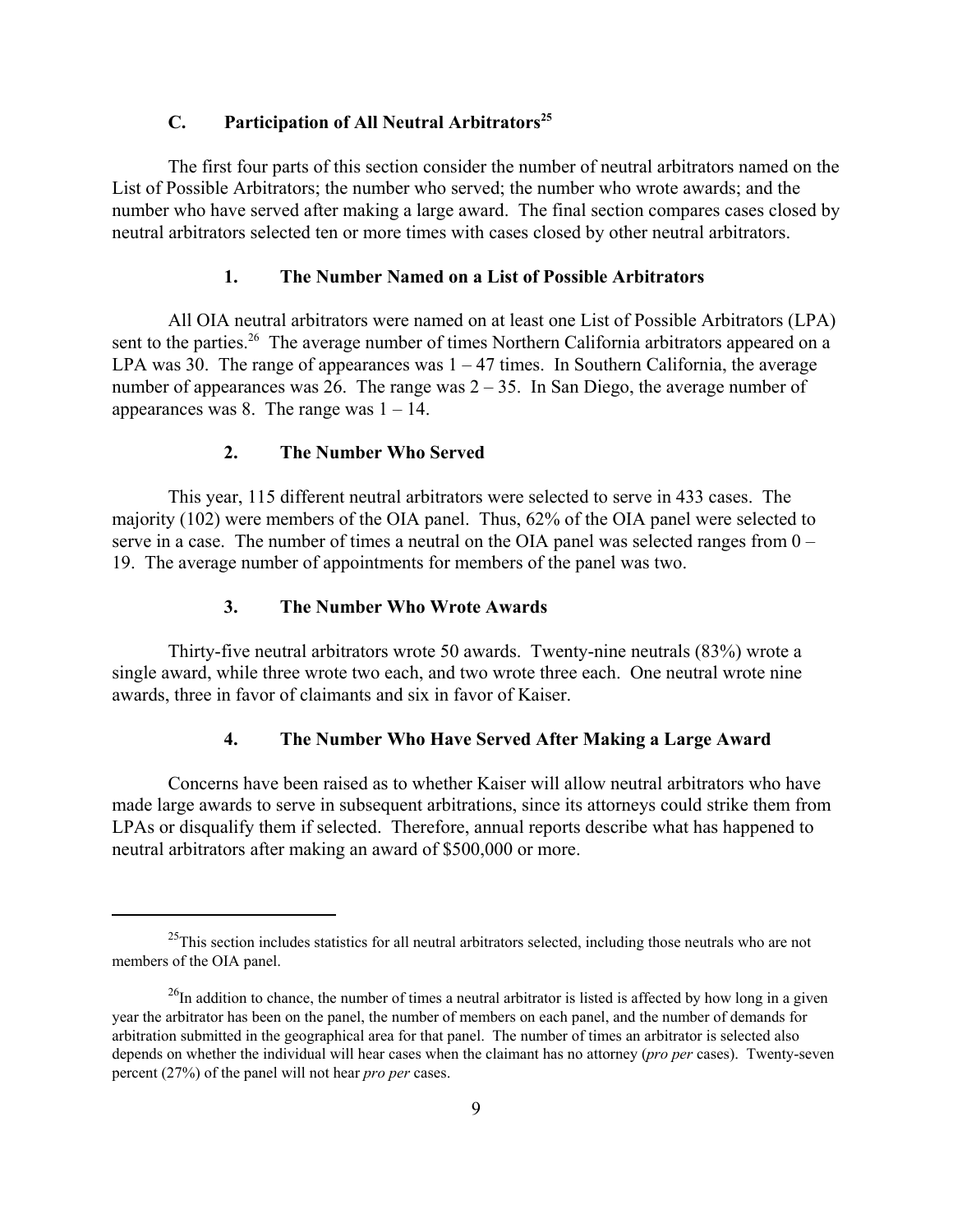This year, five neutral arbitrators made six awards for more than \$500,000. The awards ranged from \$532,521 to \$1,741,016. Four neutrals made their first award this year, one made two. The remaining neutral had previously made a large award. Two have been selected to serve again after making the award. $27$ 

# **5. Comparison of Cases Closed by Neutral Arbitrators Selected Ten or More Times with Cases Closed by Other Neutral Arbitrators**

Each year, the OIA compares how cases closed by neutral arbitrators selected ten or more times with cases closed by other neutral arbitrators. There were eight neutral arbitrators who were selected ten or more times this year. Table 4 shows the comparison of cases closed with these eight neutral arbitrators versus cases closed with other neutral arbitrators.

# **Table 4 - Comparison of Cases Closed with Neutral Arbitrators Selected Ten or More Times vs. Cases Closed with Other Neutral Arbitrators**

| <b>Cases Closed</b><br>$2020 - 2021$ |     | <b>Cases with Neutral Arbitrators</b><br><b>Selected 10 or More Times in 2021</b> | <b>Cases with Other Neutral</b><br><b>Arbitrators</b> |       |  |
|--------------------------------------|-----|-----------------------------------------------------------------------------------|-------------------------------------------------------|-------|--|
| Settled                              | 115 | 52%                                                                               | 325                                                   | 46%   |  |
| Withdrawn                            | 45  | 20%                                                                               | 178                                                   | 25%   |  |
| Summary Judgment                     | 25  | 11%                                                                               | 116                                                   | 16%   |  |
| Awarded to Respondent                | 15  | 7%                                                                                | 36                                                    | $5\%$ |  |
| Awarded to Claimant                  | 7   | 3%                                                                                | 16                                                    | $2\%$ |  |
| Dismissed                            | 13  | 6%                                                                                | 38                                                    | $5\%$ |  |
| Total                                | 220 |                                                                                   | 70928                                                 |       |  |

 $27$ Of the three who were not selected, the awards were made in the last quarter of the year, two were made in October and one in December

 $^{28}$ Two cases, representing less than 1%, were consolidated and are not included in these numbers.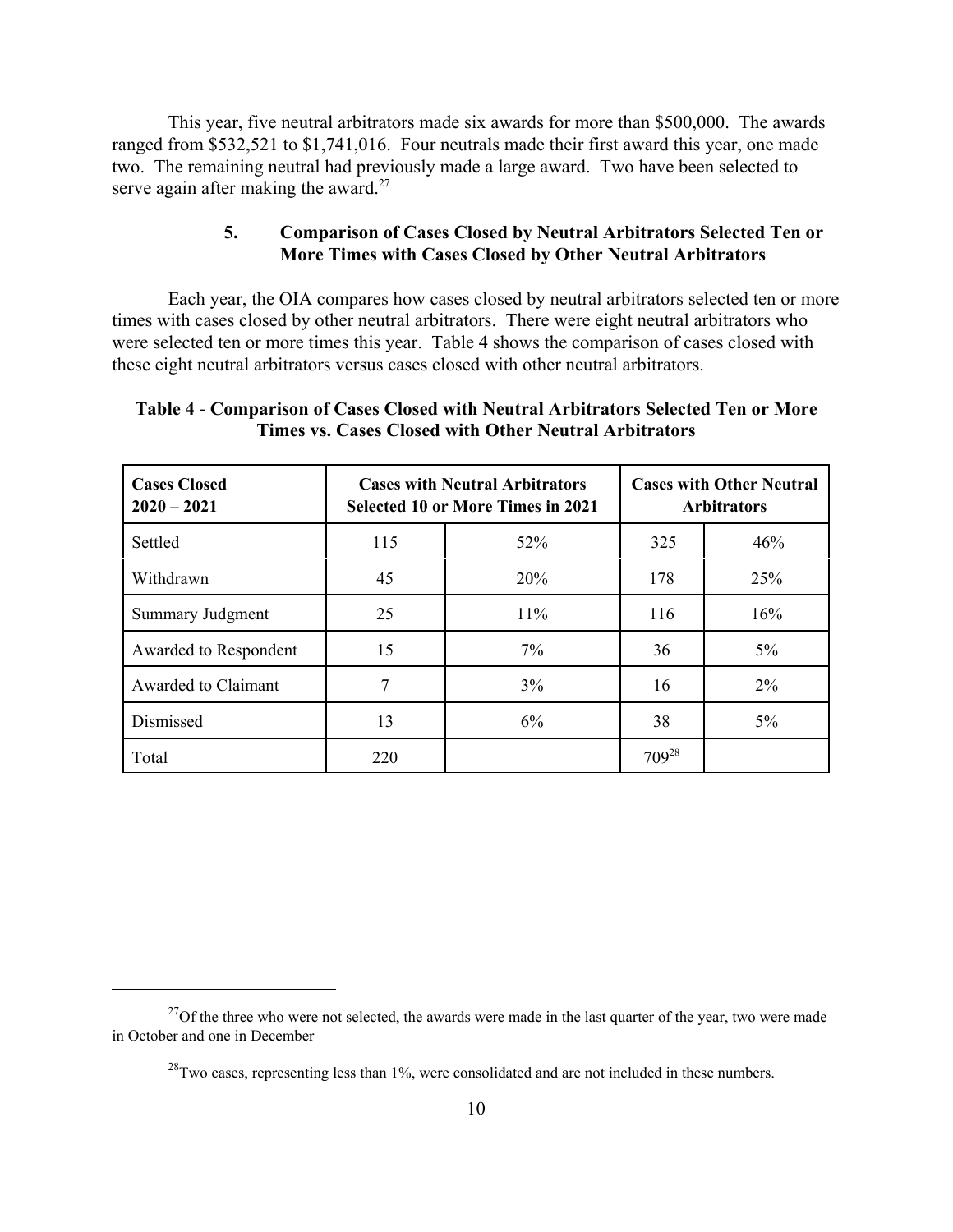#### **IV. DEMANDS FOR ARBITRATION SUBMITTED BY KAISER TO THE OIA**

 Kaiser submitted 473 demands for arbitration. Geographically, 240 demands for arbitration came from Northern California, 198 came from Southern California, and 35 came from San Diego.29

# **A. Types of Claims**

The OIA administered 471 new cases.<sup>30</sup> The OIA categorizes cases by the subject of their claim: medical malpractice, premises liability, other tort, lien, or benefits and coverage. Medical malpractice cases make up 95%, or 449 cases. Benefits and coverage cases represent less than half of a percent (one case).

Chart 1 shows the types of new claims the OIA administered during the year.



#### **Chart 1**

<sup>&</sup>lt;sup>29</sup>The allocation between Northern and Southern California is based upon Kaiser's corporate division. Roughly, demands based upon care given in Fresno or north are in Northern California, while demands based upon care given in Bakersfield or south are in Southern California or San Diego. Rule 8 specifies where to serve demands for Northern and Southern California, including San Diego.

 $30A$  few of these demands submitted by Kaiser are "opt in" cases – based on a contract that required arbitration but not the use of the OIA. There were four "opt in" cases. Two claimants chose to have the OIA administer their claims, one was withdrawn, and one was settled.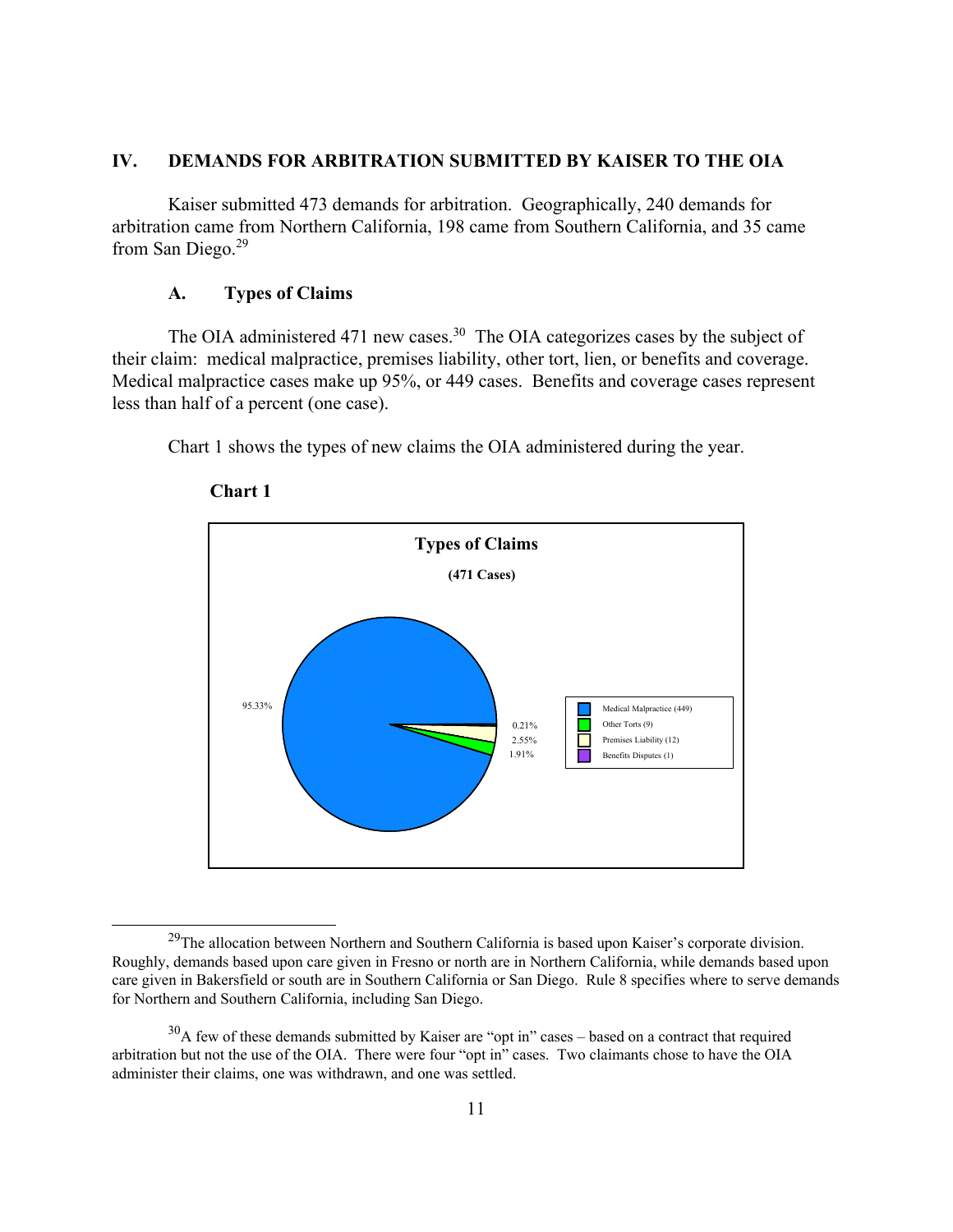#### **B. Length of Time Kaiser Takes to Submit Demands to the OIA**

 The *Rules* require Kaiser to submit demands for arbitration to the OIA within ten days of receiving them.31 The average length of time that Kaiser took to submit demands to the OIA was six days. The range was  $0 - 292$  days.<sup>32</sup>

 There were 36 cases in which Kaiser took more than 10 days to submit the demand. The average in these cases was 36 days, and the range was  $11 - 292$  days.

# **C. Claimants With and Without Attorneys**

 Claimants were represented by counsel in 74% of new cases (347 of 471). In 26% of cases, the claimants represented themselves (or acted in *pro per*).





# **V. SELECTION OF THE NEUTRAL ARBITRATORS**

 One of the most important steps of the arbitration process occurs at the beginning: the selection of the neutral arbitrator. Sub-section A describes the selection process in general. The next four sub-sections discuss different aspects of the selection process in detail: whether the parties selected the neutral arbitrator by joint selection or by striking and ranking the names on

 $31$ Exhibit B, Rule 11.

<sup>&</sup>lt;sup>32</sup>The case that took Kaiser 292 days to send to the OIA was mistakenly not sent with a transmission form for 10 months. See Rule 11.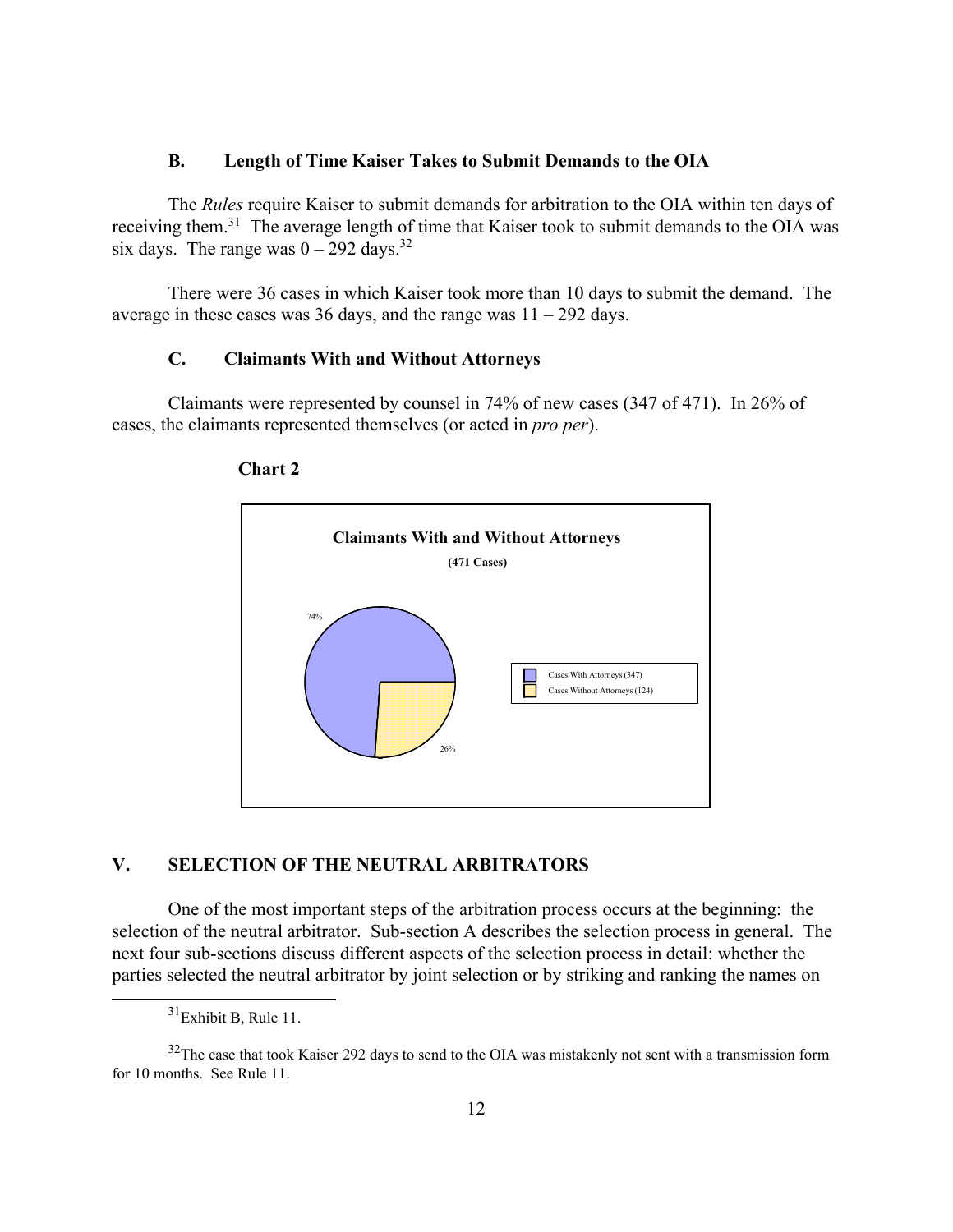their LPA; the cases in which the parties decided to postpone the selection of the neutral; the cases in which the parties disqualified a neutral arbitrator; and the amount of time it took the parties to select the neutral arbitrator. Finally, the report examines cases in which parties have selected party arbitrators.

#### **A. How Neutral Arbitrators are Selected**

The process for selecting the neutral arbitrator begins after the OIA receives a claimant's demand for arbitration and the \$150 arbitration filing fee or a waiver of that fee. The OIA sends both parties an LPA. The LPA contains 12 randomly computer-generated names of neutral arbitrators from the appropriate geographical panel.

Along with the LPA, the OIA provides the parties with password-protected access to information about the neutrals named on the LPA.<sup>33</sup> The information includes each neutral arbitrator's application and fee schedule, and subsequent updates to the application, if any.<sup>34</sup>

The information also includes copies of any evaluations that have been submitted about the arbitrator by previous parties within the last five years, and any redacted awards or decisions the neutral arbitrator has written within the last five years.

The parties have 20 days to respond to the LPA.<sup>35</sup> Parties can respond in one of two ways. First, both sides can jointly select a neutral arbitrator. This person does not have to be named on the LPA, be on the OIA panel, or meet the OIA qualifications.<sup>36</sup> Provided the person agrees to follow the *Rules* and completes the OIA Demographic Form<sup>37</sup>, the parties may jointly select anyone they want to serve as neutral arbitrator.

 $35A$  member of the OIA staff contacts the parties before their responses to the LPA are due to remind them of the deadline.

 $36$ Neutral arbitrators who do not meet the OIA qualifications may serve as jointly selected neutral arbitrators so long as they agree to follow the *Rules*. There is, however, one exception: If, pursuant to California's Ethics Standards, a neutral arbitrator has promised not to take another case with the parties while the first remains open and the OIA knows the case is still open, the OIA would not allow the person to serve as a neutral arbitrator in a subsequent case.

 $33$ The OIA accommodates parties who request to receive the information by U.S. mail.

 $34$ Neutral arbitrators are required to update their applications every two years. Neutral arbitrators were required to update this year. If an arbitrator has not served on the panel for at least two years, he/she may not have an update.

 $37$ The AOB requested collection of demographic data from jointly selected neutral arbitrators not on the OIA panel. This data is included in the aggregate on the OIA website. See Exhibit F for the form and report.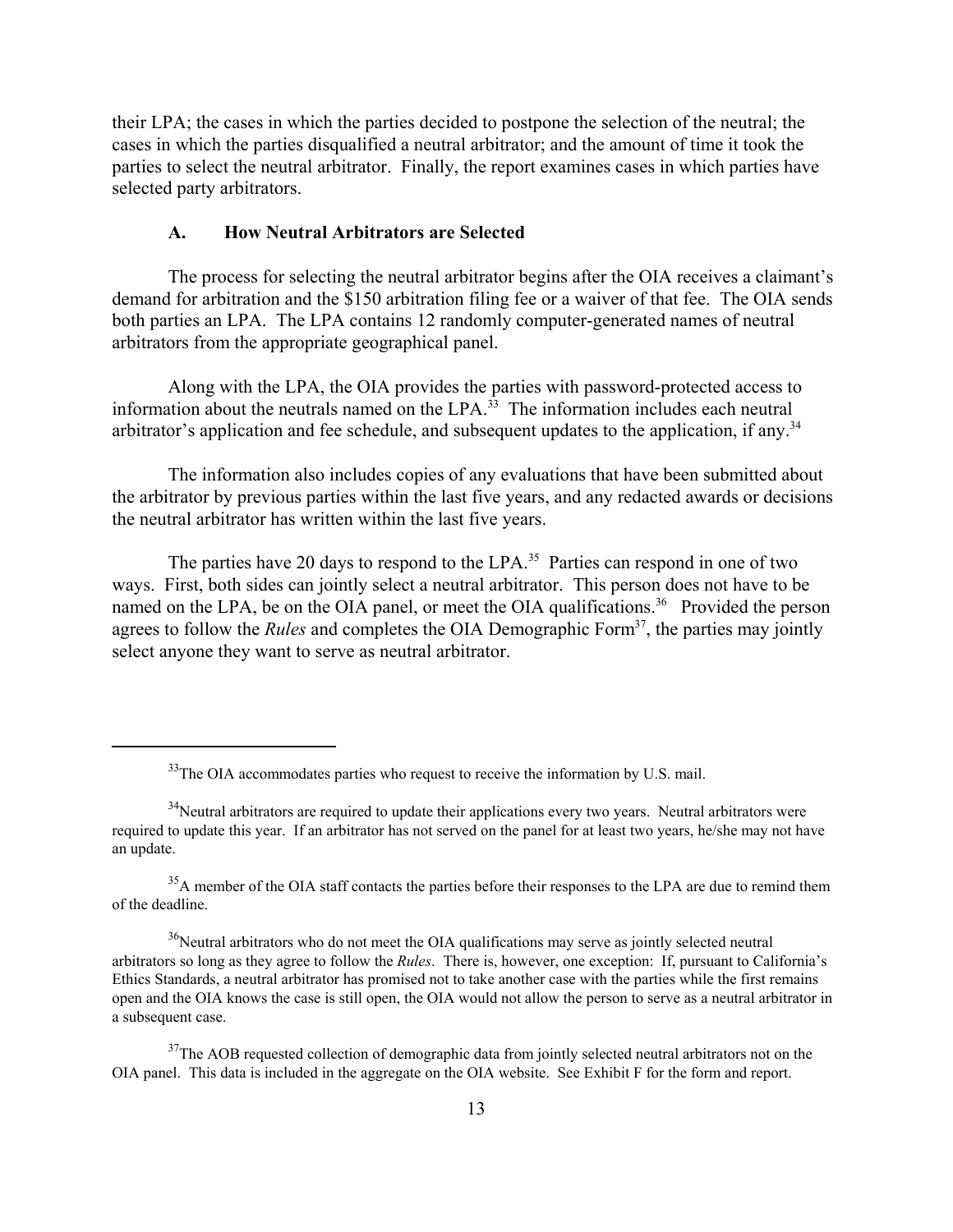Second, if the parties do not jointly select a neutral arbitrator, each side returns the LPA, striking up to four names and ranking the remaining eight names in order of preference, with "1" as the top choice. When the OIA receives the LPAs, the OIA eliminates any names that have been stricken by either side and then totals the scores of the names that remain. The person with the best score<sup>38</sup> is asked to serve. This is called the "strike and rank" process.

 Before a neutral has been selected, claimant can request a postponement of the LPA deadline under Rule 21. In addition, after the neutral arbitrator is selected, but before he or she begins to serve, California law allows either party to disqualify the neutral arbitrator. A number of cases close before a neutral arbitrator is selected. Forty-seven cases either settled (26) or were withdrawn  $(21)$  without a neutral arbitrator in place.<sup>39</sup>

#### **B. Joint Selections vs. Strike and Rank Selections**

 Of the 433 neutral arbitrators selected, 86, or 20%, were jointly selected by the parties and 347, or 80%, were selected by the strike and rank process. Of the neutral arbitrators jointly selected by the parties, 60, or 14%, were members of the OIA panel, though not necessarily on the LPA sent to the parties. In 26 cases, or 6%, the parties selected a neutral arbitrator who was not a member of the panel. See Chart 3. One neutral arbitrator who is not part of the OIA panel accounts for 18 of the joint selections.





 $38$ For example, a person who was ranked "1" by both sides – for a combined score of "2" – would have the best score.

39This includes cases with attorneys and cases where the claimant was in *pro per*. For *pro per* cases, seven settled and 14 were withdrawn. For represented cases, 19 settled and 7 were withdrawn.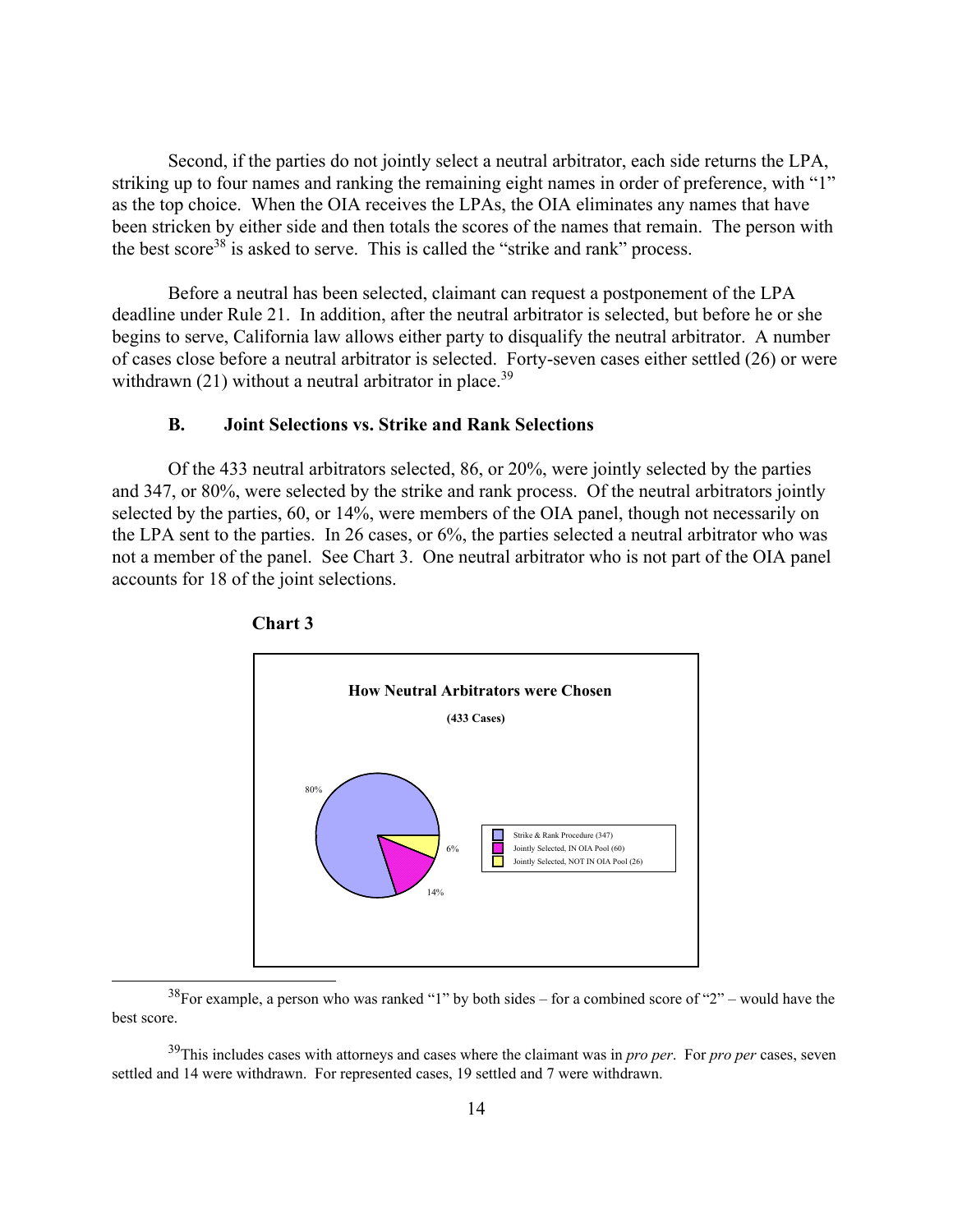#### **C. Status of Cases with Postponements**

Under Rule 21, a claimant has a unilateral right to a 90-day postponement of the deadline to respond to the LPA. If a claimant has not requested one, the respondent may do so, but only if the claimant agrees in writing. The parties can request only one postponement of up to 90 days. They cannot, for example, get a 40-day postponement at one point and a 50-day postponement later. There are times when parties request a postponement of less than 90 days.

Rule 28 allows the OIA, in cases where the neutral arbitrator has not been selected, to extend deadlines for good cause. The OIA has used this authority occasionally to extend the deadline to respond to the LPA. A Rule 28 extension is generally short – two weeks if the case is settled or withdrawn<sup>40</sup> – though it may be longer if, for example, it is based on the claimant's medical condition, or a party has gone to court for some reason.

There were 211 cases where the parties obtained either a Rule 21 postponement, a Rule 28 extension of the time to return their LPAs, or both. In 188 of these cases, the parties obtained a Rule 21 postponement. The claimants made all but 12 of these requests. There were 15 cases that received Rule 21 postponements and Rule 28 extensions.<sup>41</sup> There were 8 cases that may have received a Rule 21 postponement in prior years but received a Rule 28 extension this year. One of these cases received two Rule 28 extensions without a prior Rule 21 postponement.<sup>42</sup>

Chart 4 shows what happened in those 211 cases where the parties obtained a postponement of the deadline to return their LPA. Sixty-four percent (64%), 135 cases, have a neutral arbitrator in place. Sixteen cases closed before a neutral arbitrator was selected but after a request for postponement was made. For the remaining 60 cases, the deadline to select a neutral arbitrator was after December 31, 2021.

 $^{40}$ The extension allows the claimant to send written notice of settlement or withdrawal without a neutral arbitrator being selected, which generally reduces expenses.

 $<sup>41</sup>$ Claimants made all of the requests for Rule 21 postponement. The majority of Rule 28 extensions were</sup> made by parties stipulation.

 $^{42}$ Generally, parties must use a 90-day postponement under Rule 21 before the OIA will extend the deadline under Rule 28. In this case, Kaiser agreed to give claimant two extensions of time so that the claimant could request a 90-day postponement. Claimant did not submit a request, and the OIA selected a neutral arbitrator.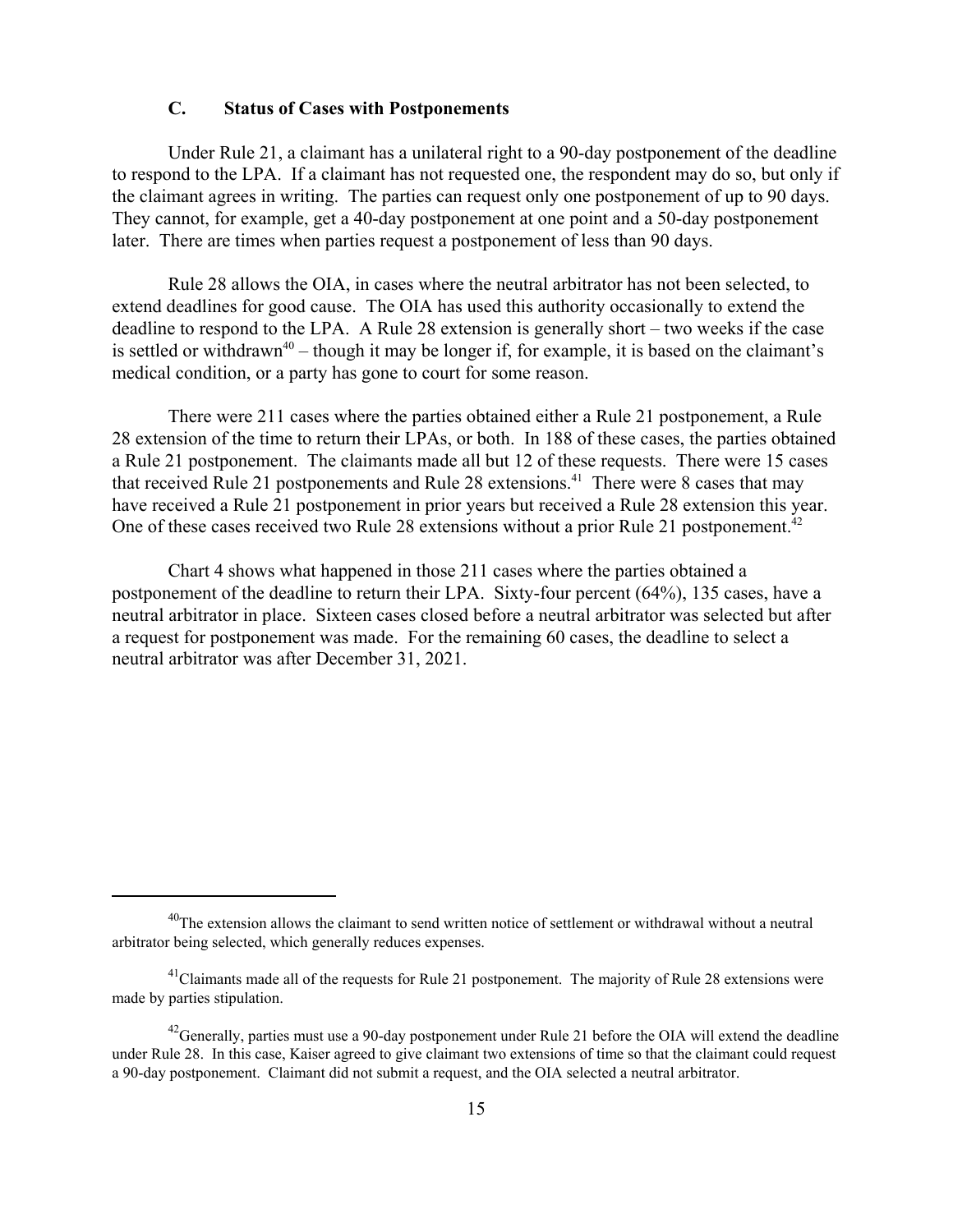



#### **D. Status of Cases with Disqualifications**

 California law gives the parties in arbitration the opportunity to disqualify neutral arbitrators.43 Neutral arbitrators are required to make various disclosures within ten days of their selection.<sup>44</sup> After they make these disclosures, the parties have 15 days to disqualify the neutral arbitrator. Additionally, if the neutral arbitrator fails to serve the disclosures, the parties have 15 days after the deadline to serve disclosures to disqualify the neutral arbitrator. Absent court action, there is no limit as to the number of times a party can timely disqualify neutral arbitrators in a given case. However, under Rule 18(f), after two disqualifications, the OIA randomly selects subsequent neutral arbitrators who have not been named on prior LPAs.

 Neutral arbitrators were disqualified in 21 cases. Claimants disqualified 22 neutral arbitrators and Kaiser disqualified 12. Nineteen cases had a single disqualification. One case

<sup>43</sup>California Code of Civil Procedure §1281.91; see also Exhibit B, Rule 20.

<sup>44</sup>See California Code of Civil Procedure §1281.9, especially §1281.9(b). In the OIA system, the ten days are counted from the date of the letter confirming service which the OIA sends to the neutral arbitrator, with copies to the parties, after the neutral arbitrator agrees to serve.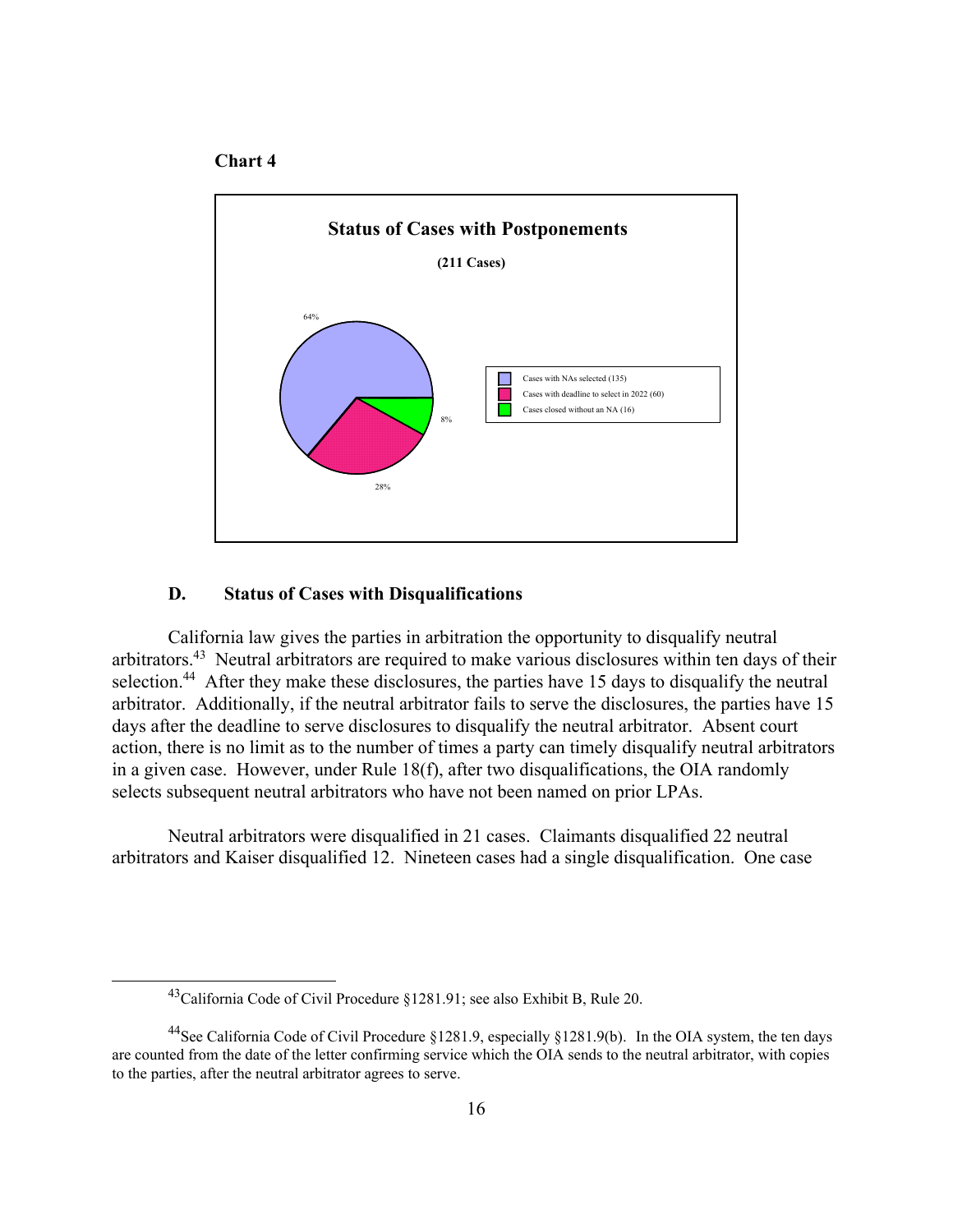had two disqualifications and one case had 13 disqualifications.<sup>45</sup> In all of the cases with a disqualification, a neutral arbitrator had been selected.

#### **E. Length of Time to Select a Neutral Arbitrator**

This section considers  $421$  cases in which a neutral arbitrator was selected<sup>46</sup> and divides the selections into four categories when discussing the length of time to select a neutral arbitrator. The first category is those cases in which there was no delay in selecting the neutral arbitrator. The second category is those cases in which the deadline for responding to the LPA was postponed. The third category is those cases in which a neutral arbitrator was disqualified by a party and another neutral arbitrator was selected. The fourth category is those cases in which there was both a postponement of the LPA deadline and a disqualification of a neutral arbitrator. The last three categories may include cases where the request for postponement and/or the disqualification was made in prior years, but the neutral arbitrator was selected this year. Finally, we give the overall average length of time to select a neutral arbitrator for all four categories. Chart 5 displays the categories.





<sup>&</sup>lt;sup>45</sup>In cases with multiple disqualifications, one of the parties may petition the Superior Court to select a neutral arbitrator. If the court grants the petition, a party is only permitted to disqualify one neutral arbitrator without cause; subsequent disqualifications must be based on cause. See California Code of Civil Procedure §1281.91(2). Kaiser petitioned the Superior Court to select a neutral arbitrator in a case where the *pro per* claimant disqualified ten neutral arbitrators, and Kaiser disqualified three. The hearing on the petition is scheduled for March 2022.

<sup>&</sup>lt;sup>46</sup>Twelve cases in which a neutral arbitrator was selected are not included in this section. In these cases, a neutral arbitrator had previously been appointed, had begun acting as the neutral arbitrator, and later recused themselves. Because we count time from the first day that the arbitration process was initiated, these cases are not included in these computations of length of time to select a neutral arbitrator.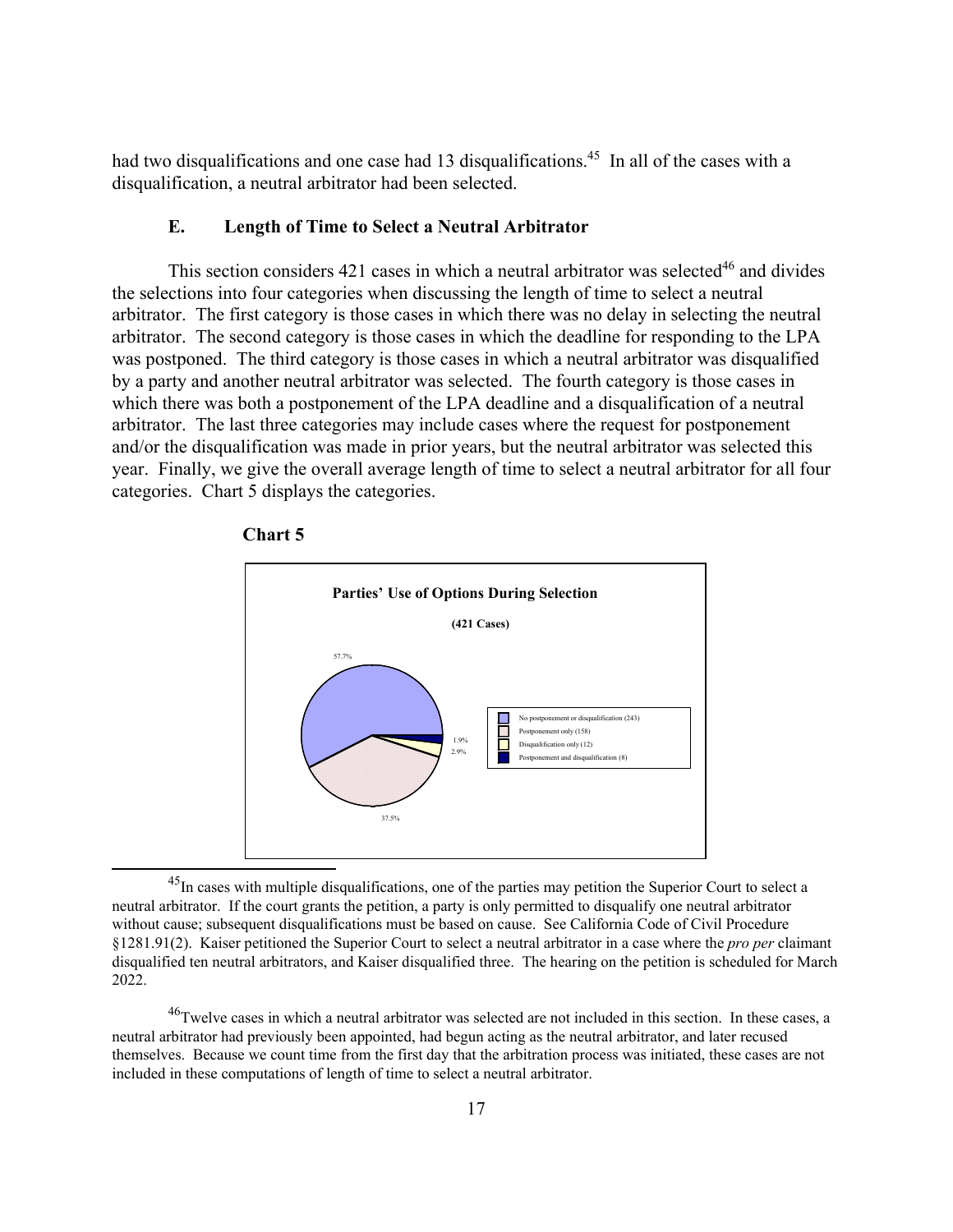#### **1. Cases with No Delays**

There were 243 cases where a neutral arbitrator was selected in which there was no delay. Under the *Rules,* the maximum number of days to select a neutral arbitrator when there is no delay is 33 days. The average number of days to select a neutral arbitrator in these cases was 23 days, and the range was  $2 - 33$  days. This category represents 58% of all neutral arbitrators selected.

#### **2. Cases with Postponements**

There were 158 cases where a neutral arbitrator was selected and the only delay was a 90 day postponement and/or an OIA extension of the deadline under Rule 28. Under the *Rules,* the maximum number of days to select a neutral arbitrator when there is a 90 day postponement is 123 days. The average number of days to select a neutral arbitrator in these cases was 107 days, and the range was  $25 - 175$  days.<sup>47</sup> This category represents 38% of all cases which selected a neutral arbitrator.

#### **3. Cases with Disqualifications**

There were 12 cases where a neutral arbitrator was selected and the only delay was one or more disqualification(s) of a neutral arbitrator. Under the *Rules*, the maximum number of days to select a neutral arbitrator if there is only one disqualification is  $96<sup>48</sup>$ . The average number of days to select a neutral arbitrator was 54 days, and the range was 45 – 66 days. Disqualification only cases represent 3% of all cases which selected a neutral arbitrator.

#### **4. Cases with Postponements and Disqualifications**

There were 8 cases where a neutral arbitrator was selected after a postponement and a disqualification of a neutral arbitrator. Under the *Rules*, the maximum number of days to select a neutral arbitrator if there is both a 90-day postponement and a single disqualification is 186 days. The average number of days to select a neutral arbitrator in these cases was 149, and the range was  $136 - 175$  days. These cases represent 2% of all cases which selected a neutral arbitrator.

<sup>&</sup>lt;sup>47</sup>In the case that took 175 days to select a neutral arbitrator, the *pro per* claimant first obtained a 90-day postponement. The parties then stipulated to an additional 60-day postponement before a neutral arbitrator was selected.

<sup>48</sup>The 96 days is comprised of the 33 days to select the first neutral arbitrator under the *Rules*; the 30 days for the statutory periods for disclosure, disqualification, and service under the California Code of Civil Procedure; and then 33 days to select the second neutral arbitrator. The amount of time increases if there is more than one disqualification.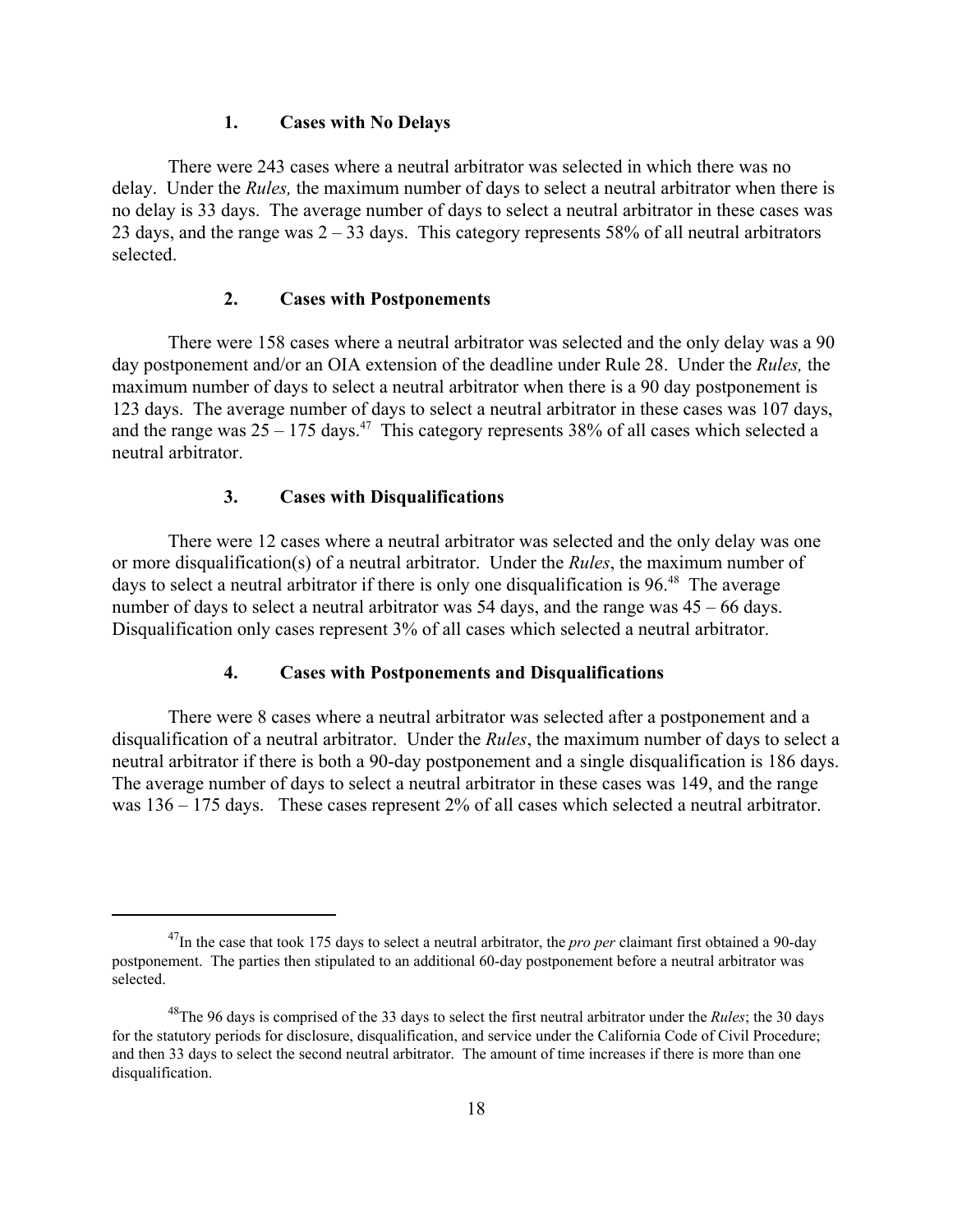#### **5. Average Time for All Cases**

The average number of days to select a neutral arbitrator in all of these cases was 58 days. For purposes of comparison, the California Supreme Court stated in *Engalla vs. Permanente Medical Group49* that the old Kaiser system averaged 674 days to select a neutral arbitrator.

#### **F. Cases with Party Arbitrators**

In medical malpractice cases, if the amount of damages exceeds \$200,000, a California statute gives parties a right to proceed with three arbitrators: one neutral arbitrator, and two party arbitrators.<sup>50</sup> The parties may waive this right. The Blue Ribbon Panel (BRP) that gave rise to the OIA questioned whether the value added by party arbitrators justified their expense and the delay associated with two more participants in the arbitration process. The BRP, therefore, suggested that the system create incentives for cases to proceed with a single neutral arbitrator.

Rules 14 and 15 provide such an incentive. Kaiser pays the full cost of the neutral arbitrator if claimant waives the statutory right to a party arbitrator, as well as, any court challenge to the arbitrator on the basis that Kaiser paid him/her. If both claimant and Kaiser waive party arbitrators, the case proceeds with a single neutral arbitrator.

Few party arbitrators are used in the OIA system. All the cases that went to hearing were decided by a single neutral arbitrator.

Of the cases that remained open at the end of the year, parties have designated party arbitrators in five cases.

# **VI. MAINTAINING THE CASE TIMETABLE**

This section summarizes the methods for monitoring compliance with deadlines and then looks at the actual compliance at various points during the arbitration process. The OIA monitors its cases in two different ways.

First, through its software, the OIA tracks whether key events set out in the *Rules* – service of the arbitrator's disclosure statement, the arbitration management conference, the mandatory settlement meeting, and the hearing – occur on time. If arbitrators fail to notify the

 $^{49}$ 15 Cal.  $4^{th}$  951, 64 Cal. Rptr. 2d 843, 938 P.2d 903. The California Supreme Court's criticism of the then self-administered Kaiser arbitration system led to the creation of the Blue Ribbon Panel.

 $50$ California Health & Safety Code §1373.19.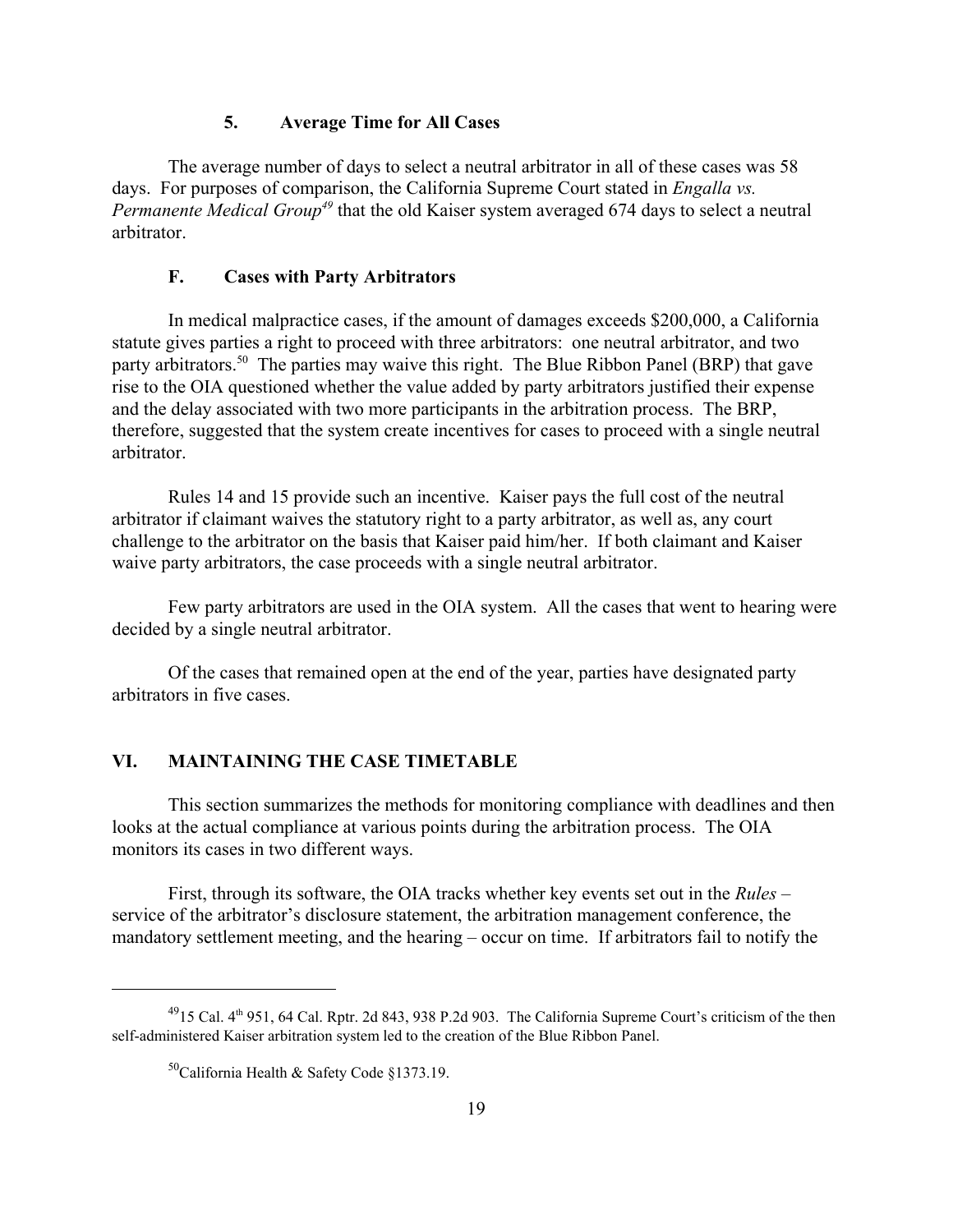OIA that a key event has taken place by its deadline, the OIA contacts them and asks for confirmation that it has occurred. In most cases, the events have occurred and arbitrators confirm in writing. When it has not, it is rapidly scheduled. In instances where the event has not occurred and/or confirmation is not received, the OIA suspends the neutral arbitrator from receiving new cases until confirmation is received and the case is in compliance with the *Rules*. 51

Second, the OIA looks at cases overall and their progress toward closing on time. When a case enters the system, the OIA calendars a status reminder for 12 months. As discussed in Section VII, most cases close in less than 14 months. For those that remain open, the OIA contacts the neutral arbitrators to ensure that the hearing is still on calendar and the case is on track to be closed in compliance with the *Rules*. In addition, the Independent Administrator holds monthly meetings to discuss the status of all cases open more than 15 months.

#### **A. Neutral Arbitrator's Disclosure Statement**

Once neutral arbitrators have been selected, California law requires that they make written disclosures to the parties within ten days. The *Rules* require neutral arbitrators to serve the OIA with a copy of these disclosures. The OIA monitors all cases to ensure that disclosures are timely served, and that they include statutory disclosure reports provided by the OIA. No neutral was suspended for failing to timely serve disclosures.

#### **B. Arbitration Management Conference**

The *Rules* require neutral arbitrators to hold an Arbitration Management Conference (AMC) within 60 days of their selection.<sup>52</sup> Neutrals are also required to return an AMC form to the OIA within five days of the conference. The schedule set forth on the form establishes the deadlines for the case. It also allows the OIA to see that the hearing has been scheduled within the time allowed by the *Rules*. No neutral was suspended for failing to return the AMC form.

# **C. Mandatory Settlement Meeting**

Rule 26 instructs the parties to hold a Mandatory Settlement Meeting (MSM) within six months of the AMC. It states that the neutral arbitrator should not be present at this meeting. The OIA provides the parties with an MSM form to complete and return, stating that the meeting took place and its result. The OIA received notice from the parties in 267 cases that they held a

<sup>&</sup>lt;sup>51</sup>When neutral arbitrators are suspended, the OIA removes the neutral arbitrators' names from the OIA panel until they take the necessary action. Suspended neutrals are not listed on any LPA and cannot be jointly selected by the parties.

 $52$ Exhibit B, Rule 25.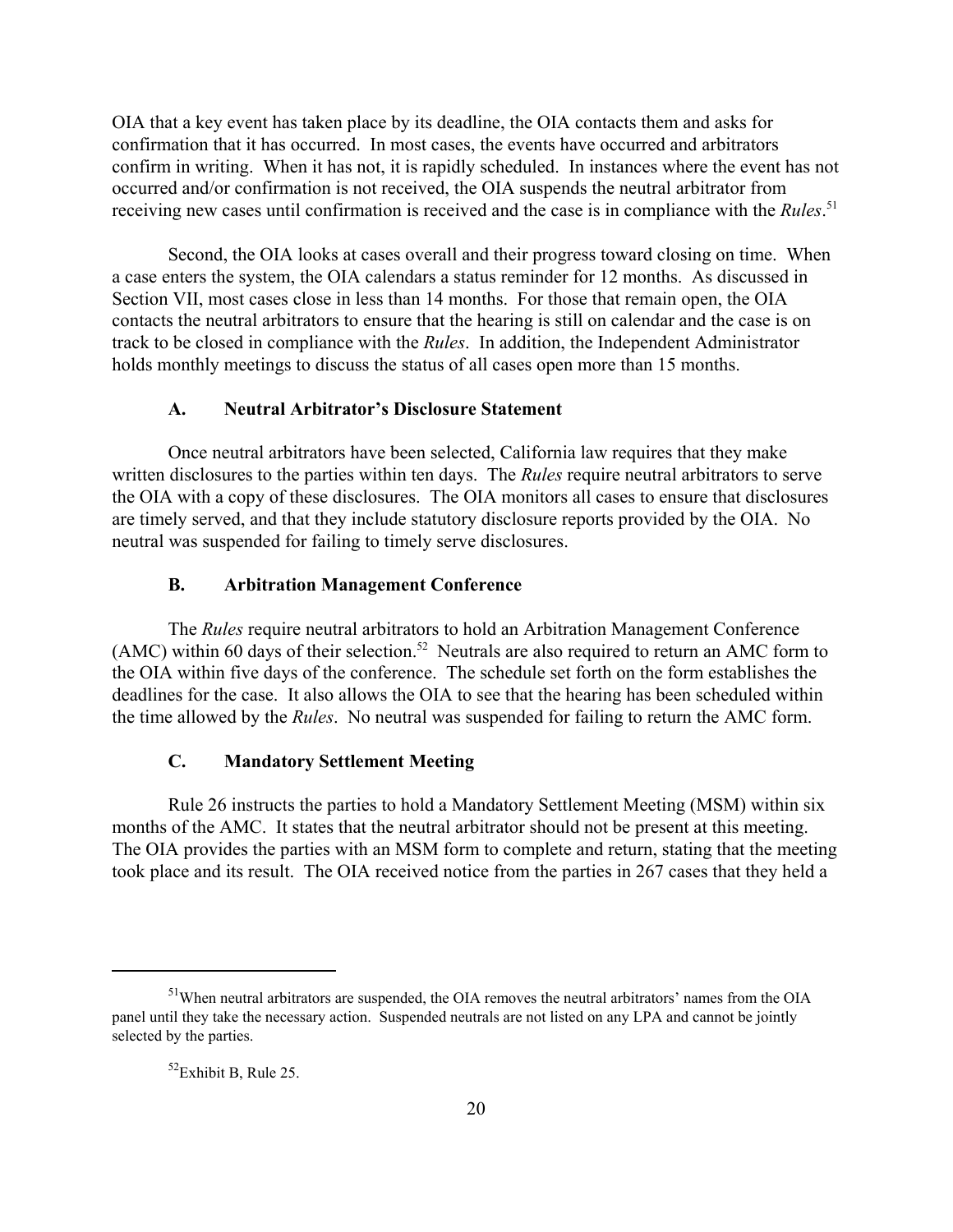MSM. Thirty-seven of them reported that the case had settled at the MSM. Two cases involved *pro per* claimants. In 27 cases, neither party returned the MSM form by the end of the year.<sup>53</sup>

# **D. Hearing and Award**

The neutral arbitrator is responsible for ensuring that the hearing occurs and an award is served within the time limits set out in the *Rules*.

One neutral arbitrator was suspended in two cases for failing to issue orders extending the deadline to serve the award. The same neutral was then suspended for failing to return the questionnaire as required by Rule 48 and for failing to provide the amount of the fee and the fee allocation required by California Code of Civil Procedure §1281.96. The neutral has complied in both cases.

# **E. Status of Open Cases**

There were 508 open cases at the end of the year. In 31 cases, the LPA had not been sent because the filing fee had not yet been paid or waived. In 75 cases, the parties were in the process of selecting a neutral arbitrator. In 402 cases, a neutral arbitrator had been selected. Of these, the AMC had been held in 314. In 155 cases, the parties had held the MSM. In eight cases, the hearing had begun, but either there were additional hearing days or the OIA had not yet been served with the award. Chart 6 illustrates the status of open cases.

<sup>&</sup>lt;sup>53</sup>While the OIA contacts the parties requesting the MSM form, it has no power to compel them to report or to meet. A neutral arbitrator, on the other hand, can order the parties to meet if a party complains that the other side refuses to do so.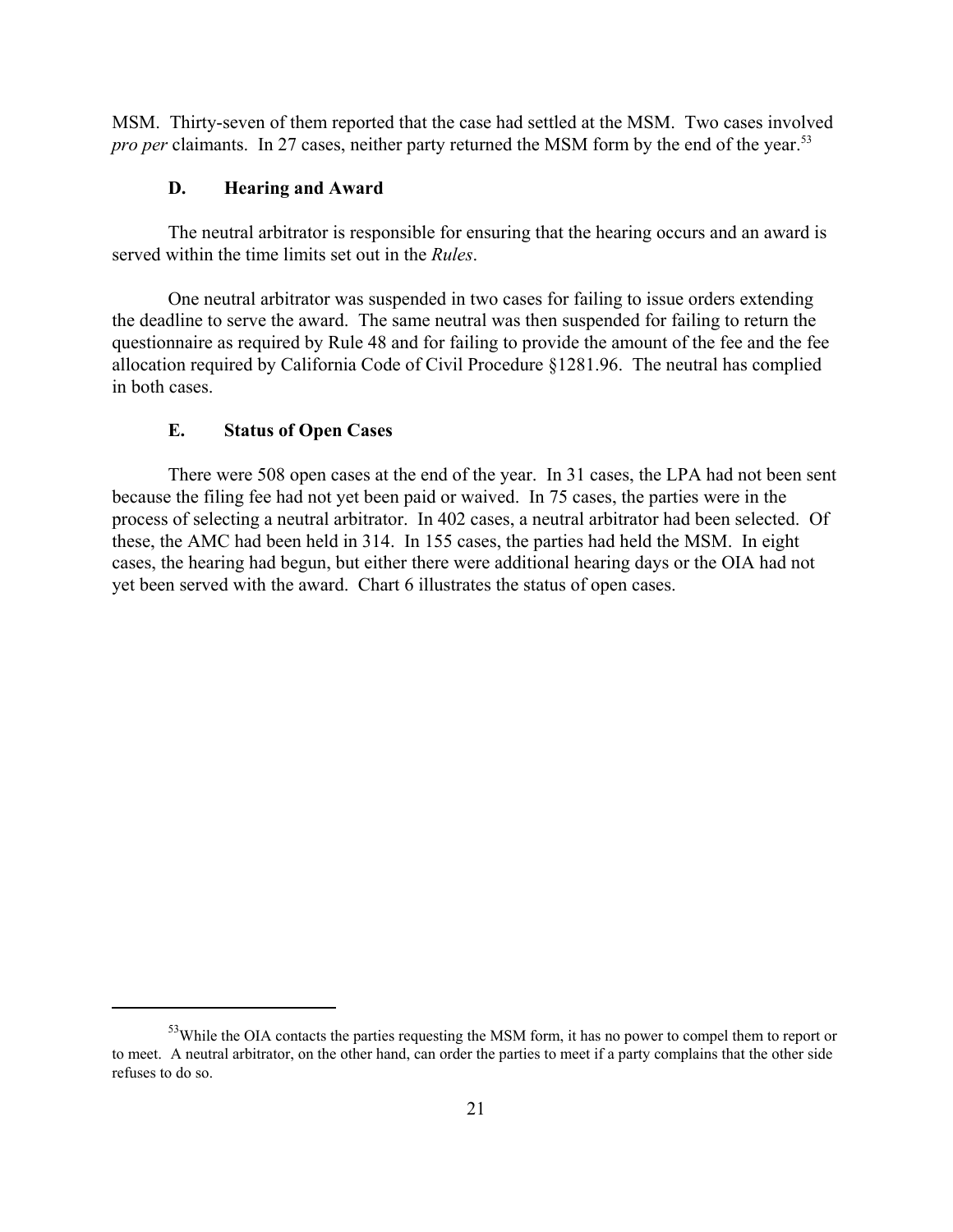



#### **VII. THE CASES THAT CLOSED**

 Cases close either because of action by the parties (cases that are settled, withdrawn, or abandoned for non-payment of the filing fee), or action of the neutral arbitrator (cases are dismissed, summary judgment is granted, or cases are decided after a hearing). This discussion looks at each of these methods, how many closed, and how long it took. It also discusses the number of hearings conducted by video and/or in-person. The discussion of cases that closed after a hearing also includes the results: who won and who lost. See Charts 7 and 8.

 The second half of this section discusses cases that applied special rules to either have the cases decided faster or slower than most. Under the *Rules*, cases must ordinarily be closed within 18 months. Seventy-four percent (74%) of the cases are closed within this period, and 54% closed in a year or less. If a claimant needs a case decided in less time, the case can be expedited. If the case needs more than 18 months, the neutral arbitrator and/or parties can classify the case as complex or extraordinary under Rule 24. The neutral arbitrator can also order the deadline to be extended under Rule 28 for good cause.<sup>54</sup> See Chart 9.

<sup>&</sup>lt;sup>54</sup>A complex case can also be the subject of a Rule 28 extension if it turns out the case requires more than 30 months to close. Twenty-two cases that closed were both complex and had a Rule 28 extension.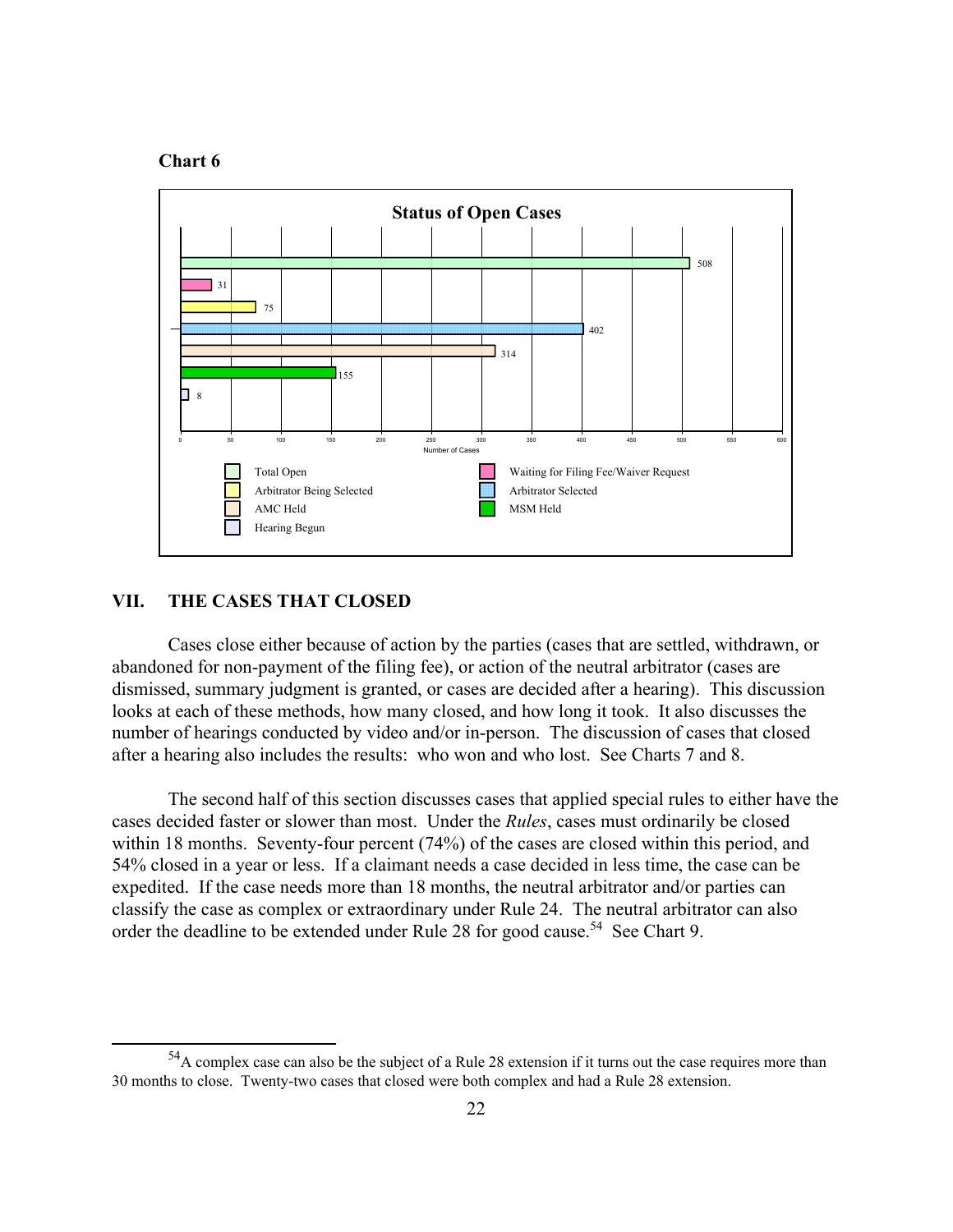#### **A. How Cases Closed**

#### **1. Settlements – 45% of Closures**

Settlements occurred in 242 cases. This represents 45% of closed cases. The average time to settle was 418 days. The range was  $11 - 1,880$  days.<sup>55</sup> In 13 settled cases, or 5%, the claimant was in *pro per.* Thirty-seven cases settled at the mandatory settlement meeting.

#### **2. Withdrawn Cases – 26% of Closures**

Withdrawal notices were received in 139 cases. This represents 26% of closed cases. In 55 of these cases, or 40%, the claimant was in *pro per*. We categorize a case as withdrawn when a claimant executes a notice of withdrawal form, writes us a letter withdrawing the claim, or when we receive a dismissal without prejudice. When we receive a "dismissal with prejudice," we contact the parties to ask whether the case was "withdrawn," meaning voluntarily dismissed, or "settled" and enter the closure accordingly.

The average time it took for a party to withdraw a claim was 305 days. The range was 3  $-1,450$  days.<sup>56</sup>

#### **3. Abandoned Cases – 2% of Closures**

Claimants failed to either pay the filing fee or obtain a fee waiver in 10 cases.<sup>57</sup> These cases were deemed abandoned for non-payment. In seven of the 10 cases, the claimants were in *pro per.* Before cases are closed for non-payment of the filing fee, claimants receive three notices from the OIA, and each time are offered the opportunity to apply for fee waivers.

#### **4. Dismissed Cases – 5% of Closures**

Neutral arbitrators dismissed 26 cases. Neutral arbitrators dismiss cases if the claimant fails to respond to hearing notices or otherwise conform to the *Rules* or applicable statutes. Twenty-three (23) of these closed cases involved *pro pers.* 

 $<sup>55</sup>$ The case that took 1,880 days to settle was designated complex 9 months after the neutral arbitrator was</sup> selected. At the request of the parties, the hearing was continued nine times so the parties could mediate the case. The matter then settled prior to the start of the arbitration hearing.

<sup>&</sup>lt;sup>56</sup>The case that took 1,450 days to close was originally designated complex but 20 months later was designated extraordinary by stipulation. The hearing was continued three additional times before the matter was withdrawn by the claimant.

 $57$ The arbitration filing fee is \$150 regardless of the number of claimants or claims. This is significantly lower than court filing fees except for small claims court. If a claim is within the small claims court's jurisdiction, it is not subject to arbitration and is not administered by the OIA. Both the OIA and Kaiser inform these claimants of their right to go to small claims court.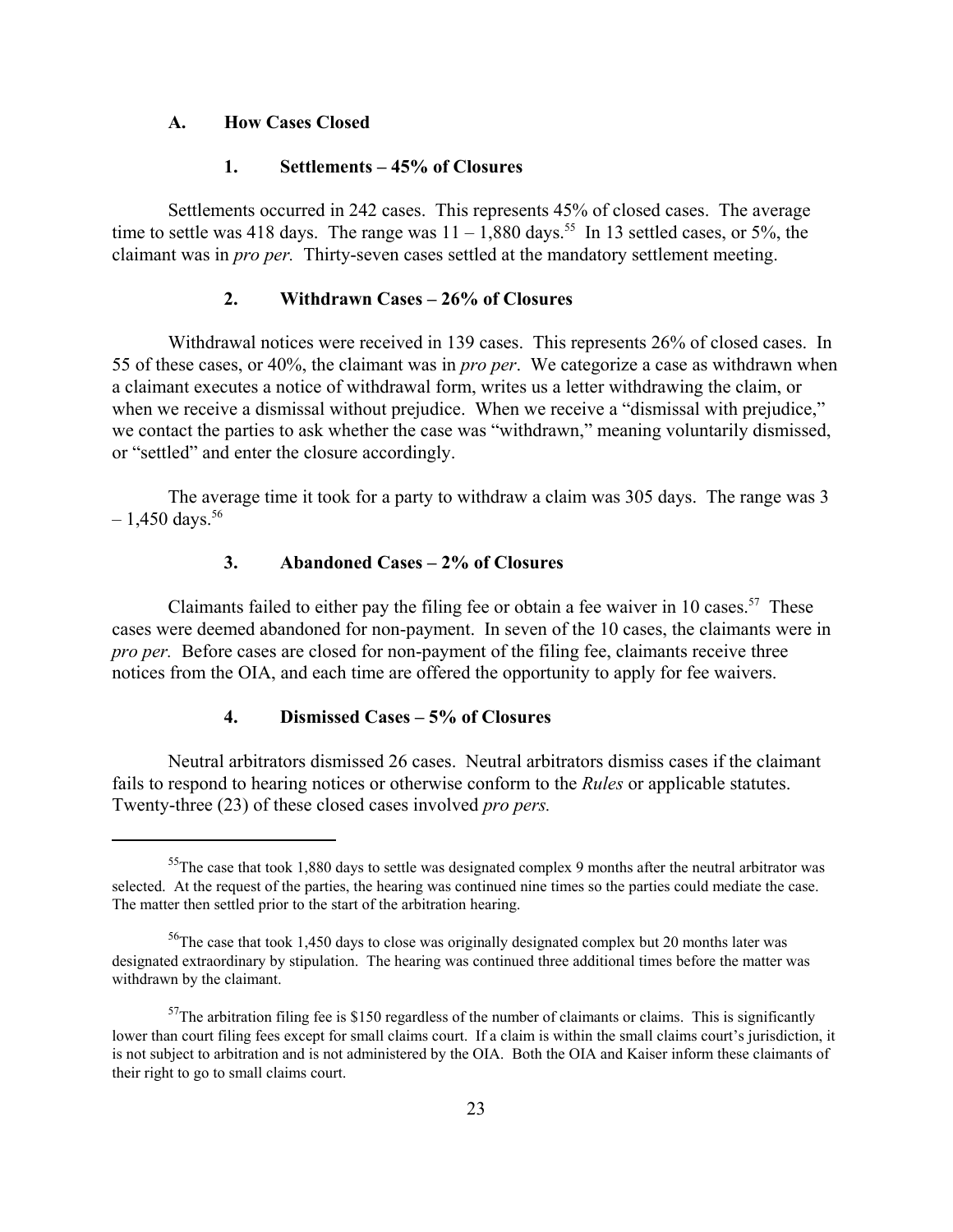#### **5. Summary Judgment – 13% of Closures**

Summary judgment was granted in Kaiser's favor in 69 cases. In 55 cases, or 80%, the claimant was in *pro per.* The reasons given by neutral arbitrators for granting motions for summary judgment were: failure to file an opposition (34 cases), failure to have an expert witness (18 cases), no triable issue of fact (11 cases), no causation (3 cases), and exceeded the statute of limitations (3 cases).

The average number of days to close a case by summary judgment was 403 days. The range was  $179 - 1.025$  days.<sup>58</sup>

# **6. Cases Decided After Hearing – 9% of Closures**

#### **a. Who Won**

Fifty cases (9%) proceeded through a full arbitration hearing to an award. Judgment was for Kaiser in 33 of these cases, or 66%. In two cases, the claimant was in *pro per.* The claimant prevailed in 17 cases, or 34%. None was a *pro per* claimant.

# **b. How Much Claimants Won**

Seventeen cases resulted in awards to claimants. The range was \$19,500 - \$1,741,016. The average amount of an award was \$556,144. A list of the awards made is attached as Exhibit G.

# **c. How Long it Took**

The 50 cases that proceeded to a hearing, on average, closed in 784 days.<sup>59</sup> The range was  $327 - 1,846$  days.<sup>60</sup> Cases that go to a hearing are the most likely to employ the special procedures discussed in the next section to give the parties more time to complete the case.

 $58$ In the case that closed in 1,025 days, the claimant attorney disqualified the neutral arbitrator and then obtained a 90-day postponement. After the second neutral was selected, the arbitration hearing was continued several times before the motion for summary judgment was heard and granted.

<sup>&</sup>lt;sup>59</sup>Fourteen of them are considered "regular" cases and closed in 431 days (about 14 months). The deadline for "regular" cases is 18 months. See Rule 24(a).

 $^{60}$ In the case that took 1,846 days to close, the first neutral arbitrator recused himself 2 years after his selection, and 9 months later the second neutral died. The third neutral was selected nearly three years after the first neutral. The hearing was then continued a number of times before going forward nearly two years after the third neutral was selected, resulting in a judgment in favor of the claimant for \$404,066.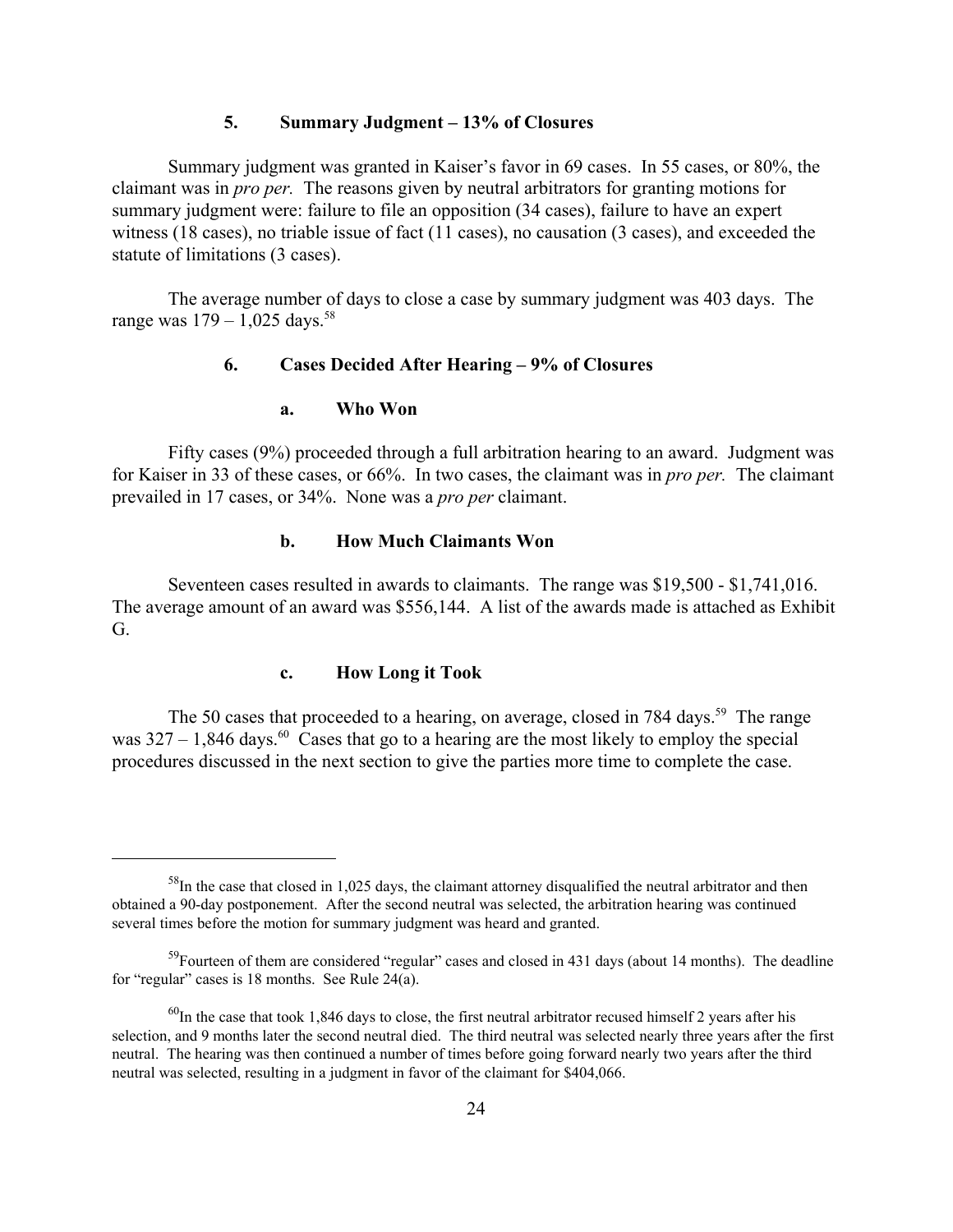



# 7. Video Hearings<sup>61</sup>

 Of the 50 arbitration hearings, 28 were held by video, and 11 were held partially inperson and partially by video. The remaining 11 hearings were held in-person.

 Of the 69 summary judgments, 63 were held telephonically. Three were held by submission of documents, while the other three were held by video.

 Of the 26 cases dismissed by neutral arbitrators, 21 were held telephonically. One was held by video, three by submission of documents, and one was held in-person.

As shown on Chart 8, cases closed on average in 418 days.<sup>62</sup> The range was  $3 - 1,880$ days.63 No case closed after its deadline, i.e., none was "late."

<sup>&</sup>lt;sup>61</sup>The first case reported a hearing held by video was a motion for summary judgment on July 24, 2020. This is likely in response to the COVID-19 "safer at home" public health orders issued in March 2020. This year, neutral arbitrators in 43 cases reported conducting hearings by video or a combination of in-person and video.

 $62$ Chart 8 refers to 511 closed cases, not 538, because the OIA does not begin measuring the time until the fee is either paid or waived. This excludes 10 abandoned cases, 15 cases that were withdrawn or settled before the fee was paid, and two cases that were consolidated.

 $^{63}$ The case that took 1,880 days to close is described in footnote 55.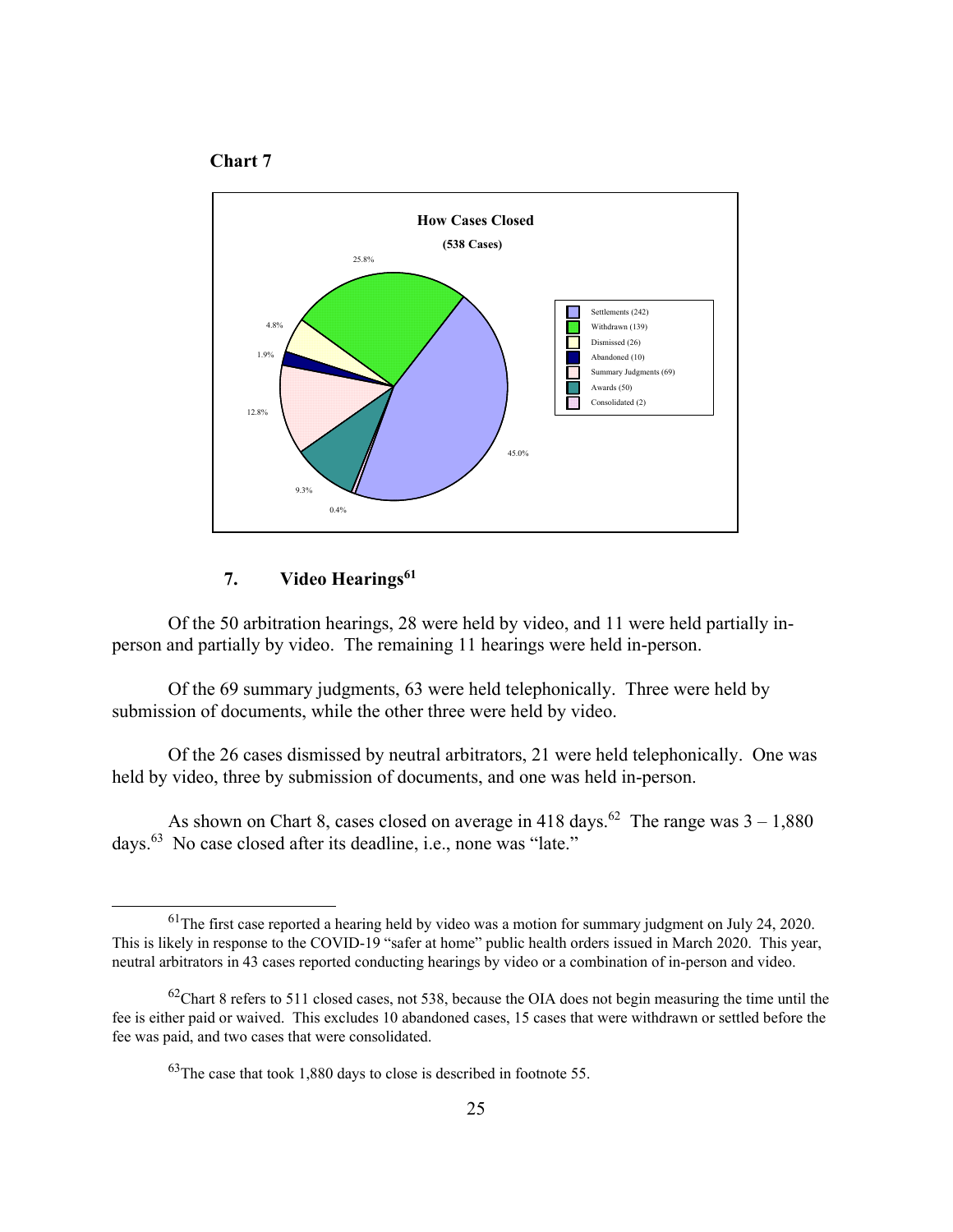#### **Chart 8**



#### **B. Cases Using Special Procedures**

# **1. Expedited Procedures**

 The *Rules* include provisions for cases which need to be expedited, that is, resolved in less time than 18 months. Grounds for expediting a case include a claimant's illness or condition raising substantial medical doubt of survival, a claimant's need for a drug or medical procedure, or other good cause.<sup>64</sup>

 Claimants made four requests for expedited procedures to the OIA. Kaiser objected to all the requests. One case was withdrawn. The remaining three were denied<sup>65</sup> without prejudice to make the request to the neutral arbitrator.

One request for expedited procedures was made to the neutral arbitrator. It was denied.

 One expedited request was granted in court as part of an order compelling the case into arbitration.

 $^{64}$ Exhibit B, Rules 33 – 36.

 $^{65}$ All three failed to provide sufficient reasons or evidence for the request under Rule 33(a).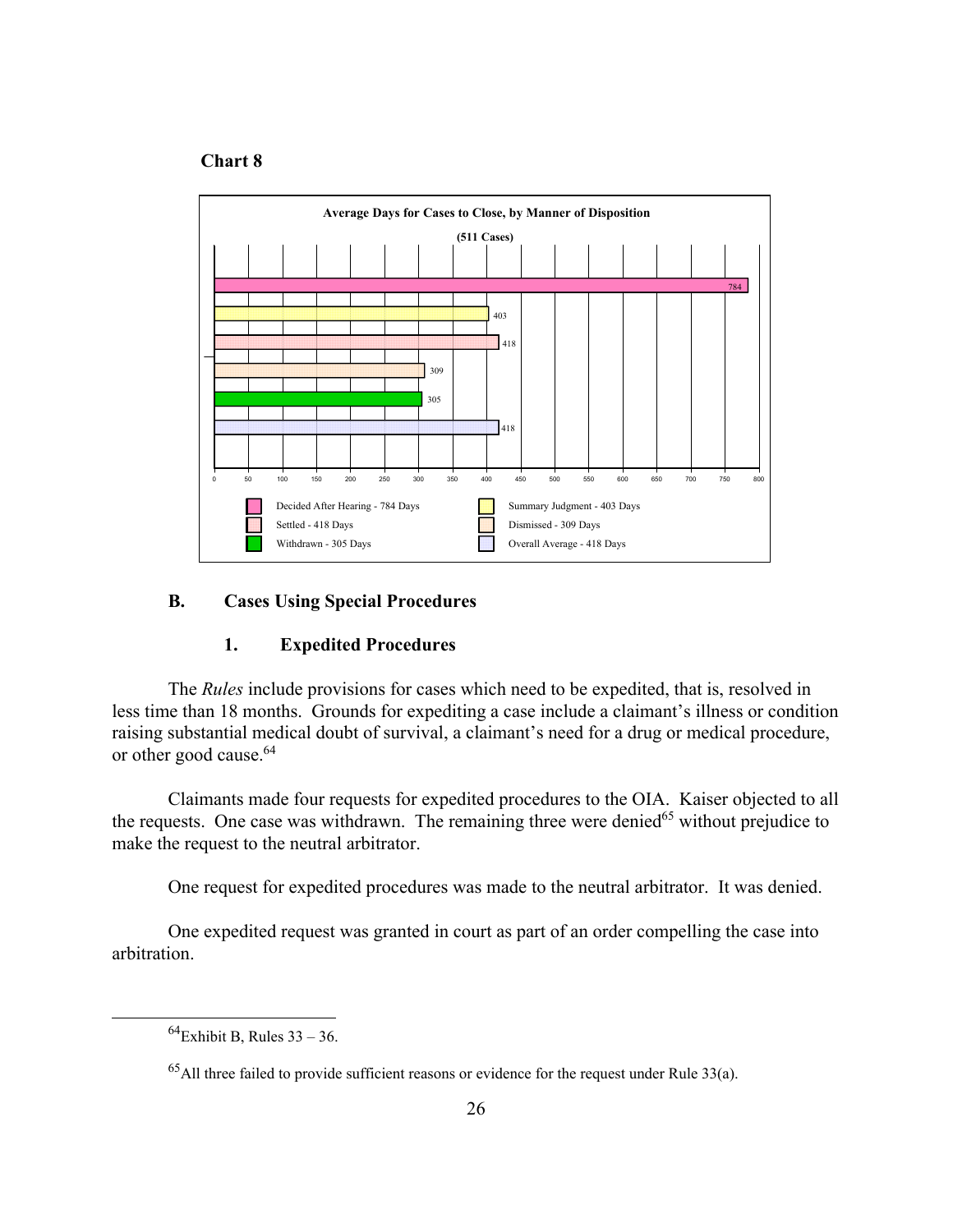The OIA had two open expedited cases pending during the year. One expedited case made their request the prior year and has settled. The other case was extended by Rule 28 and is counted in that section.<sup>66</sup>

Although originally designed to decide benefit claims quickly, none of the expedited cases involved benefit or coverage issues.

#### **2. Complex Procedures**

The *Rules* also include provisions for cases that need more time to be completed. In complex cases, the parties believe that they need  $24 - 30$  months.<sup>67</sup> The designation does not have to occur at the beginning of a case. It may be made as the case proceeds and the parties develop a better sense of what evidence they need. There were 59 cases designated complex. Forty-seven complex cases closed.<sup>68</sup> The average length of time for complex matters to close was 612 days. The range was  $259 - 917$  days  $(31 \text{ months})^{69}$ .

#### **3. Extraordinary Procedures**

Extraordinary cases need more than 30 months for resolution.<sup>70</sup> Twenty-four cases were designated extraordinary, and 23 cases closed. The average time to close an extraordinary case was 926 days. The range was  $441 - 1,450$  days (about 4 years).<sup>71</sup>

# **4. Rule 28 Extensions**

Rule 28 allows neutral arbitrators to extend the deadline to close the case for good cause. Neutral arbitrators made Rule 28 determinations of good cause in 109 cases. There were 104 cases with a Rule 28 extension that closed. The average time to close cases with a Rule 28 extension was 728 days. The range was  $181 - 1,880$  days.<sup>72</sup>

 $^{68}$ Twenty-two cases were extended by Rule 28 and are counted in that section.

 $^{69}$ The arbitration hearing in the complex case that took 917 days to close was bifurcated and continued several times over the course of a year to accommodate the substitution of an attorney for the *pro per* claimant. The first phase of the bifurcated hearing went forward and resulted in an award for Kaiser.

 $^{70}$ Exhibit B, Rule 24(c).

 $^{71}$ The extraordinary case that took 1,450 days to close is described in footnote 56.

 $^{72}$ The case that took 1,880 days to close settled and is described in footnote 55.

<sup>&</sup>lt;sup>66</sup>See Section VII.B.4.

 ${}^{67}$ Exhibit B, Rule 24(b).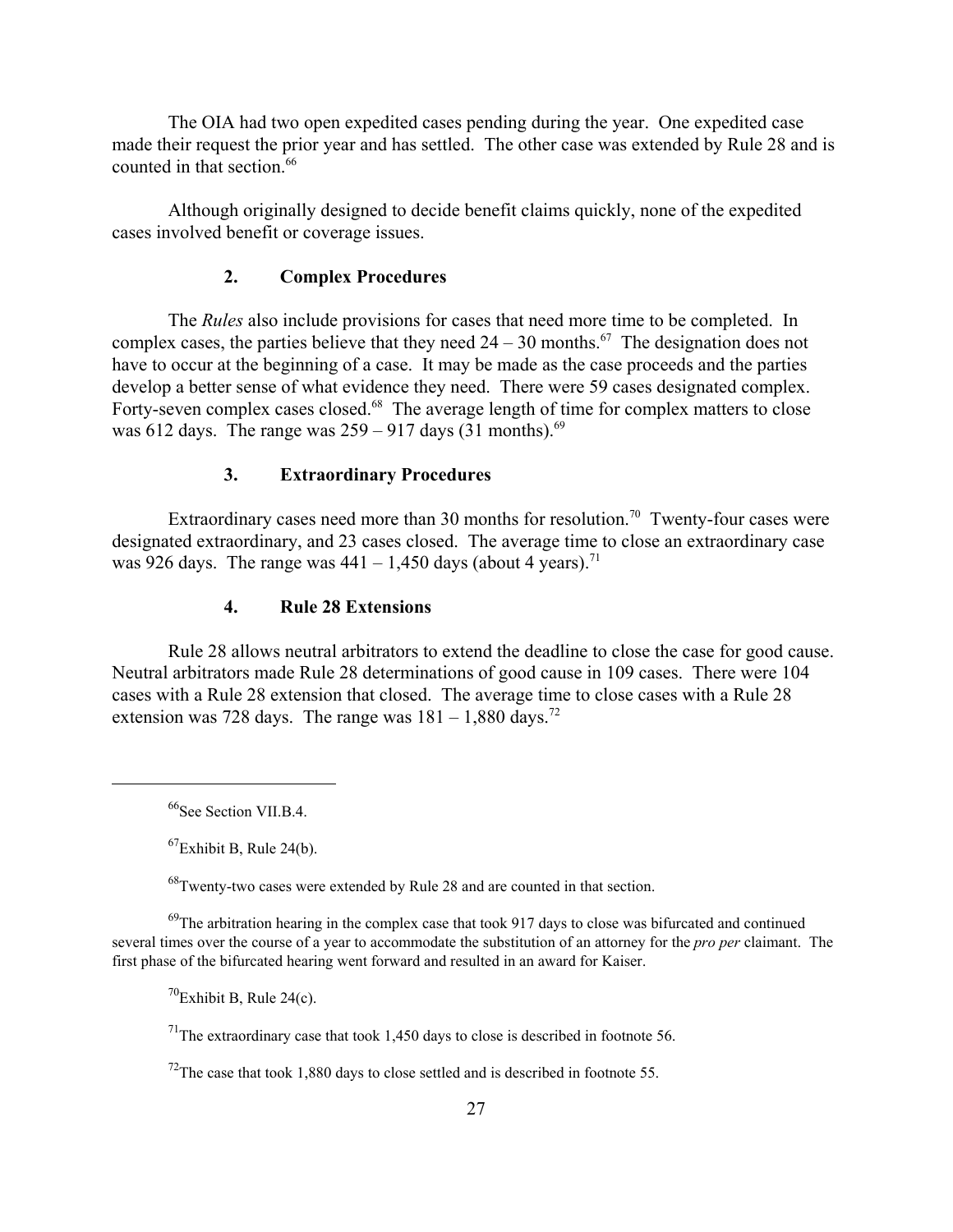#### **5. COVID-19 Extensions73**

 A neutral arbitrator may extend the deadline to close the case under Rule 28 for good cause, or by designating the case as complex or extraordinary under Rule 24. Many neutral arbitrators used one or more of these mechanisms in order to extend the deadline because of the COVID-19 pandemic. Some neutral arbitrators extended the deadline multiple times in a given case.

 The deadline to close was extended in 49 cases. Eighteen cases were designated complex. Twelve cases were designated extraordinary. The deadline for the remaining 19 cases was extended under Rule 28.

 A total of 60 extensions were provided. Ten cases had multiple extensions. Nine cases extended the deadline twice. One case had three extensions. Twenty-three cases have closed. The average time to close cases was 731 days. The range was  $441 - 1,025$  days.<sup>74</sup>





<sup>&</sup>lt;sup>73</sup>These cases are already included in the statistics in Sections 2, 3, and 4 above, but are discussed here in more detail. They include extensions where neutral arbitrators gave the COVID-19 pandemic as a specific reason for the extension.

 $^{74}$ The case that took 1,025 days to close is discussed in footnote 58.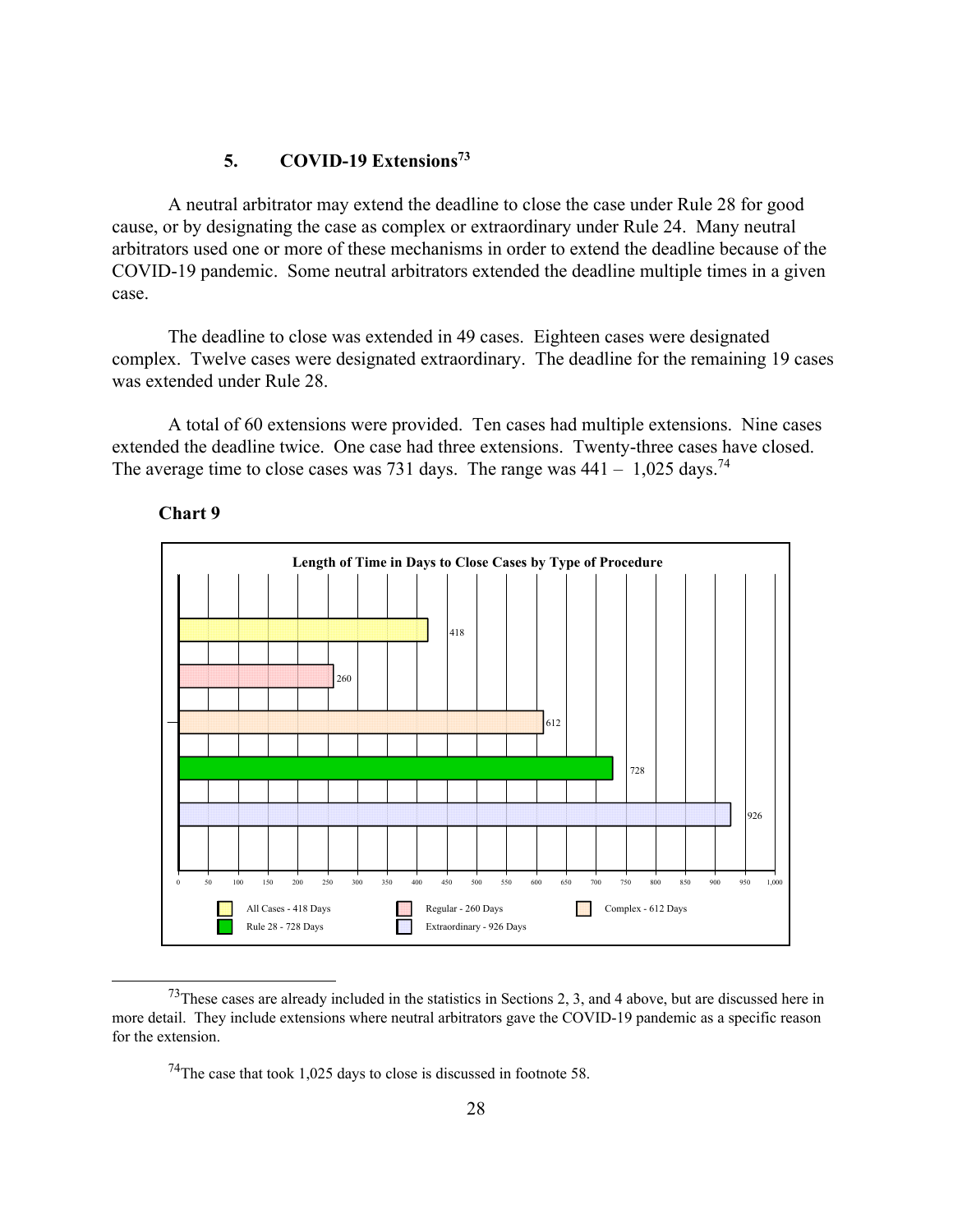#### **VIII. THE COST OF ARBITRATIONS**

#### **A. What Fees Exist in OIA Arbitrations**

Whether in court or private arbitration, parties face certain fees. In an OIA arbitration, in addition to attorney's fees and fees for expert witnesses, a claimant must pay a \$150 arbitration filing fee and half of the neutral arbitrator's fees. State law provides that neutral arbitrator's fees be divided equally between the claimant and the respondent.<sup>75</sup> State law also provides that if the claim is for more than \$200,000, the matter will be heard by an arbitration panel, which consists of three arbitrators – a single neutral arbitrator and two party arbitrators, one selected and paid for by each side. Parties may waive their right to party arbitrators.

The OIA system provides mechanisms for a claimant to obtain a waiver of either the \$150 arbitration filing fee and/or the claimant's portion of the neutral arbitrator's fees and expenses. When claimants ask for a waiver, they receive information about the different types of waivers and the waiver forms. The claimants can choose which waiver(s) they want to submit.

#### **B. Mechanisms Claimants Have to Avoid These Fees**

There are three mechanisms for waiving some or all fees previously described. The first two are based on financial need and required by statute. The third is open to everyone.

#### **1. How to Waive the \$150 Arbitration Filing Fee**

This waiver is available to individuals whose gross monthly income is less than three times the national poverty guidelines. The OIA informs claimants of this waiver in the first notice we send to them. They have 75 days to submit this form, from the date the OIA receives their demands for arbitration.<sup>76</sup> According to statute and Rule 12, this completed form is confidential and only the claimant and claimant's attorney know if a request for the waiver was made, granted or denied. If claimants' income meets the guidelines, the \$150 arbitration fee is waived.

# **2. How to Waive Both the Arbitration Filing Fee and the Neutral Arbitrators' Fees and Expenses**

This type of fee waiver, which is required by state law, depends upon the claimants' ability to afford the cost of the arbitration filing fee and the neutral arbitrators' fees.Claimants must disclose certain information about their income and expenses. The fee waiver application is based on the form used by state court*.* According to the *Rules*, the form is served on both the OIA and Kaiser. Kaiser has the opportunity to object before the OIA grants or denies this

<sup>&</sup>lt;sup>75</sup>California Code of Civil Procedure §1284.2.

<sup>&</sup>lt;sup>76</sup>California Code of Civil Procedure §1284.3; Exhibit B, Rule 12.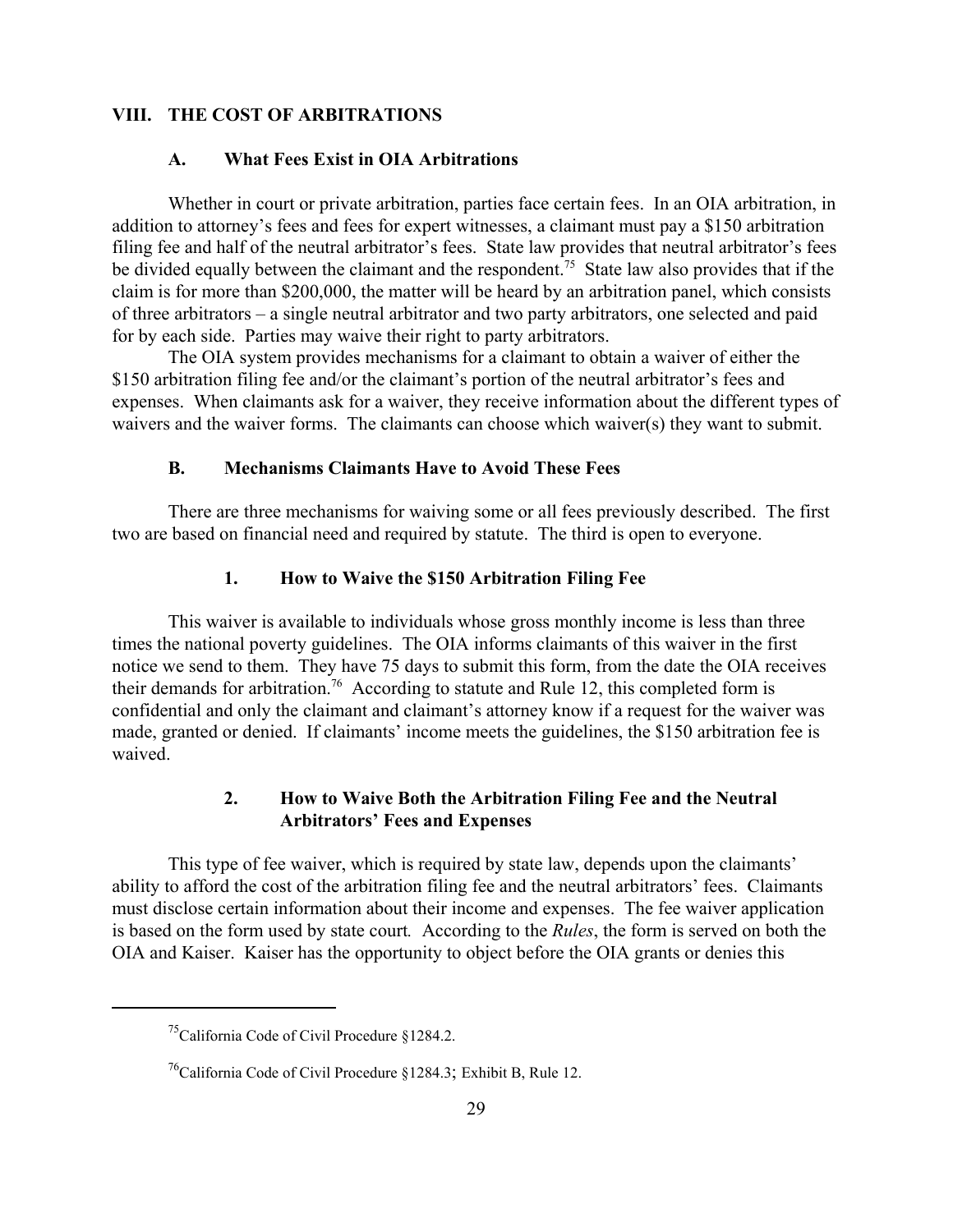waiver.<sup>77</sup> If this waiver is granted, claimant does not have to pay either the neutral arbitrator's fees or the \$150 arbitration filing fee. A claimant who obtains this waiver is allowed to have a party arbitrator, but must pay for the party arbitrator.

# **3. How to Waive Only the Neutral Arbitrators' Fees and Expenses**

The *Rules* also contain provisions to shift the claimants' portion of the neutral arbitrators' fees and expenses to Kaiser.78For claims under \$200,000, the claimant must agree in writing not to object later that the arbitration was unfair because Kaiser paid the fees and expenses of the neutral arbitrator. For claims over \$200,000, the claimant must also agree not to use a party arbitrator.79 No financial information is required. According to the *Rules*, the waiver forms are served on Kaiser, the neutral arbitrator, and the OIA.

# **C. Number of Cases in Which Claimants Have Waived Their Fees**

# **1. The \$150 Arbitration Filing Fee**

The OIA received 36 request forms to waive the \$150 filing fee. The OIA granted 34 and denied 2.<sup>80</sup> Eighteen of these claimants also submitted and received a waiver of the filing fee and a waiver of the neutral arbitrators' fees and expenses discussed in the next section. By obtaining the waiver of the filing fee, the neutral arbitrator selection process can begin immediately.

# **2. The \$150 Arbitration Filing Fee and the Neutral Arbitrators' Fees and Expenses**

The OIA decided 47 fee waiver requests, one was pending from last year. Kaiser objected to one.<sup>81</sup> The OIA granted 46 requests, denied  $1.^{82}$  One request is pending.

<sup>77</sup>See Exhibit B, Rule 13.

 $^{78}$ See Exhibit B, Rules 14 and 15.

 $^{79}$ If the claimant waives his/her right to a party arbitrator but Kaiser wants to proceed with party arbitrators, Kaiser will pay all of the neutral arbitrator's fees and expenses.

 $80$ One had the other fee waiver granted and the other submitted a second request providing additional information and it was granted.

 ${}^{81}$ The OIA granted the request over Kaiser's objection.

 $82$ Claimant's counsel submitted a second request removing conditional language, and it was granted.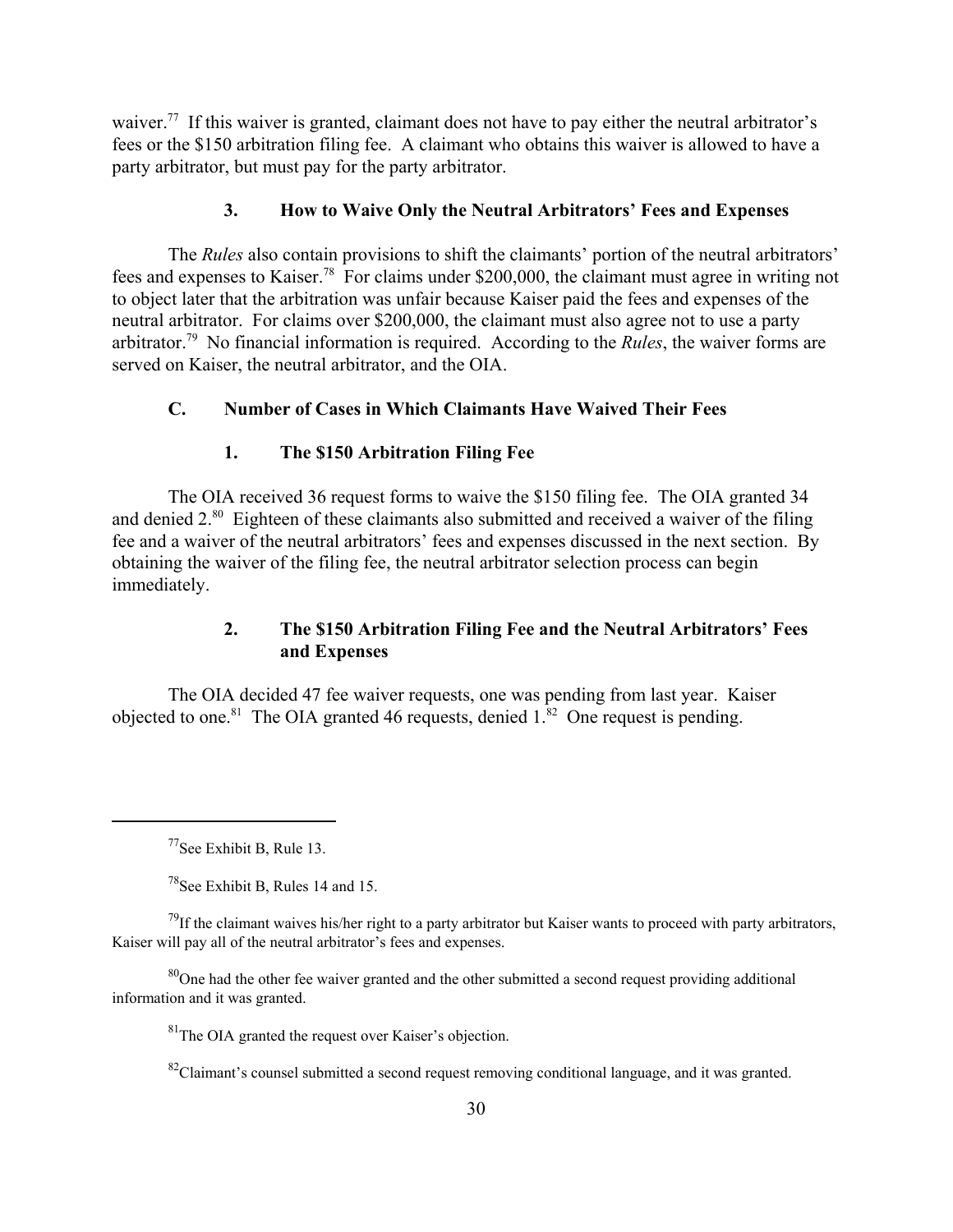# **3. Neutral Arbitrators' Fee Allocation**

State law requires arbitration providers, such as the OIA, to disclose neutral arbitrators' fees and fee allocations for closed cases.<sup>83</sup> We received fee information from neutral arbitrators for 481 cases that closed.

 Kaiser paid 100% of the neutral arbitrators' fees and expenses in 419 cases. Fees were split  $50/50$  in 35 cases. <sup>84</sup> In 24 cases, no fees were charged. See Chart 10.



#### **Chart 10**

# **D. The Fees Charged by Neutral Arbitrators**

 Neutral arbitrators on the OIA panel set their own fees. They are allowed to raise their fees once a year, but the increases do not affect cases on which they have begun to serve. The fees range from \$150/hour – \$1,200/hour. The average hourly fee was \$585. Some neutral arbitrators also offer a daily fee. This range was  $\frac{1,050}{\text{day}} - \frac{12,000}{\text{day}}$ . The average daily fee was \$4,907.

 In 459 cases where the neutral arbitrators charged fees, Kaiser paid 100% of the neutral arbitrators' fees in 91% of the cases. The average neutral arbitrator fee was \$9,418. The range

<sup>83</sup>California Code of Civil Procedure §1281.96. This information is available on the OIA website.

 ${}^{84}$ Five cases had a different split, with claimants paying  $1\% - 58\%$ .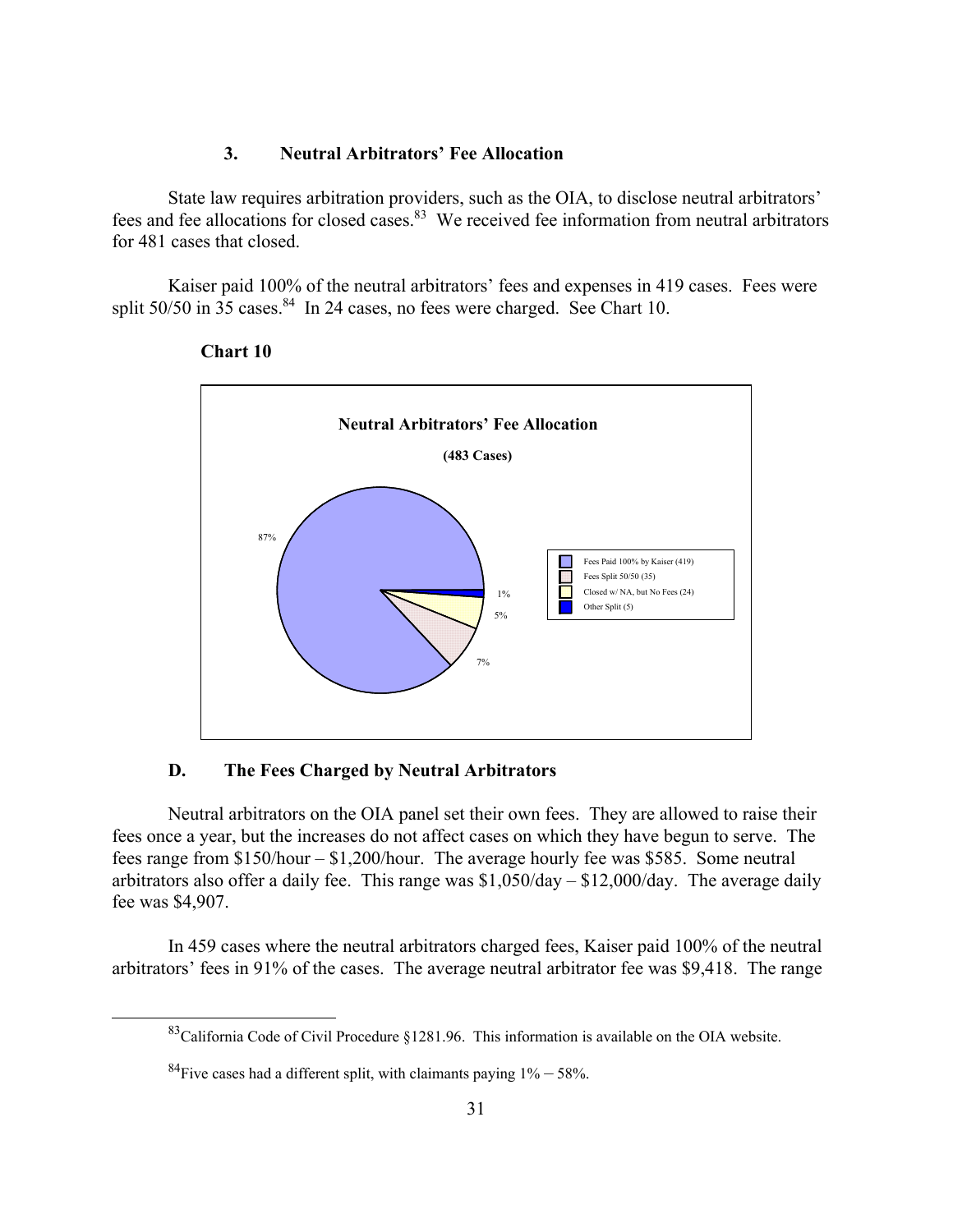was \$392 – \$128,899. This excludes the 24 cases in which there were no fees. The average for all cases, including those with no fees, was \$8,950.

If only the cases where the neutral arbitrator wrote an award are considered, the average neutral arbitrator fee was \$39,732. The range was \$11,350 – \$128,899.

# **IX. ANALYSIS OF LIEN CASES**

This section applies only to lien cases. Lien cases are brought by Kaiser against its members to recoup the costs of medical care provided to a member who received a third party settlement.

No new lien cases were submitted to the OIA.

# **X. EVALUATIONS OF NEUTRAL ARBITRATORS AND THE OIA SYSTEM**

When cases close, the OIA sends forms to counsel for the parties and *pro per* claimants asking them questions about the neutral arbitrator, the arbitration process, the OIA, or all of the above. The OIA sends the neutral arbitrator a similar form asking them questions about the OIA and the arbitration process. This section discusses the highlights of the responses we received from the parties and the arbitrators. The copies of the forms are set out in Exhibits H, I, and J, respectively.

#### **A. The Parties Evaluate the Neutral Arbitrators**

The OIA sends neutral arbitrator evaluations to counsel for the parties or *pro per* claimants only in cases where the neutral arbitrator made a decision that concluded the case.

The form asks parties to evaluate their experience with the neutral arbitrator in 11 different categories: including, fairness, impartiality, respect shown for all parties, timely response to communications, understanding of the law and facts of the case, and fees charged. Most important, they are asked whether they would recommend this neutral to another person with a similar case. The inquiries appear in the form of statements, and all responses appear on a scale with 5 being agreement and 1 disagreement. The evaluations are anonymous, though the people filling out the forms are asked to identify themselves by category and how the case closed.

The OIA sent 282 evaluations and received 37 responses, or 13%. Four identified themselves as claimants, 8 as claimants' counsel, and 22 as respondents' counsel. Three did not specify a side.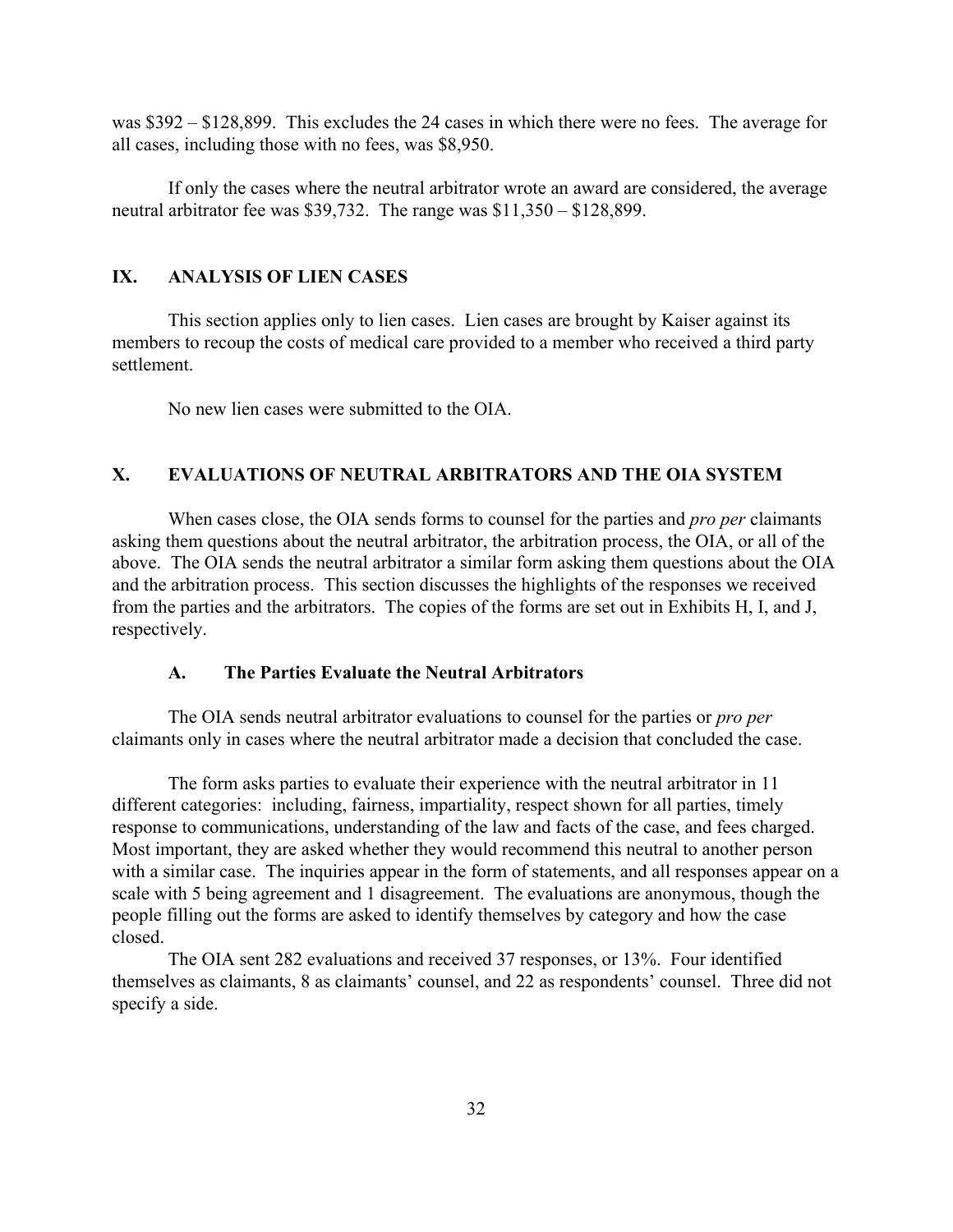Table 5 highlights the average responses to some of the inquiries.

| <b>Question</b>                               | Claimants'<br>Counsel | Pro per | Respondents'<br><b>Counsel</b> | Not.<br><b>Specified</b> | <b>Total</b> |
|-----------------------------------------------|-----------------------|---------|--------------------------------|--------------------------|--------------|
| Impartial and treated parties fairly          | 3.5                   | 4.0     | 4.8                            | 4.3                      | 4.4          |
| Treated parties with respect                  | 4.3<br>4.9<br>3.5     |         |                                | 5.0                      | 4.5          |
| Explained procedures and decisions<br>clearly | 3.6                   | 4.0     | 4.8                            | 4.7                      | 4.4          |
| Understood applicable law                     | 3.5                   | 3.8     | 4.8                            | 5.0                      | 4.4          |
| Understood facts of the case                  | 3.4                   | 3.8     | 4.7                            | 5.0                      | 4.4          |
| Fees reasonable for work performed            | 3.0                   | 1.0     | 4.9                            | 5.0                      | 4.6          |
| Would recommend this neutral                  | 3.1                   | 3.8     | 4.6                            | 4.7                      | 4.2          |

**Table 5 - Parties' Evaluations of Neutral Arbitrators**

As shown in Chart 11, the average on all responses when asked whether they would recommend this neutral to another person with a similar case was 4.2.



**Chart 11**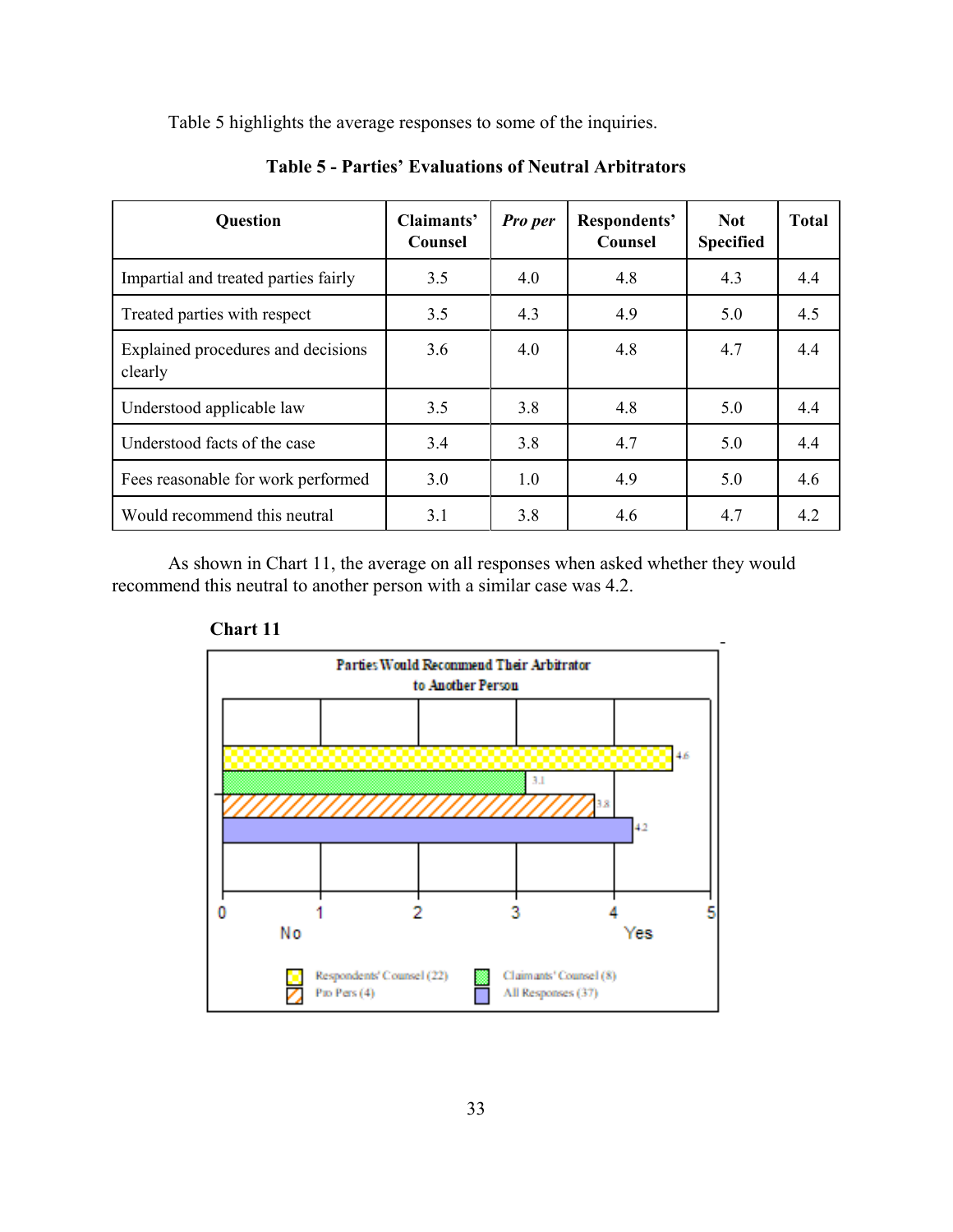#### **B. The Neutral Arbitrators Evaluate the OIA System**

Under Rule 48, when cases close, the neutral arbitrators complete questionnaires about their experiences with the *Rules* and with the overall system. The information is solicited to evaluate and improve the system. As with the evaluations sent to the parties to evaluate the neutral arbitrators, the OIA sends these forms to neutral arbitrators in cases where the neutral arbitrator closed the case. The OIA sent questionnaires in 141 closed cases and received neutral arbitrator responses in all but one case.<sup>85</sup>

The neutrals average 4.9 in saying that the procedures set out in the *Rules* had worked well in the specific case. The responses average 5.0 in saying that based on this experience they would participate in another arbitration in the OIA system. They average 4.9 in saying that the OIA had accommodated their questions and concerns in the specific case.

The questionnaires also includes two questions that ask arbitrators to check off features of the system which worked well or needed improvement in the specific case. The majority identified features of the OIA system that worked well. See Table 6.

| <b>Feature of OIA System</b>                             | <b>Works Well</b> | <b>Needs Improvement</b> |
|----------------------------------------------------------|-------------------|--------------------------|
| Manner of neutral arbitrator's appointment               | 103               |                          |
| Early management conference                              | 99                |                          |
| Availability of expedited proceedings                    | 35                | 0                        |
| Award within 15 business days of hearing closure         | 52                | 6                        |
| Claimants' ability to have Kaiser pay neutral arbitrator | 100               | 4                        |
| System's Rules overall                                   | 107               |                          |
| Hearing within 18 months                                 | 47                |                          |
| Availability of complex/extraordinary proceedings        | 27                |                          |

**Table 6 - Neutral Arbitrators' Opinions Regarding the OIA System**

Finally, the questionnaires ask the neutrals whether they would rank the OIA experience as better, worse, or about the same as a similar case tried in court. Eighty-one neutral arbitrators made the comparison. Thirty-four neutrals, or 42%, said the OIA experience was better. Forty-

 $85$ The questionnaire is pending and is due to be returned in the first quarter of 2022.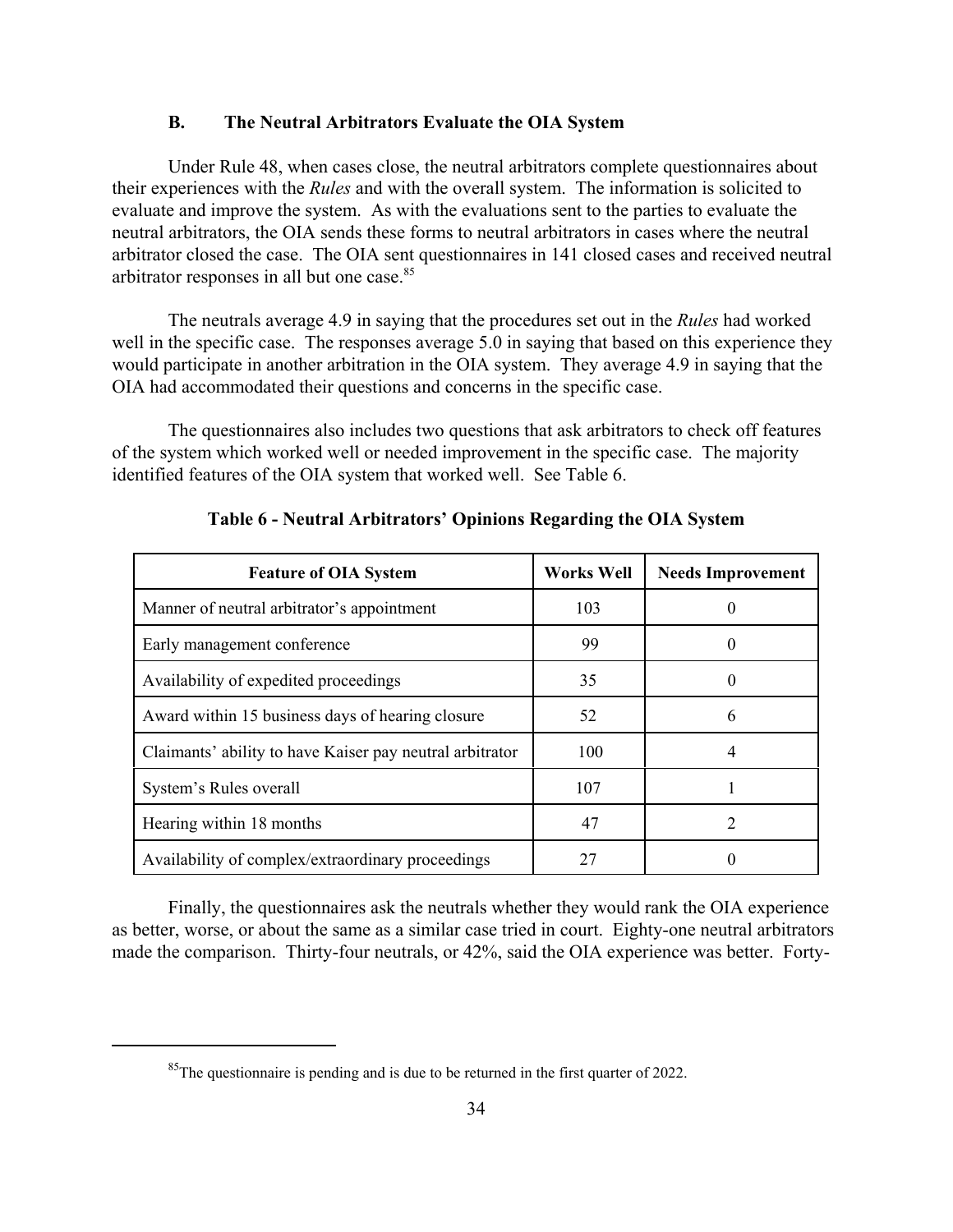six neutrals, or 57%, said it was about the same. One neutral (1%) who said the OIA experience was worse may have done so by mistake.<sup>86</sup> See Chart 12.





 Neutral arbitrators praised the OIA as responsive, courteous, and available to resolve issues promptly. They also commended the system itself as more efficient and less cumbersome than court, providing better calendar control and more flexibility to accommodate the needs of the parties. One indicated that there is less uncertainty in the OIA system. A few appreciated the flexibility of the *Rules*, specifically mentioning the ability to continue matters during the pandemic.

 While the majority of the comments were compliments of the system, many neutral arbitrators expressed frustration with their *pro per* cases. Some neutrals requested the OIA's assistance with explaining procedures for opposing summary judgments and the need for medical experts, the need to participate in discovery, and the importance of abiding by the *Rules*. Others reported difficulty in collecting their fees in *pro per* cases.

 Many neutrals asked for more time for awards, suggesting that 30 days be the standard. One suggested that the OIA provide court reporters for arbitration hearings, and another requested the ability to confer with the OIA by Zoom if circumstances warrant.

<sup>86</sup>The neutral arbitrator checked half of the features as working well and checked none that needed improvement.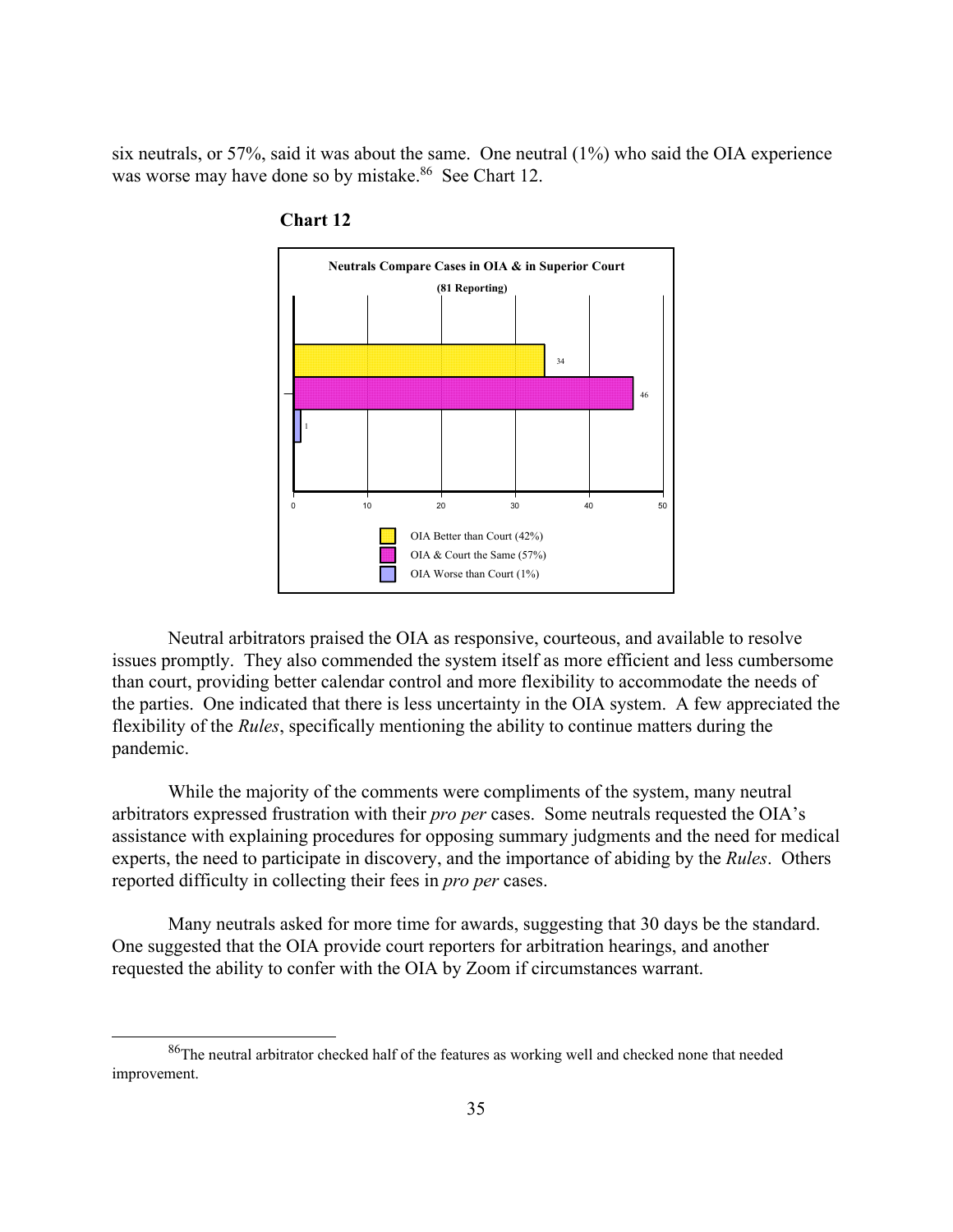Some neutrals asked for rule changes that specifically covered certain circumstances including post arbitration rights; motions for summary judgment; and non-suits. The OIA will monitor these situations and propose rule changes to the AOB if necessary.

# **C. The Parties Evaluate the OIA System and Ease of Obtaining Medical Records**

The OIA sends the parties an additional one page evaluation of the OIA system which includes a question about the ease of obtaining medical records. The form is similar to, but shorter than, the form sent to the neutral arbitrators.

As with the other forms, this asks the recipients, on a scale from 1 to 5, whether they agree or disagree. A "5" is the highest level of agreement.

 The OIA sent 964 evaluations and received 95 responses, or 10%. Five identified themselves as *pro per* claimants, 24 as claimants' counsel, and 48 as respondents' counsel. Eighteen did not specify a side.

Table 7 highlights the average responses for some of the inquiries.

| Question                                | Claimants'<br>Counsel | Pro per | Respondents'<br>Counsel | <b>Not Specified</b> | <b>Total</b> |
|-----------------------------------------|-----------------------|---------|-------------------------|----------------------|--------------|
| Procedures worked<br>well               | 4.1                   | 2.5     | 5.0                     | 4.3                  | 4.5          |
| Obtaining medical<br>records went well  | 3.9                   | 3.0     | 5.0                     | 4.2                  | 4.4          |
| OIA responsive to<br>questions/concerns | 4.8                   | 3.6     | 5.0                     | 4.2                  | 4.7          |

**Table 7 - Parties' Evaluations of the OIA System**

The form also asked the parties if they have had a similar experience in Superior Court and, if so, to compare the two. Of the 76 people who made the comparison, 48 said it was better. Nineteen said it was the same. Nine said it was worse.<sup>87</sup> See Chart 13 and Table 8 for the breakdown.

 $87$ Of the nine people who said the OIA experience was worse, six may have done so by mistake as they commented on the flexibility and ease of the OIA. Three responded with complaints about a system which only favors Kaiser or its attorneys, or with complaints about their arbitrator and that arbitration is inherently unfair.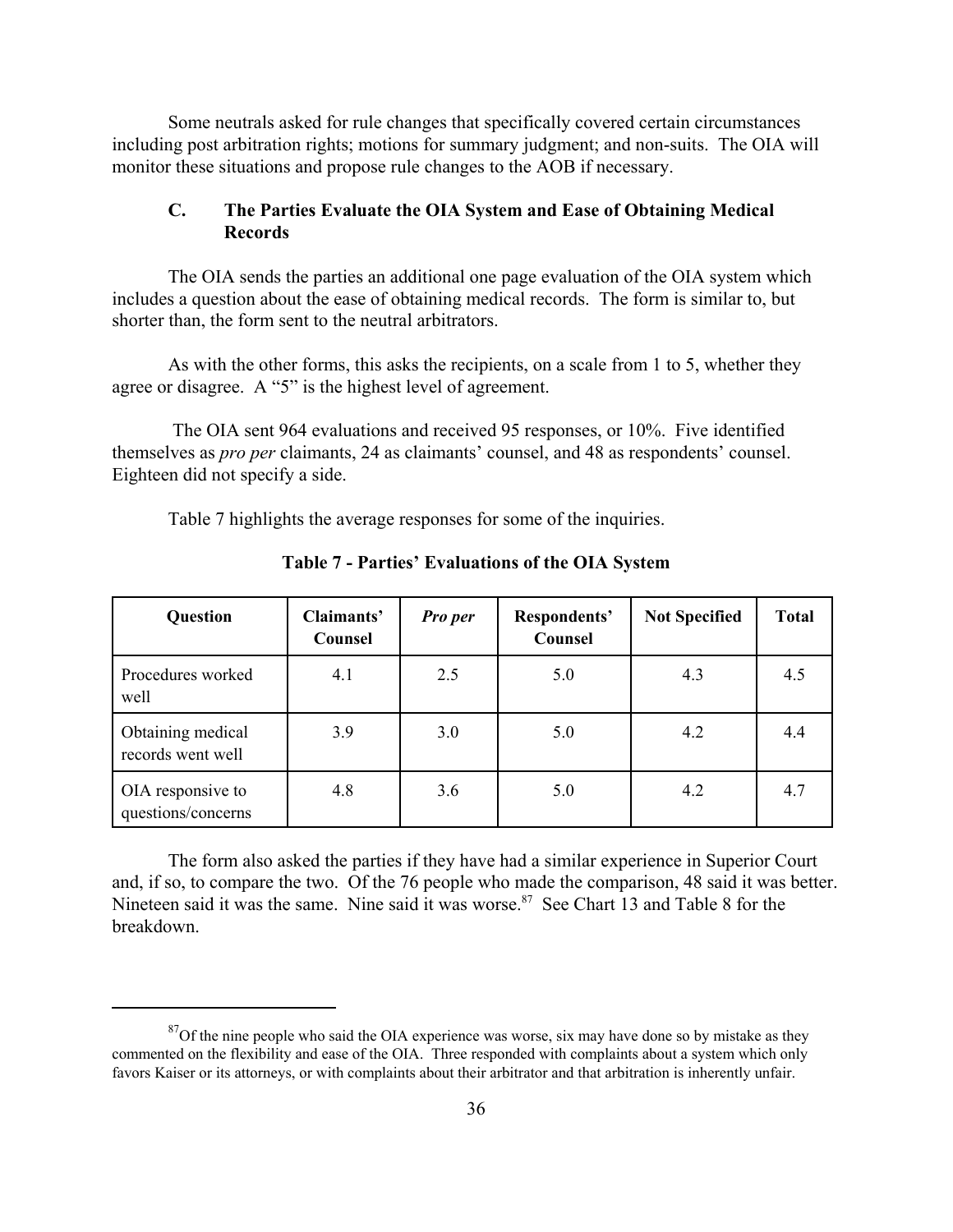# **Chart 13**



**Table 8 - Parties Compare the OIA System & Superior Court**

|                      | <b>Made Comparison</b> | <b>Better</b> | Worse | <b>About the Same</b> |
|----------------------|------------------------|---------------|-------|-----------------------|
| Claimants' Counsel   | 18                     |               |       | n                     |
| Pro per              |                        |               |       |                       |
| Respondents' Counsel | 44                     | 29            |       | 10                    |
| Not Specified        | 14                     | 11            |       |                       |
| Total                | 76                     | 48            |       | 19                    |

 The parties also praised the OIA system, calling it more efficient than court with easier access to neutral arbitrators and the OIA. They commented that the process is less stressful and receives quicker results.

 The most common complaint concerned obtaining medical records. Some claimants reported that despite repeated requests, they never received complete sets. One said the request was denied because it was not submitted in "correct" legal form.<sup>88</sup> Another suggested that the OIA provide assistance with medical records.

<sup>88</sup>No further explanation was provided by claimant's counsel.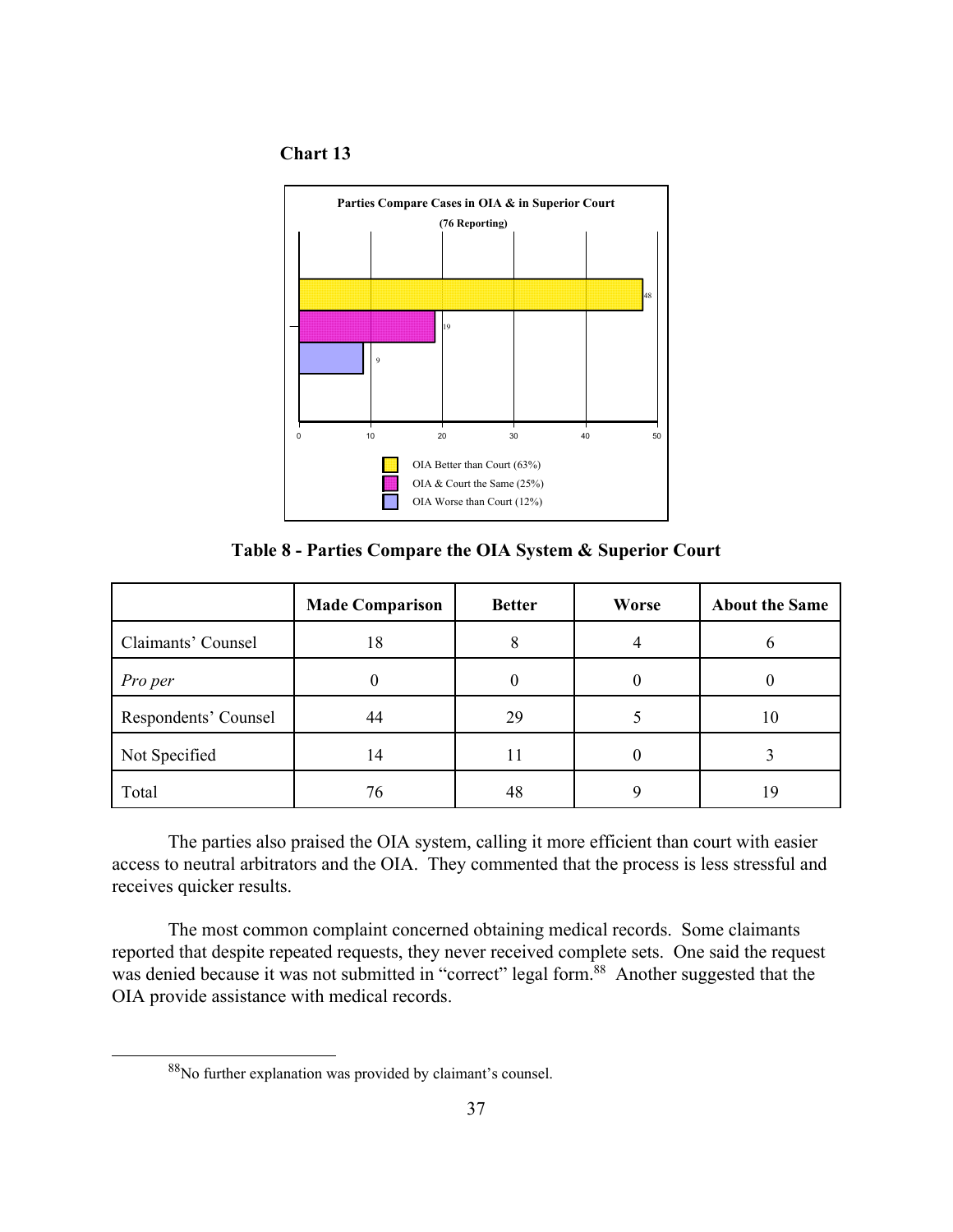There were also complaints about arbitration in general. Some said that members should not be subjected to threats of a cost award for bringing their claims, or that these cases belong in Superior Court with a jury. Some suggested a more diverse panel, with less defense attorneys, and others said it should be easier for plaintiff attorneys to qualify for the panel. A few suggested term limits for neutral arbitrators or other limitations on the number of cases a neutral can have.

The parties generally praised the flexibility of the OIA *Rules*. Some suggested rules for a small claims court option, a pre-filing mediation option, and a specific deadline for Kaiser to pay on settlements or judgments. They also suggested that the OIA have the authority to convene an independent panel to decide disqualifications after statutory deadlines have passed. The OIA will monitor these suggestions for any potential or necessary rule changes.

# **XI. THE ROLE OF THE ARBITRATION OVERSIGHT BOARD**

#### **A. Membership**

The AOB is chaired by Richard Spinello, retired Executive Director of Financial Risk and Insurance, Children's Hospital of Orange County. The vice-chair is Donna Yee, retired Chief Executive Officer of the Asian Community Center of Sacramento Valley.

The membership of the AOB is a distinguished one, comprised of Kaiser Foundation Health Plan members, employers, labor representatives, plaintiff attorneys, defense attorneys, physicians, and other well respected members of the community. No more than four may be Kaiser affiliated. Changing the *Rules* requires the agreement of two-thirds of all the members of the AOB, as well as a majority of the non-Kaiser related board members.

The current membership of the AOB in alphabetical order:

**Carlos Camacho**, Staff Director for Orange County Labor Federation, AFL-CIO, Orange County.

**Doris Cheng**, medical malpractice attorney representing claimants, San Francisco.

**Patrick Dowling,** MD, MPH, Professor and Chair Family Medicine, David Geffen School of Medicine at UCLA, Los Angeles.

**Sylvia Drew Ivie,** Special Assistant to the President, Charles R. Drew University of Medicine and Science, Los Angeles.

**Margaret B. Martinez**, MPH, Chief Executive Officer of Community Health Alliance of Pasadena, dba Chap Care, Pasadena.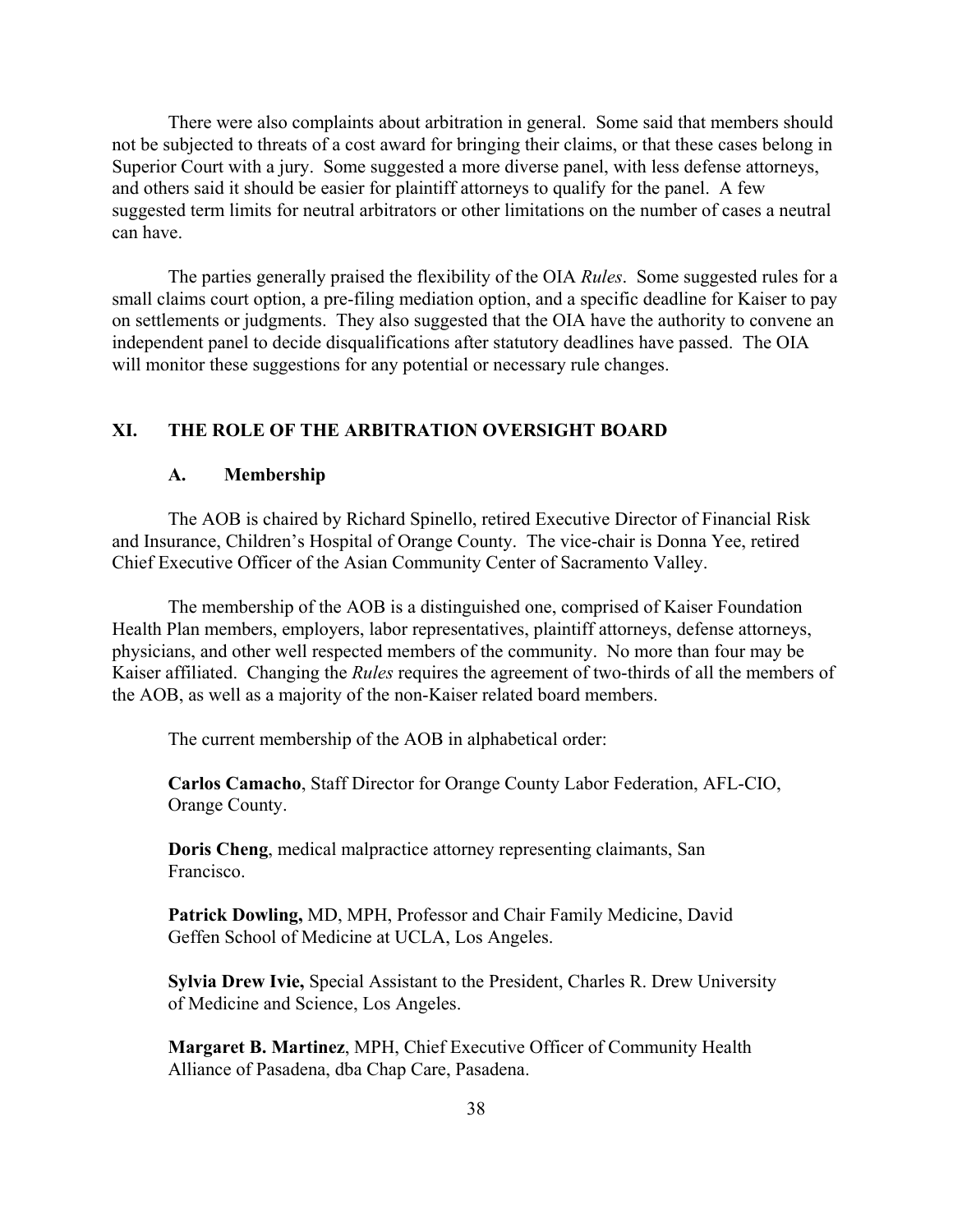**Honorable Carlos R. Moreno**, former California Supreme Court Justice, Los Angeles.

**Kenneth Pivo**, retired medical malpractice attorney representing respondents, Santa Ana.

**Kennedy Richardson**, retired Litigation Practice Manager, Kaiser Foundation Health Plan, Oakland.

**Tony Rodriguez**, Vice President and Assistant General Counsel, Litigation / Legal Department, Kaiser Foundation Hospitals / Health Plan, Oakland.

**Richard Spinello,** retired Executive Director of Financial Risk and Insurance, Children's Hospital of Orange County.

**John Swartzberg**, MD, FACP, Clinical Professor, *Emeritus*, University of California Berkeley School of Public Health, Berkeley.

**Donna L. Yee**, MSW, PhD, retired Chief Executive Officer of the Asian Community Center of Sacramento Valley, Sacramento.

**Roxana Heidi Yoonessi-Martin**, MD, JD, Compliance Officer and Lead Counsel, Southern California Permanente Medical Group, Pasadena.

#### **B. Activities**

The AOB oversees the OIA's administration of the cases in the arbitration system. In quarterly meetings, it reviews and makes recommendations on regular and quarterly reports from the OIA. The AOB also makes requests for supporting information as needed.

The AOB extended Temporary Rules 4 and 9<sup>89</sup> in response to the COVID-19 pandemic and requested quarterly updates regarding the status of cases impacted by the temporary rules. It requested the number of cases where hearings were held by video, and compared those cases with hearings that went forward in-person.<sup>90</sup>

The AOB discussed at length ideas to improve the diversity of the OIA panel of neutral arbitrators. The AOB receives quarterly reports regarding the demographics of the panel of neutral arbitrators. It also receives quarterly reports regarding the OIA's efforts in recruitment. AOB Board Members are actively assisting the OIA in its efforts to improve diversity on the

 $89$ See Exhibit C for a list of the temporary rules.

 $90$ See Section VII.A.7. for detailed discussion regarding how hearings were held.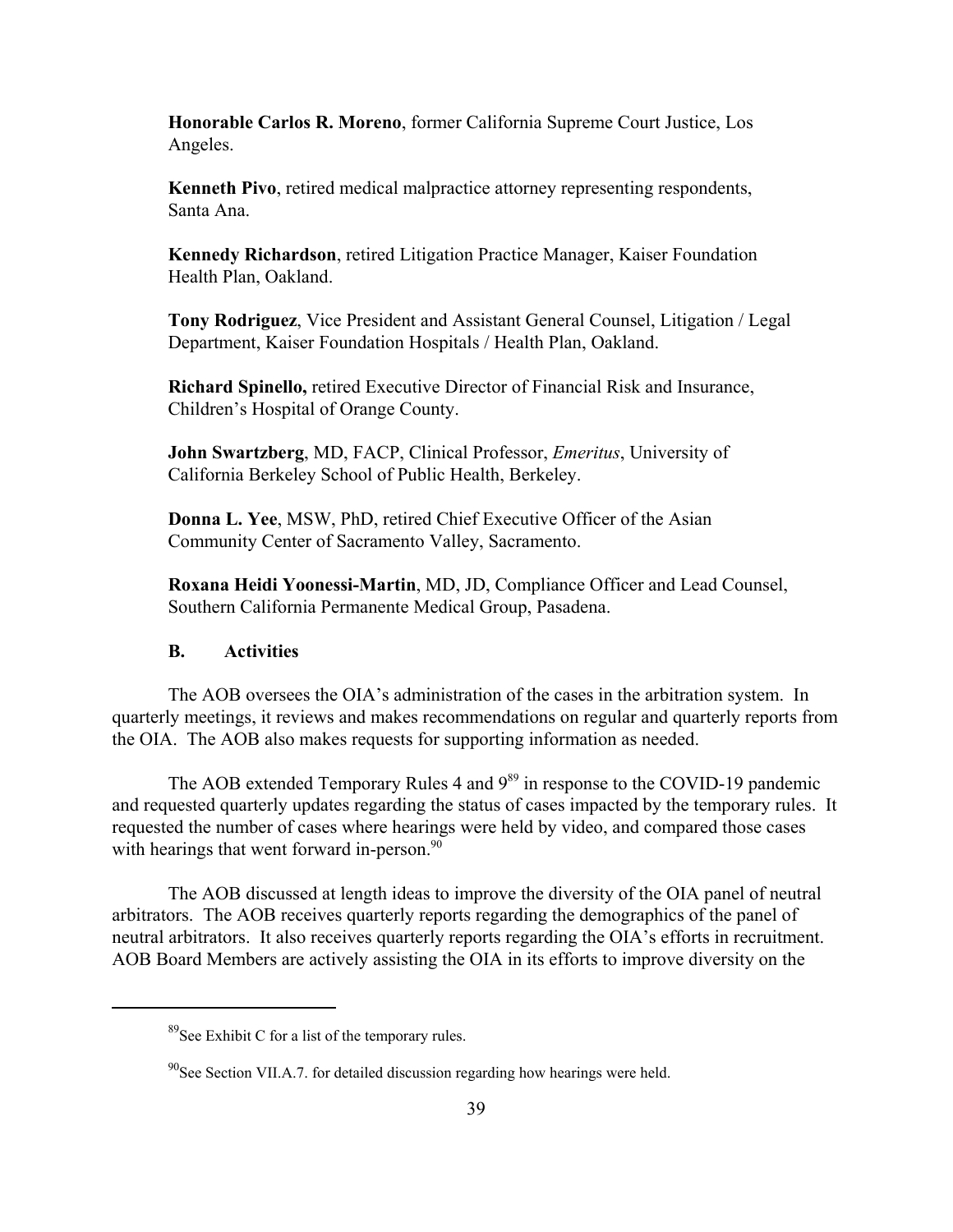panel. AOB Board Member Tony Rodriguez arranged an informative and instructive meeting with Tamara Morgan, Senior Counsel and Strategic Leader of Equity Inclusion and Diversity at Kaiser. AOB Board Member Carlos Camacho is compiling a list of retired judicial candidates for the OIA to contact.

The needs of *pro pers* in the system was a topic of concern this year, and the AOB is discussing ways to improve their satisfaction with the arbitration system.

Finally, the AOB reviews the draft annual report and provides comments. Exhibit K is the AOB Comments on the Annual Report for 2021.

# **XII. TRENDS AND DATA OVER THE YEARS OF OPERATION OF THE OIA91**

Using the data that the OIA has published in prior reports, this section considers the operation of the OIA over time. As in the preceding sections, lien cases are not considered in Sections G through L.

#### **A. The Number of Demands for Arbitration**

In 2021, the OIA received 473 demands for arbitration, 17 less than last year and the lowest number of all time but not the lowest decline in a given year. Chart 14 shows the sharpest decline of demands received occurred between 2003 and 2004 (a decrease of 128) with the largest increase from 2016 to 2017 (an increase of 71).

 $91$ Unless otherwise noted, this section compares data over the years since 2001, the first time the OIA reported on a calendar year. Prior reports covered partial years.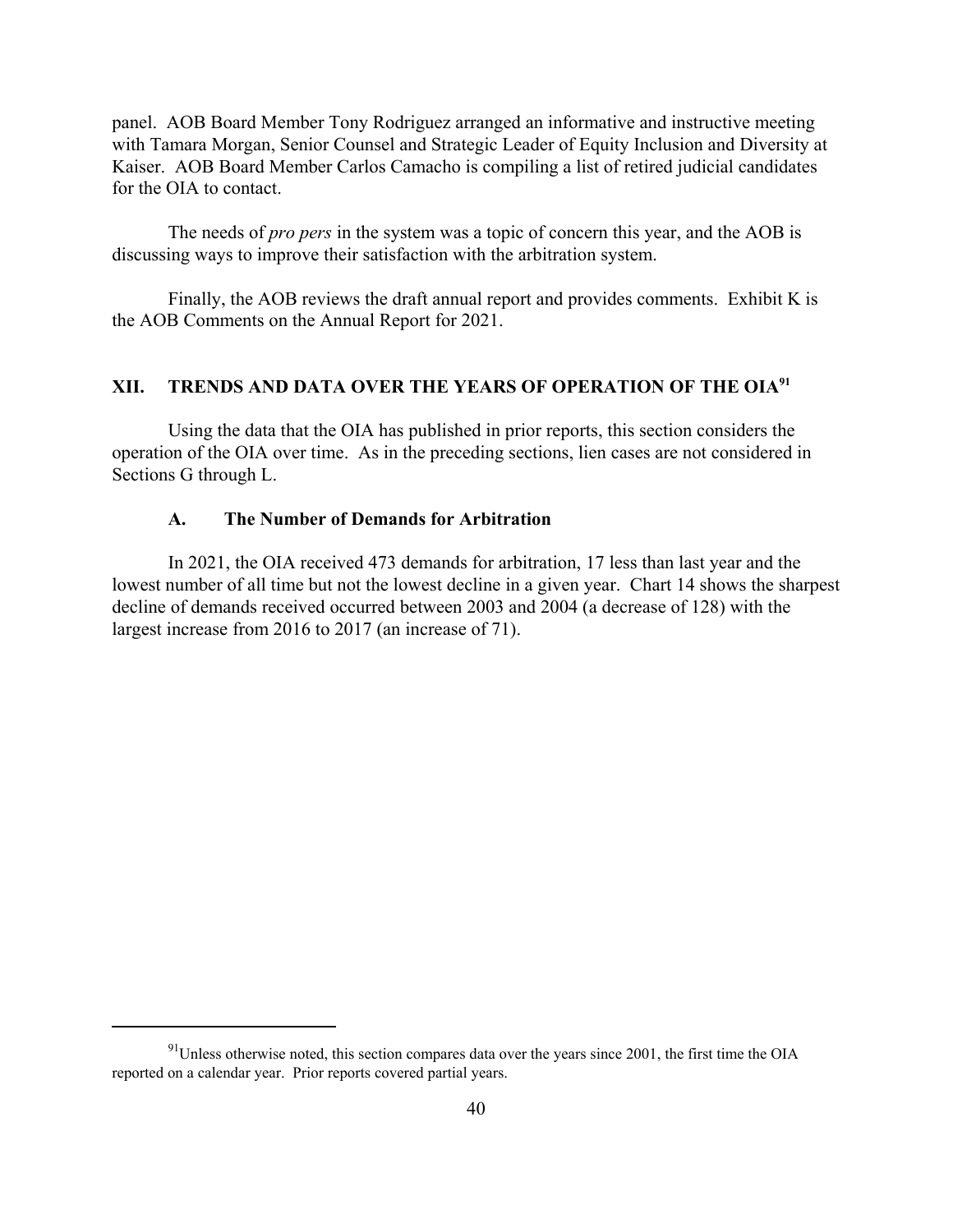#### **Chart 14**



#### **B. The Number of Neutral Arbitrators**

 There are 164 neutral arbitrators on the OIA panel, 18 fewer than last year when the panel contained 182 neutrals. The panel has ranged from 326 in 2006 to this year's new low of 164. On average, 39% have been retired judges. This year 45% are retired judges. The composition of the panel of neutral arbitrators includes those who have plaintiff's side experience and those who have defendant's side experience. This year, 93% report medical malpractice experience.

#### **C. The Number Who Served**

 The percentage of neutral arbitrators who have served in any given year remains consistent with the number of demands. It reached a high of 70% in 2003, when the OIA received 989 demands for arbitration and had 287 neutral arbitrators on its panel.<sup>92</sup> Sixty-two percent (62%) of neutral arbitrators served this year, 5% more than last year, and 10% more than the lowest percentage over all time (52% in 2018).

 $92$ By contrast, compared to 2003, this year there were 516 fewer demands for arbitration and 123 fewer neutral arbitrators on the panel.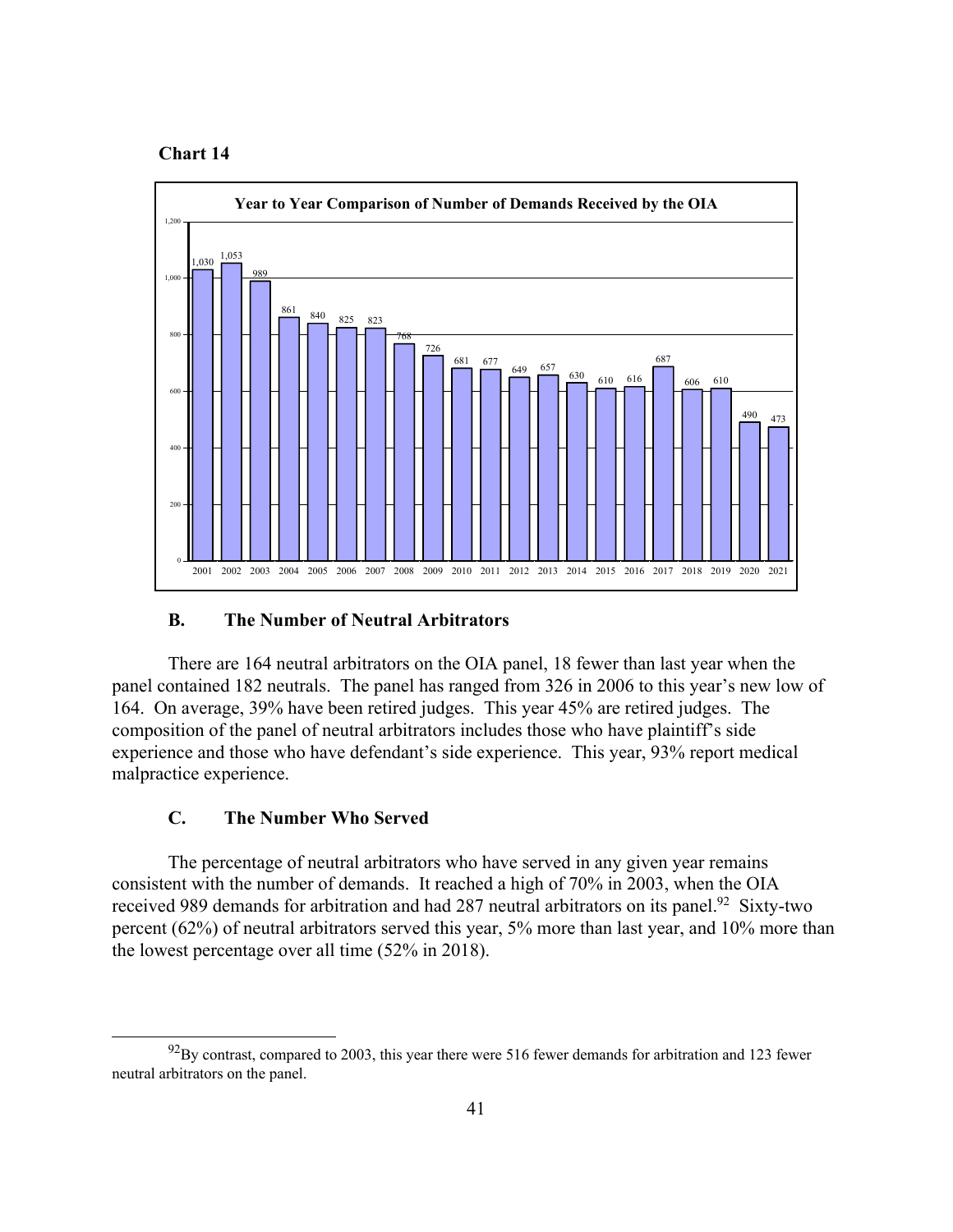# **D.** The Number Who Wrote Awards<sup>93</sup>

The number of neutral arbitrators who have written awards ranged from 22 (in 2020)<sup>94</sup> to 93 (in 2004), with 68 – 91% writing a single award. This year 35 neutral arbitrators wrote 50 awards. For all neutral arbitrators who wrote awards in 2021, 83% wrote a single award.

# **E.** The Number Who Have Served After Making a Large Award<sup>95</sup>

Since 2000, 109 different neutral arbitrators have made 152 awards of \$500,000 or more in favor of claimants. Most of the neutral arbitrators who made the awards were members of the OIA panel, but ten were not. The awards have ranged from \$500,000 to \$15,007,152.

As Chart 15 illustrates, most neutral arbitrators who have made awards of \$500,000 or more served again. Specifically, 82 neutral arbitrators served 2,193 times after making their awards for \$500,000 or more. In almost half of these cases (977), the parties jointly selected the neutral arbitrator.96

Of the 27 neutral arbitrators who were not selected after making their awards, 4 were never on the OIA panel and 20 left the panel. The remaining neutrals who made such awards in 2021 have not served again.  $97$ 

 $93$ The OIA began comparing this data in 2003.

<sup>&</sup>lt;sup>94</sup>This decrease is likely the result of continued hearings due to the COVID-19 pandemic.

 $95$ The OIA received its first award over \$500,000 in 2000.

 $96$ Nineteen neutral arbitrators who made such awards were selected in 100 cases in 2021. In 27 of these cases, they were jointly selected.

 $97$ The awards were made in the last quarter of the year.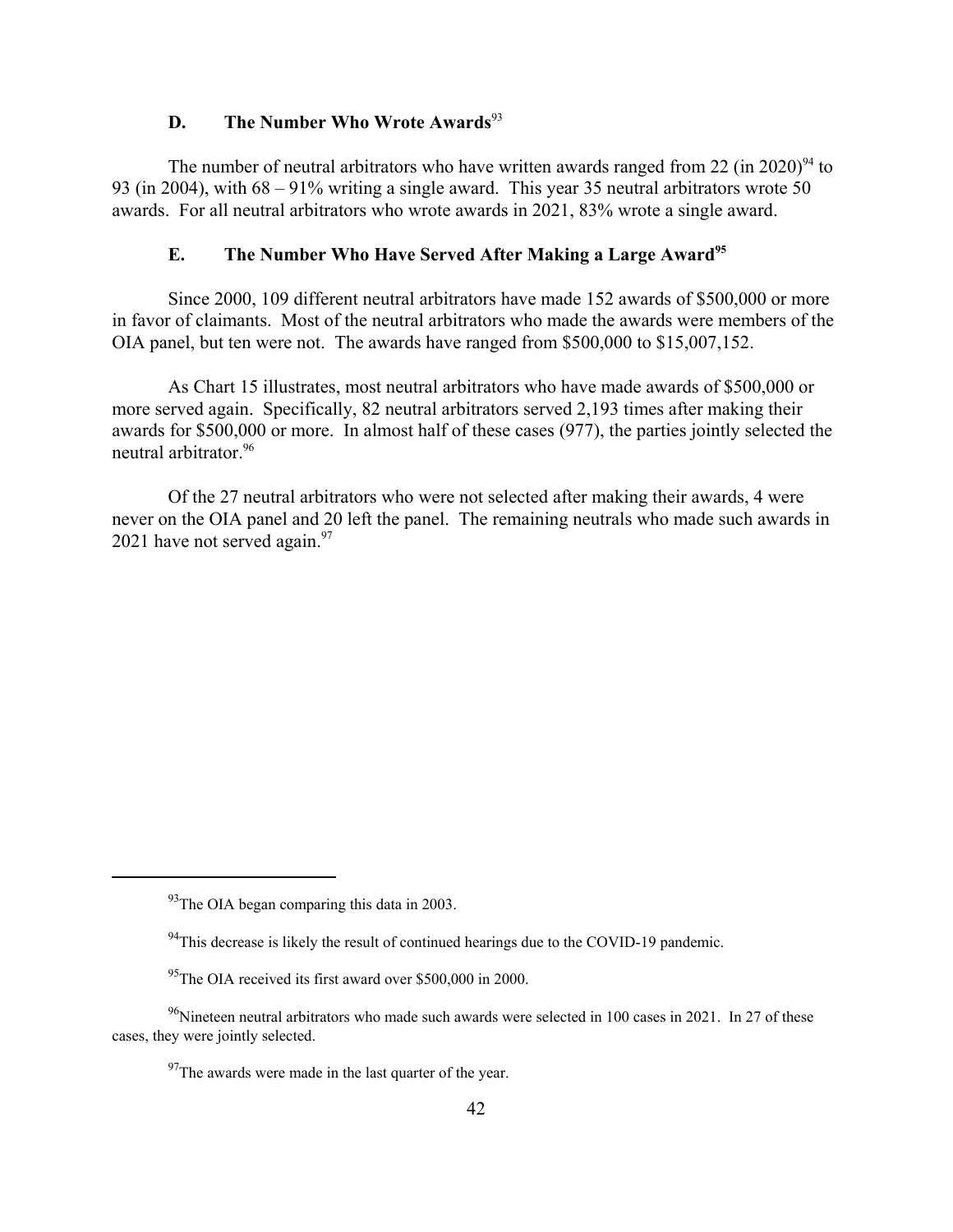



#### **F. Types of Claims**

 The large majority of demands for arbitration are, and have always been, claims that allege medical malpractice. This has ranged from  $86 - 97\%$ .<sup>98</sup> This year, like last year, 95% of the cases involved allegations of medical malpractice. Benefit claims are generally less than two percent (2%).

#### **G. Claimants Without Attorneys**

 The average percentage of cases with claimants who are not represented by an attorney is 25%. This year, 26% of claimants did not have an attorney.99 Dealing with the concerns raised by *pro per* claimants has been a continuing issue for the OIA, the AOB, and neutral arbitrators. Both the AOB and the OIA have revised forms and the "*pro per* handout" to make them easier for *pro pers* to understand. See Exhibit B, Rule 54.<sup>100</sup>

 $98$ The range may actually be smaller because during the early years, a large percentage of demands gave no specifics and were categorized as "unknown." Kaiser now provides information as to the type of claim being made.

 $^{99}$ By contrast, in 2004 only 17% of claimants did not have an attorney, and in 2020, 33% did not have an attorney.

<sup>100</sup>The OIA is also readily available by phone and email to answer questions from *pro per* claimants about the filing fee, neutral arbitrator selection, the *Rules*, and related items.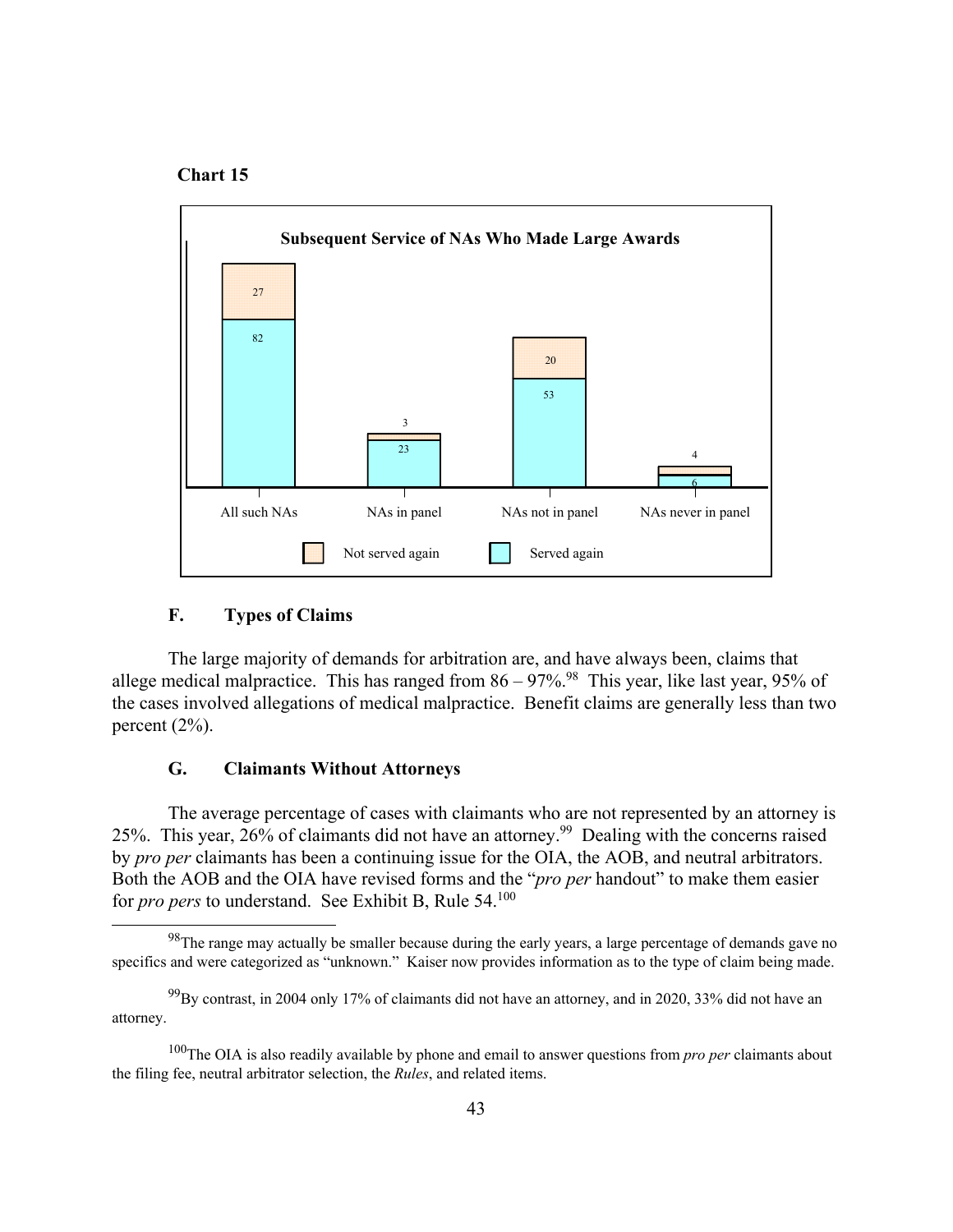#### **H. Joint Selection vs. Strike and Rank Selection**

The *Rules* give both parties the power to determine who their neutral arbitrator will be – or at least, who their neutral arbitrator will not be. The parties can jointly select anyone who agrees to follow the *Rules,* and a party can also timely disqualify neutral arbitrators after the selection. The OIA gives both parties the same access to information about the neutral arbitrators. This includes evaluations of the neutral arbitrators by the parties in earlier cases.

The parties select neutral arbitrators by the strike and rank process in a majority of cases. This year, 20% were jointly selected by the parties, which is the lowest percentage since 2003 and 2013 when it was 26%. The highest percentage of joint selections was in 2015, when it was 35%. The percentage of neutral arbitrators jointly selected who are members of the OIA panel has ranged from 55% (2011) to 84% (2014).<sup>101</sup> This year, 70% of the neutral arbitrators jointly selected are members of the OIA panel.

#### **I. Parties' Use of Options During Selection of Neutral Arbitrator**

The parties in  $34 - 57\%$  of the cases used postponement and disqualification allowing more time to select a neutral arbitrator.<sup>102</sup> Claimants made almost all of the postponements (99%, 6,955 out of 7,014) and the majority of disqualifications (77%, 1,097 out of 1,428).

The length of time to select a neutral arbitrator has remained consistent:  $23 - 27$  days for cases with no postponements. This year it took 23 days, maintaining the lowest average for 3 years in a row.

This year it took 58 days, 14 days less than last year. While more than half of the claimants use procedures contained in the *Rules* and California law to delay selecting a neutral arbitrator, the time to select a neutral arbitrator remains timely and is many times faster than the pre-OIA system.

 $101$ There have only been 17 cases in which the neutral arbitrator was selected by court order.

 $102A$  member of the OIA staff contacts the parties to remind them of the deadline to return the LPA. When contacting claimants or their attorneys, the OIA reminds them that they may seek a postponement if they are not able to return their responses by the deadline.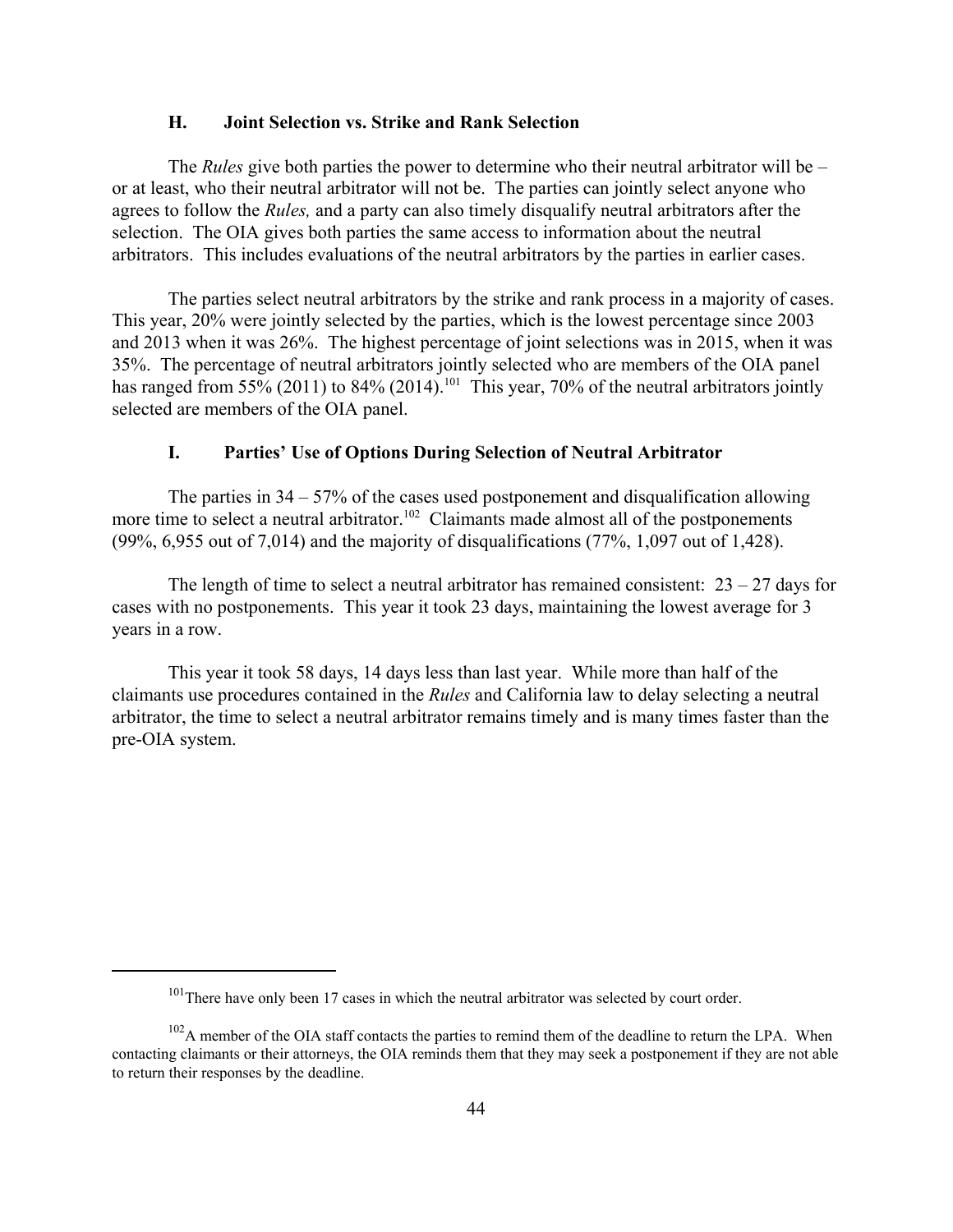See Table 9 for year to year comparison of days to select neutral arbitrators since 2013.

|                         | 2013       | 2014     | 2015     | 2016               | 2017               | 2018       | 2019       | 2020       | 2021       |
|-------------------------|------------|----------|----------|--------------------|--------------------|------------|------------|------------|------------|
| No delay                | 24 days    | 25 days  | 25 days  | 24 days            | 24 days            | 24 days    | 23 days    | 23 days    | 23 days    |
|                         | 48%        | 47%      | 44%      | 51.7%              | 51.7%              | 51%        | 55%        | 46%        | 58%        |
| Only                    | 108 days   | 108 days | 109 days | $110 \text{ days}$ | $104 \text{ days}$ | $104$ days | $109$ days | 108 days   | $107$ days |
| Postponement            | 45%        | 46%      | 47%      | 40.9%              | 40.8%              | 42%        | 40%        | 48%        | 38%        |
| Only                    | 59 days    | 66 days  | 62 days  | 64 days            | 61 days            | 54 days    | 55 days    | 67 days    | 54 days    |
| Disqual.                | $2\%$      | 3%       | $4\%$    | $3.7\%$            | $3.4\%$            | 3%         | $2\%$      | $2\%$      | 3%         |
| Postponement            | $162$ days | 178 days | 173 days | 158 days           | $165$ days         | 144 days   | 149 days   | $210$ days | 149 days   |
| & Disqual.              | $5\%$      | $4\%$    | $5\%$    | $3.7\%$            | $4.1\%$            | $4\%$      | $3\%$      | $4\%$      | $2\%$      |
| <b>Total Selections</b> | 69 days    | 71 days  | 73 days  | 66 days            | 64 days            | 63 days    | 62 days    | 72 days    | 58 days    |

**Table 9 - Year to Year Comparison of No Delay vs. Delays: Percentage and Average Number of Days to Select Neutral Arbitrators**

#### **J. How Cases Closed**

The most common way cases close has always been settlement,  $40 - 49\%$ . This is followed by cases withdrawn by the claimant,  $21 - 28\%$ . This year 45% of cases settled and 26% were withdrawn. This year, 9% of cases were decided after hearing, 5% more last year (4%). Less cases were abandoned (2%) this year and, 3% less than last year. The same percentage were dismissed by neutral arbitrator (5%) as last year. The remaining cases were closed by summary judgment.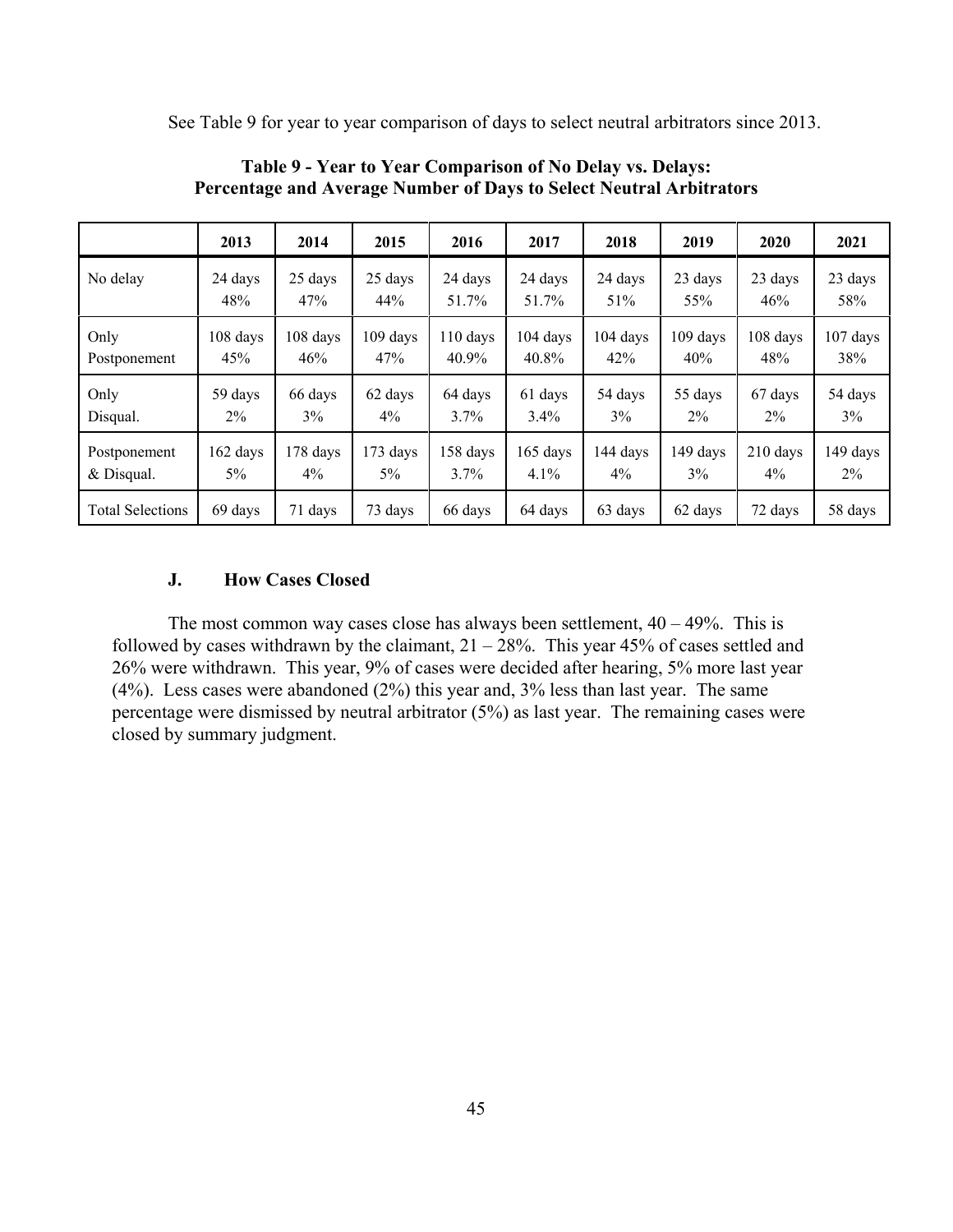Table 10 displays how cases have closed since 2013.

|                     | 2013  | 2014  | 2015 | 2016 | 2017  | 2018  | 2019  | 2020  | 2021  |
|---------------------|-------|-------|------|------|-------|-------|-------|-------|-------|
| Settlements         | 44%   | 46%   | 44%  | 44%  | 47%   | 46%   | 45%   | 45%   | 45%   |
| Withdrawn           | 27%   | 27%   | 26%  | 25%  | 25%   | 23%   | 26%   | 27%   | 26%   |
| Abandoned           | $5\%$ | $4\%$ | 6%   | 6%   | $5\%$ | 7%    | 6%    | $5\%$ | 2%    |
| Dismissed           | 3%    | 3%    | 3%   | 3%   | $4\%$ | $5\%$ | $5\%$ | 5%    | $5\%$ |
| Summary<br>Judgment | 9%    | 13%   | 10%  | 12%  | 11%   | 13%   | 11%   | 14%   | 13%   |
| Awards              | 11%   | 9%    | 10%  | 9%   | 8%    | 6%    | 8%    | 4%    | 9%    |

**Table 10 - Year to Year Comparison of How Cases Closed103**

# **K. The Results After Hearing**

In those cases in which the claimant won after a hearing, the awards have ranged from a single dollar to \$15,007,152. The average is \$501,808. Because the number of cases in any given year is small, the yearly averages can fluctuate greatly from year to year. The lowest average, \$156,001, was in 2001, when the largest award was \$1,100,000. The largest average, \$1,282,547, was in 2015, which had an award of \$11,640,000. This year, the average was \$556,144, and the largest award was \$1,741,016.

Since 2010, the average percentage of cases in which claimants prevailed after a hearing is 34%.<sup>104</sup> This year, 34% of claimants also prevailed. In 2020, 26% of claimants prevailed after a hearing while in 2017, 45% prevailed.

#### **L. How Long it Took to Close**

The lowest average for all cases to close was 281 days in 2001. This year it took 418 days, 62 days more than last year. The overall average for all categories increased this year. See Table  $11^{105}$ 

 $103$ The totals may not add up to 100% due to rounding up or down.

 $104$ Up until 2009, lien cases were included in this percentage, but are now reported separately in Section IX.

<sup>&</sup>lt;sup>105</sup>Many neutral arbitrators extended deadlines, some multiple times in a given case, because of the COVID-19 pandemic.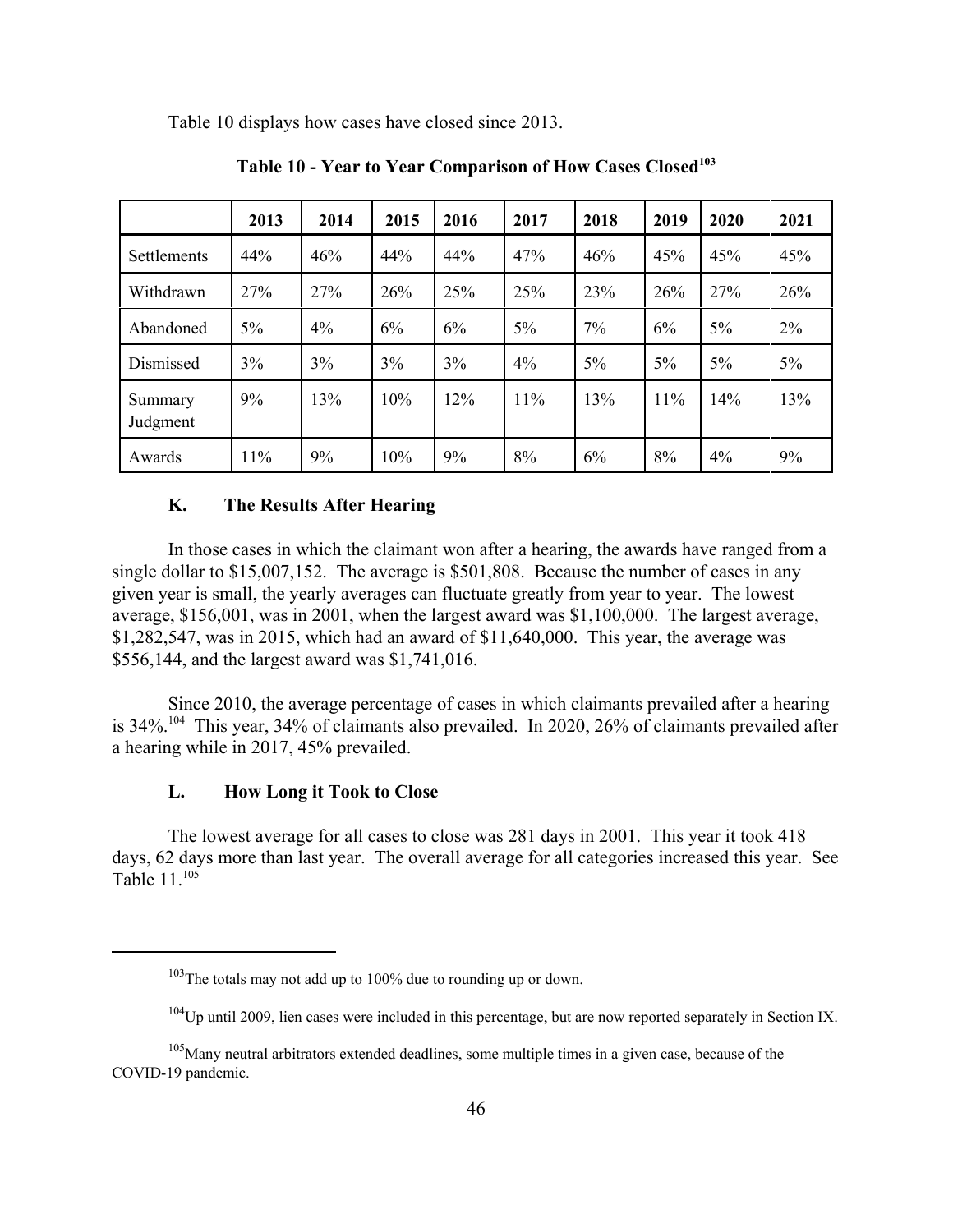|                     | 2013       | 2014     | 2015     | 2016       | 2017     | 2018     | 2019     | 2020       | 2021       |
|---------------------|------------|----------|----------|------------|----------|----------|----------|------------|------------|
| Settlements         | $318$ days | 334 days | 344 days | 376 days   | 383 days | 357 days | 386 days | 376 days   | $418$ days |
| Withdrawn           | 241 days   | 226 days | 227 days | $255$ days | 249 days | 230 days | 238 days | $267$ days | 305 days   |
| Summary<br>Judgment | 336 days   | 344 davs | 371 days | 363 days   | 372 days | 356 days | 388 days | 363 days   | $403$ days |
| Awards              | 538 days   | 510 days | 584 days | 589 days   | 598 days | 653 days | 676 days | 660 days   | 784 days   |
| All Cases           | 325 days   | 323 days | 342 days | 363 days   | 368 days | 343 days | 366 days | 356 days   | 418 days   |

**Table 11 - Year to Year Comparison of Average Number of Days to Close, by Disposition**

The OIA closely follows each case that is open after 15 months to make sure that the case remains in compliance with the *Rules*. Forty cases over all time have closed beyond the deadline set by the *Rules*. None closed late in 2021.

# **M.** Cost of Arbitration<sup>106</sup>

California law provides that, absent any other arrangement by the parties, the fees of the neutral arbitrator will be divided evenly between the parties. The *Rules*, however, provide several ways to shift those fees to Kaiser. Kaiser has paid the fees, in cases that had fees, between 81% (2004) and 94% (2020) of the time. This year, 91% of the fees were paid by Kaiser. This is most easily and most commonly done by the claimants signing a form and agreeing not to use party arbitrators. Claimants may also request a waiver based on financial hardship, which exempts them from paying the \$150 filing fee or waiving the right to party arbitrators. California law also allows claimants who meet certain criteria to avoid paying the  $$150$  filing fee.<sup>107</sup>

#### **N. Evaluations of Neutral Arbitrators and the OIA System**

Since 2000, the OIA sends the parties evaluations of the neutral arbitrators.<sup>108</sup> The evaluations ask, among other things, whether the neutral arbitrator treated the parties with respect and whether the parties would recommend the arbitrator to others. The responses to the

<sup>&</sup>lt;sup>106</sup>The OIA began reporting this data in 2003 when California law required provider organizations, like the OIA, to report the amount of a neutral arbitrator's fees and the allocation on their websites.

 $107$ Unlike California Superior Courts, the filing fee has not increased during the OIA's operation and is lower than court filing fees (other than small claims court).

 $108$ In 2013, the OIA began sending neutral arbitrator evaluations only in cases in which the neutral arbitrator made a decision that concluded the case.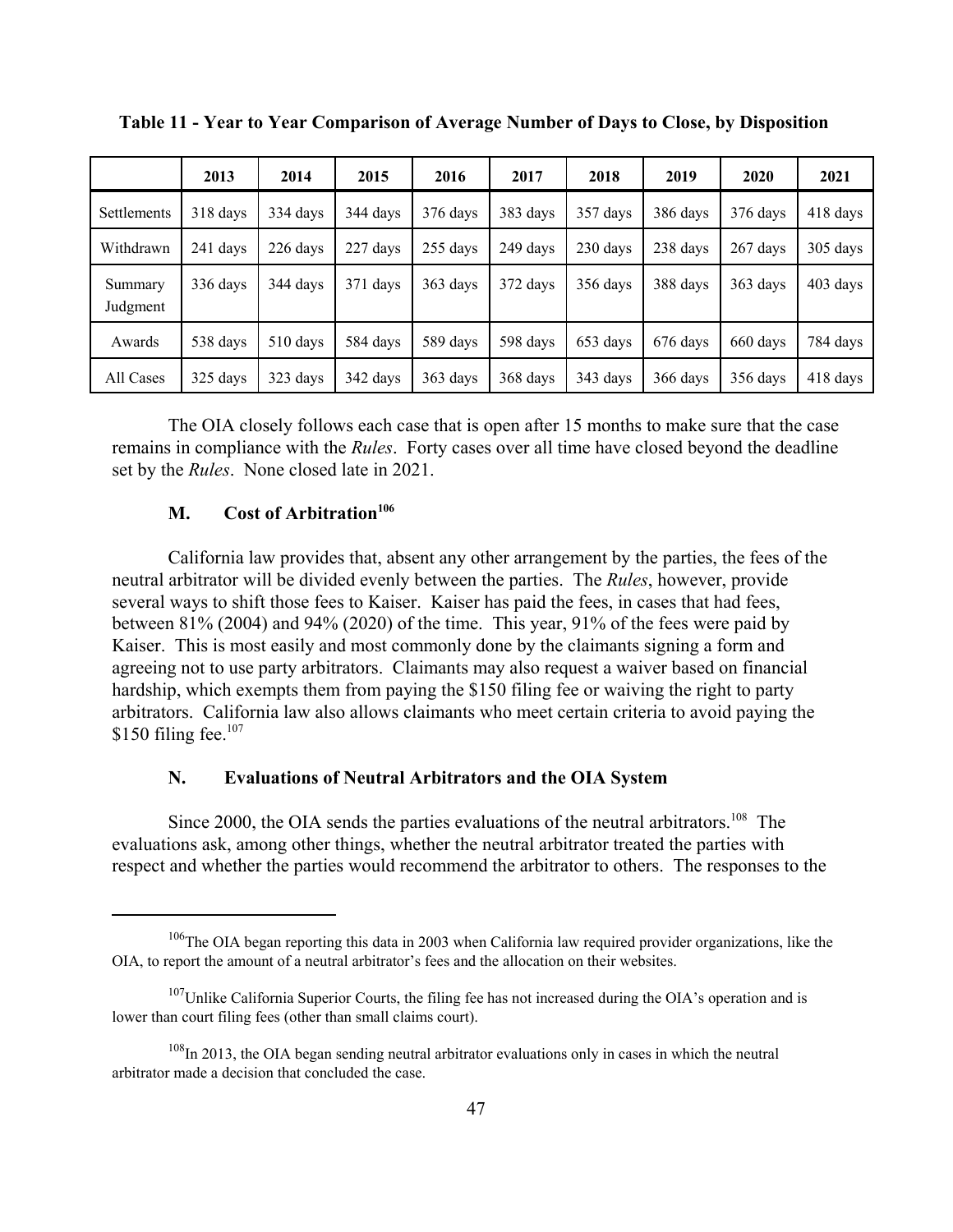evaluations have generally been quite positive, especially from the attorneys. This year, the overall average increased slightly from 4.1 last year to 4.2 (on a  $1 - 5$  scale) for whether the parties would recommend the arbitrator to others. In 2014, this average was 3.9, and in 2004, it was 4.7.

The OIA also asks neutral arbitrators to evaluate the OIA system. The questions ask them to identify whether particular features are useful or not, whether the OIA is helpful or responsive, and to compare the OIA system with the court system. The arbitrators' evaluations have always been positive. This year, 99% of the neutral arbitrators who answered the question rated the OIA system the same as or better than the state court system.

In 2009, the OIA began asking parties to evaluate the OIA system and the ease of obtaining medical records. The form is similar to the form sent to neutral arbitrators and also asks parties to compare the OIA system to court. This year, 88% of the parties who answered the question rated the OIA system the same as or better than the state court system. The parties' same rating of the OIA ranged from a low of 86% (2013) to a high of 96% (2018).

#### **O. Conclusion**

The goals of the arbitration system as outlined by the Blue Ribbon Panel are set out in Rule 1. They provide for a fair, timely, and low cost arbitration process that respects the privacy of the parties. The *Rules* and OIA procedures were created with these goals in mind.

The annual reports provide more information about arbitrations than any other arbitration provider.<sup>109</sup> The OIA website provides a searchable database of all its cases since January 1, 2003, in addition to the sortable database about cases received in the past five years as required by state law.<sup>110</sup>

This report describes the ways in which the *Rules* and OIA meet these goals. Some of the highlights are:

Neutral arbitrators are selected expeditiously, and cases close faster than the BRP recommendation.

The arbitration filing fee is lower than in court, and parties can and do shift the cost of neutral arbitrators to Kaiser.

 $109A$  member of the National Academy of Science's Committee on Science, Technology, and Law published an article largely based on the OIA's annual reports. "Can Mandatory Arbitration of Medical Malpractice Claims be Fair? The Kaiser Permanente System," published in the November, 2015 *Dispute Resolution Journal*, Vol. 70, No. 3.

 $110$ No names of individual claimants or respondents are included, only corporate entities.